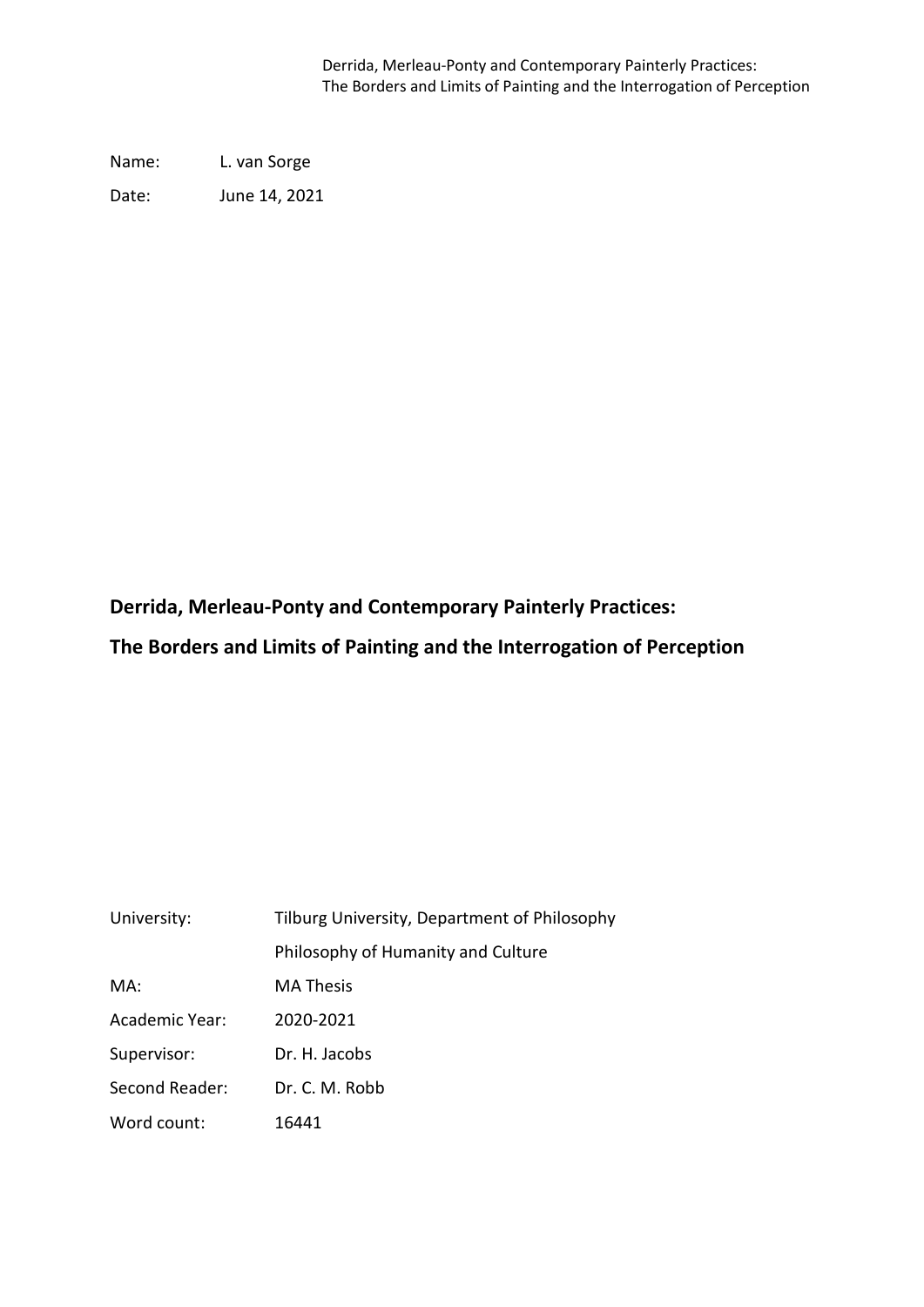#### **Abstract**

In this thesis I give an account of Maurice Merleau-Ponty's and Jacques Derrida's understanding of painting to assess the extent to which their theories can be put to work in order to capture the possibilities of contemporary painting. Contemporary painting is able to transgress its own conceptual and physical borders, and has left medium specificity and thinking in terms of essences behind. Painting has the capacity to question its borders, frames and limits, and by drawing on Merleau-Ponty's and Derrida's insights I argue for my approach to contemporary painting and its possibilities to question perception, and what we take a painting to be. Merleau-Ponty brings to the fore the close connection between painting and perception, and how a painting can question perception. By turning to Derrida, I challenge Merleau-Ponty's ideas about what a painting is, as well as what problematic presuppositions we adhere to in terms of what belongs to the inside and the outside of a painting, and what constitutes its borders. By discussing the contemporary painterly practices of Richard Aldrich, Katharina Grosse and Jennifer Packer, I underline how processes of transgressing and questioning the limits and borders of painting are in each case at work. Both the embodied working process of the painter and the material object of the paintings themselves can challenge the presuppositions of painting. Painting itself can put into question what a painting is, and question habitual manners of perceiving. In both instances, contemporary painting challenges the processes of selection and framing from within.

*Keywords:* Derrida, Merleau-Ponty, contemporary painting, perception, frames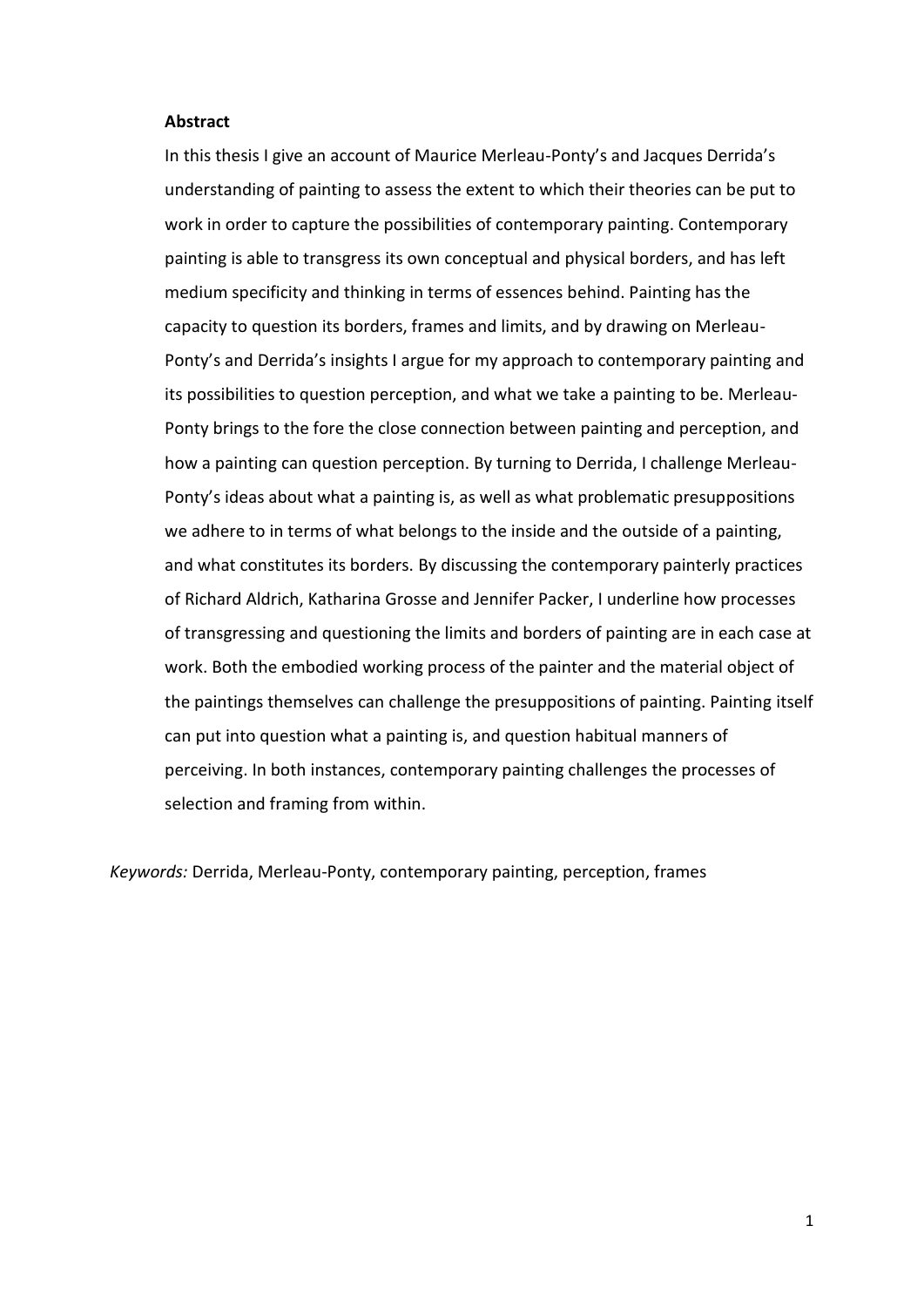# **Table of contents**

|    | Abstract                                              |                                                                  | $\mathbf{1}$ |
|----|-------------------------------------------------------|------------------------------------------------------------------|--------------|
| 1. | Introduction                                          |                                                                  | 4            |
|    | 1.1                                                   | Outline                                                          | 5            |
|    |                                                       | 2. From representation toward painting as expression:            |              |
|    | Merleau-Ponty's interrogation of perception           |                                                                  | 8            |
|    | 2.1                                                   | What a painting is not: from representation toward               |              |
|    |                                                       | an understanding of painting as expression                       | 8            |
|    | 2.2                                                   | Painting according to Merleau-Ponty: the process                 |              |
|    |                                                       | of expressing the event of perception                            | 10           |
|    | 2.3                                                   | Painting as the questioning of perception                        | 13           |
|    | 2.3.1                                                 | Questioning the visible and the invisible                        | 14           |
|    | 2.3.2                                                 | Movement inherent to painting                                    | 15           |
|    | 2.4                                                   | Conclusion                                                       | 17           |
| 3. |                                                       | Derrida's deconstruction of Kant's Parergon:                     |              |
|    | challenging Merleau-Ponty's understanding of painting |                                                                  | 18           |
|    | 3.1                                                   | Derrida, différance and deconstruction                           | 18           |
|    | 3.2                                                   | Derrida on Kant and the parergon                                 | 21           |
|    | 3.3                                                   | The parergon at work in Merleau-Ponty's approach to              |              |
|    |                                                       | painting                                                         | 25           |
|    | 3.3.1                                                 | The role of the invisible                                        | 26           |
|    | 3.3.2                                                 | Selection and framing                                            | 27           |
|    | 3.3.3                                                 | Visibility, invisibility and selection in Cézanne                | 28           |
|    | 3.4                                                   | The promise of painting                                          | 30           |
|    | 3.5                                                   | Conclusion                                                       | 31           |
| 4. |                                                       | The borders and limits of painting in the contemporary condition | 32           |
|    | 4.1                                                   | Surpassing the rectangular frame: the painter's decision         | 33           |
|    | 4.2                                                   | The possibility of painting in the contemporary condition        | 34           |
|    | 4.2.1                                                 | The decision as framing and the work of Richard                  |              |
|    |                                                       | Aldrich                                                          | 34           |
|    | 4.2.2.                                                | Porous borders and the work of Katharina Grosse                  | 37           |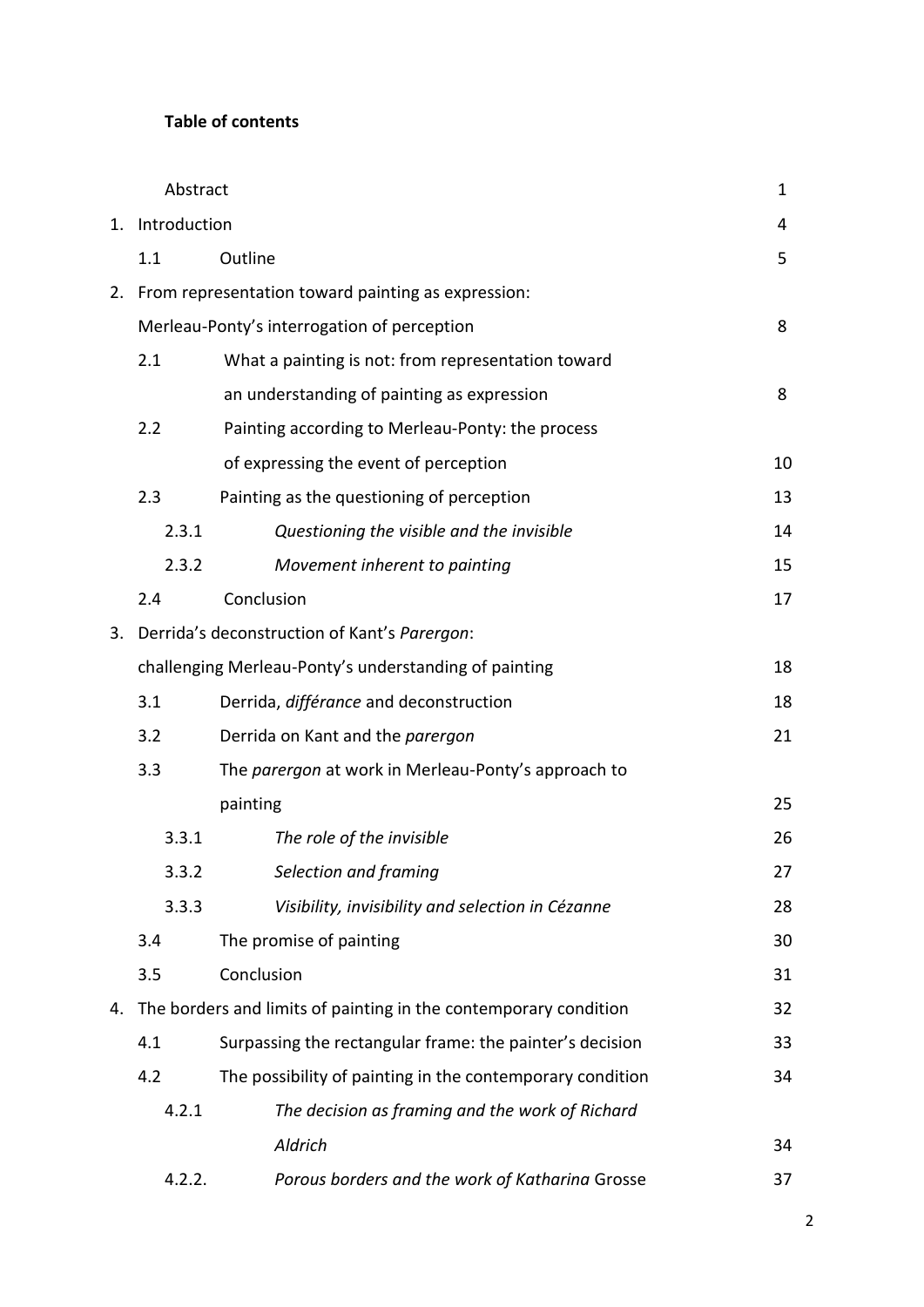| 4.2.3.        | Selection and detail in the work of Jennifer Packer | 39 |
|---------------|-----------------------------------------------------|----|
| 4.3           | Conclusion                                          | 40 |
| 5. Conclusion |                                                     | 42 |
|               |                                                     |    |
| References    |                                                     | 45 |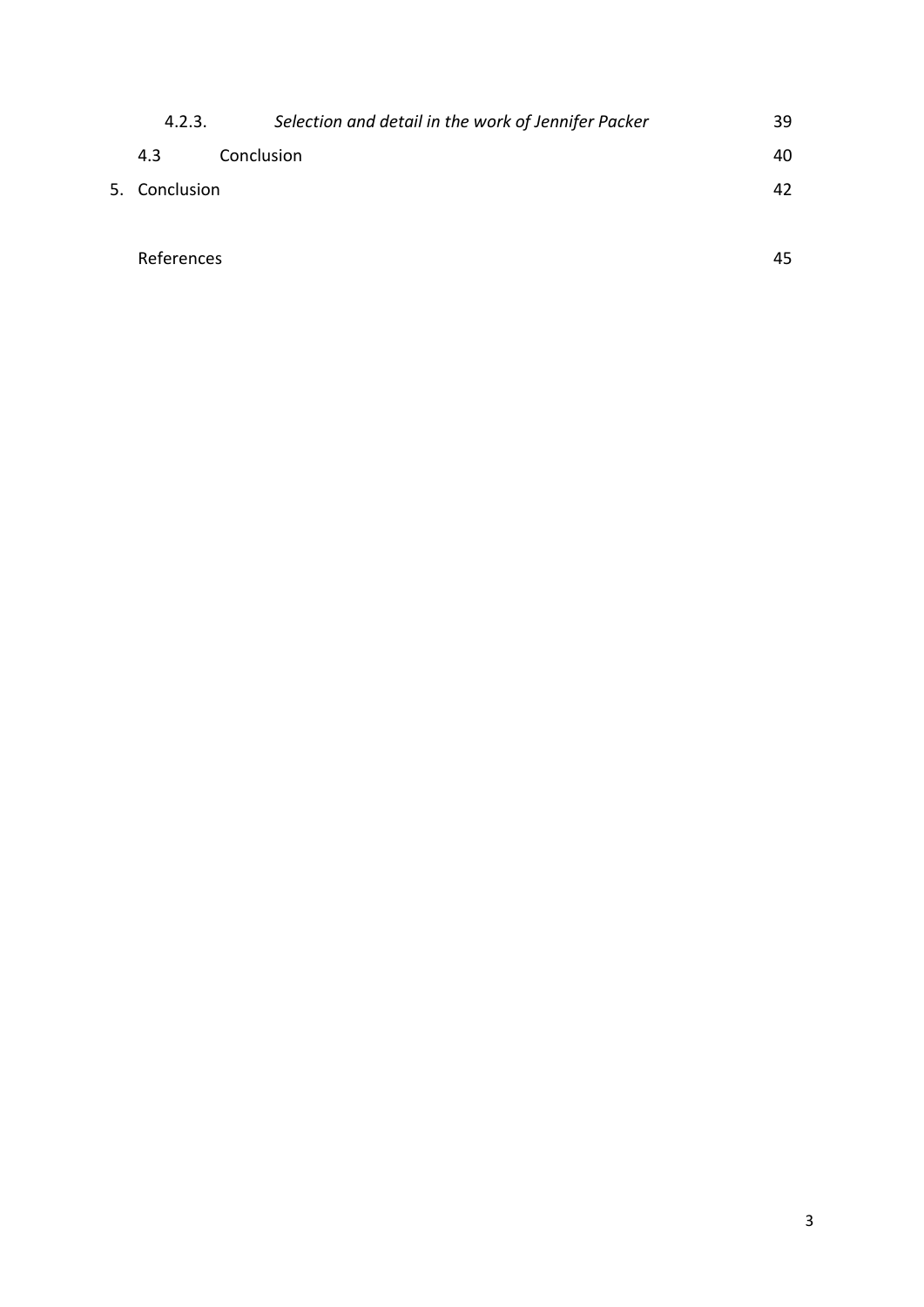#### **1. Introduction**

Painting as a form of art has been extensively written about, as it has undergone many changes from the cave paintings in Lascaux, to classical art, modernism and what it is today. Painting in the contemporary condition has been the subject of declarations of its supposed death (Crimp, 1981), to be "beyond" (Graw & Lajer-Burcharth, 2016, p. 9) or "beside itself" (Joselit, 2009, p. 134). In the postmodern or contemporary condition, it is commonly acknowledged that a painting no longer needs to consist of paint or pigments applied to canvas, or another rectangular flat plane, leaving behind strictly modernist or medium specific adherences. Isabelle Graw and Ewa Lajer-Burcharth introduce the problems painting faces today in what they call, "to use Rosalind Krauss's term, "the post-medium condition"" (Graw & Lajer-Burcharth, 2016, p. 7). They might be regarded as positioning themselves in opposition to modernist conceptions of painting focusing on medium specificity, as they underline that comparable to other mediums, painting no longer has a "stable sense or substance" (Graw & Lajer-Burcharth, 2016, p. 8). In this light, they aim to define what painting's specificity might still be today. Their approach to leaving medium specificity behind has been influential to my own painterly practice as a visual artist, and for instigating my attempt to question contemporary painting and its borders in this research.

In this thesis, I give an account of Merleau-Ponty's and Derrida's understanding of painting to assess the extent to which their theories can be put to work to capture the possibilities of contemporary painting. Contemporary painting is able to transgress its own conceptual and physical borders. By drawing on their analyses of painting, I propose my account of what pertains to painting in the contemporary, postmodern condition – when medium specificity or the idea of an essence in painting is left behind. Focusing on Merleau-Ponty's phenomenological account of perception and the role of the painter, in intersection with Derrida's questioning of the frame via the *parergon* (Derrida, 1978/1987), I evaluate how their approaches to painting might account for the transgression of the borders of the painting, and how painting interrogates perception. In both instances focusing on the works and writings of Paul Cézanne, Merleau-Ponty and Derrida follow different methodologies but each on their own terms question what is visible and invisible in the painting, what is on the inside and what is on the outside. Taken together, I argue they can help to understand the possibilities of painting in the contemporary, postmodern condition. By emphasizing the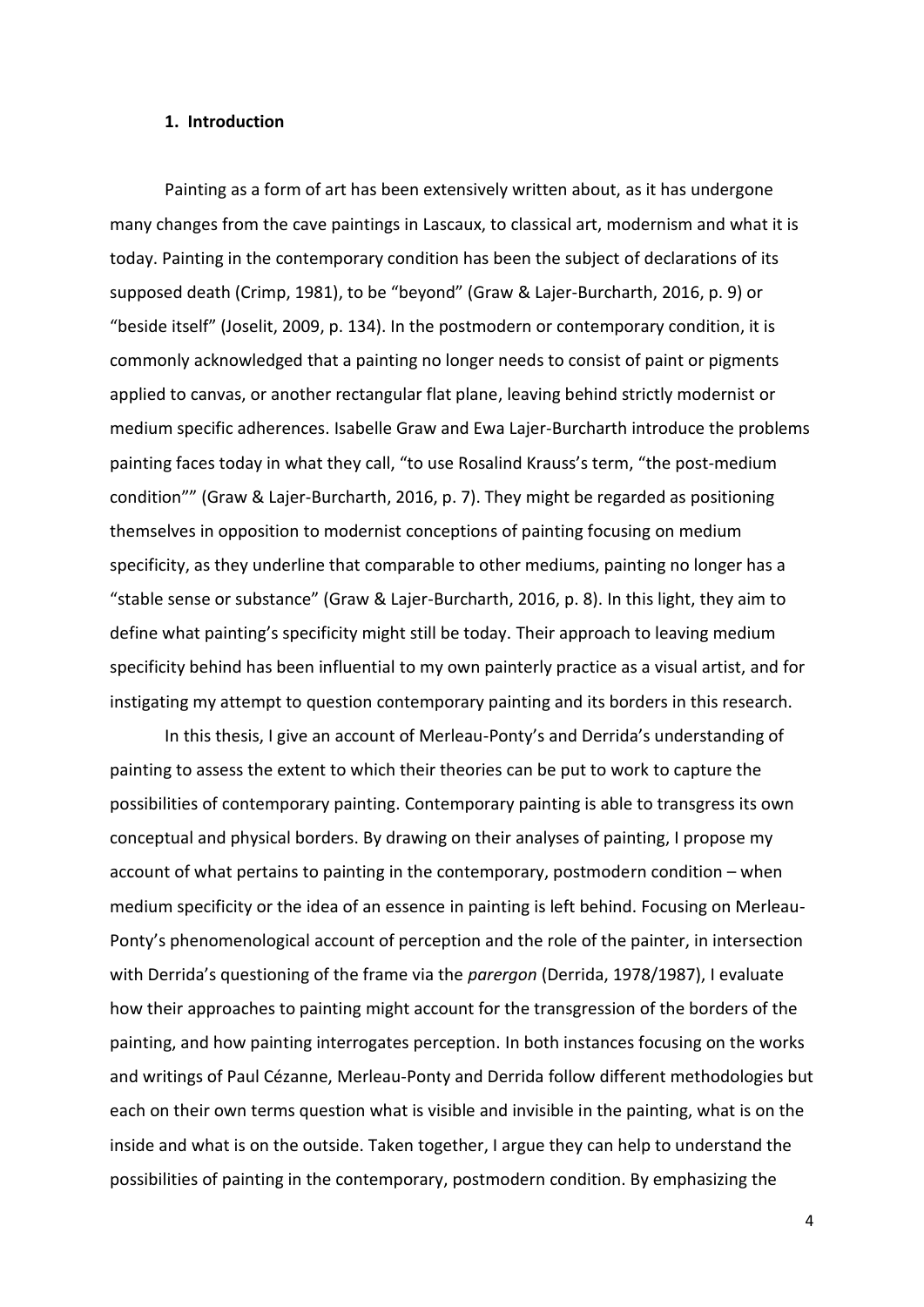painter's process of decision-making and selection, this thesis revolves around the question: How can contemporary painting, in its transgression of the physical or conceptual borders of the canvas, question what constitutes a painting and what painting might become? Seeing how painting deals with its own borders and limits, how can painting question and interrogate perception?

Merleau-Ponty and Derrida are notably different thinkers with distinct methodological adherences. However, bringing Merleau-Ponty's phenomenology and Derrida's deconstruction together can provide insights on presuppositions about painting, while leaving room for the embodied working process of the painter. Although their methodologies have been compared and contrasted<sup>1</sup>, there is no account of their combined value for analyzing contemporary painting. There is a noticeable gap in Derrida's thinking when it comes to Merleau-Ponty on painting<sup>2</sup>. While Merleau-Ponty elaborates on Cézanne's artistic practice, Derrida draws attention to a promise Cézanne made. Therefore, when Derrida discusses Cézanne in *The Truth in Painting* (1978/1987) it is unexpected that he almost entirely overlooks Merleau-Ponty.

By starting from their engagement with Cézanne, I propose an open-ended approach to contemporary painting. I engage in a conceptual and textual analysis of Merleau-Ponty's and Derrida's theories on painting, in order to propose my own account of contemporary painting, and how it deals with questions pertaining to a painting's inside and its outside. Drawing on secondary literature and analyzing their approaches enables me to bring Merleau-Ponty and Derrida together, in order to put forward my approach to contemporary painting.

### *Outline*

This thesis will consists of three main parts. After this introductory section, I will focus in Section 2 on Merleau-Ponty's phenomenological understanding of painting as a primarily expressive process, focusing on the role of the painter. By drawing on Merleau-Ponty's close connection to Cézanne as a starting point, as put forward in *Eye and Mind* (1964/2007b) and *Cézanne's Doubt* (1945/2007a), I engage with his understanding of the painter's capacity to

<sup>&</sup>lt;sup>1</sup> For a critical reflection of Derrida's approach to Merleau-Ponty, see Reynolds (2008). For a comparison between Merleau-Ponty and Derrida on presence, see Holland (1986).

<sup>&</sup>lt;sup>2</sup> For Derrida's most extensive analysis of Merleau-Ponty, see Derrida (2000/2005).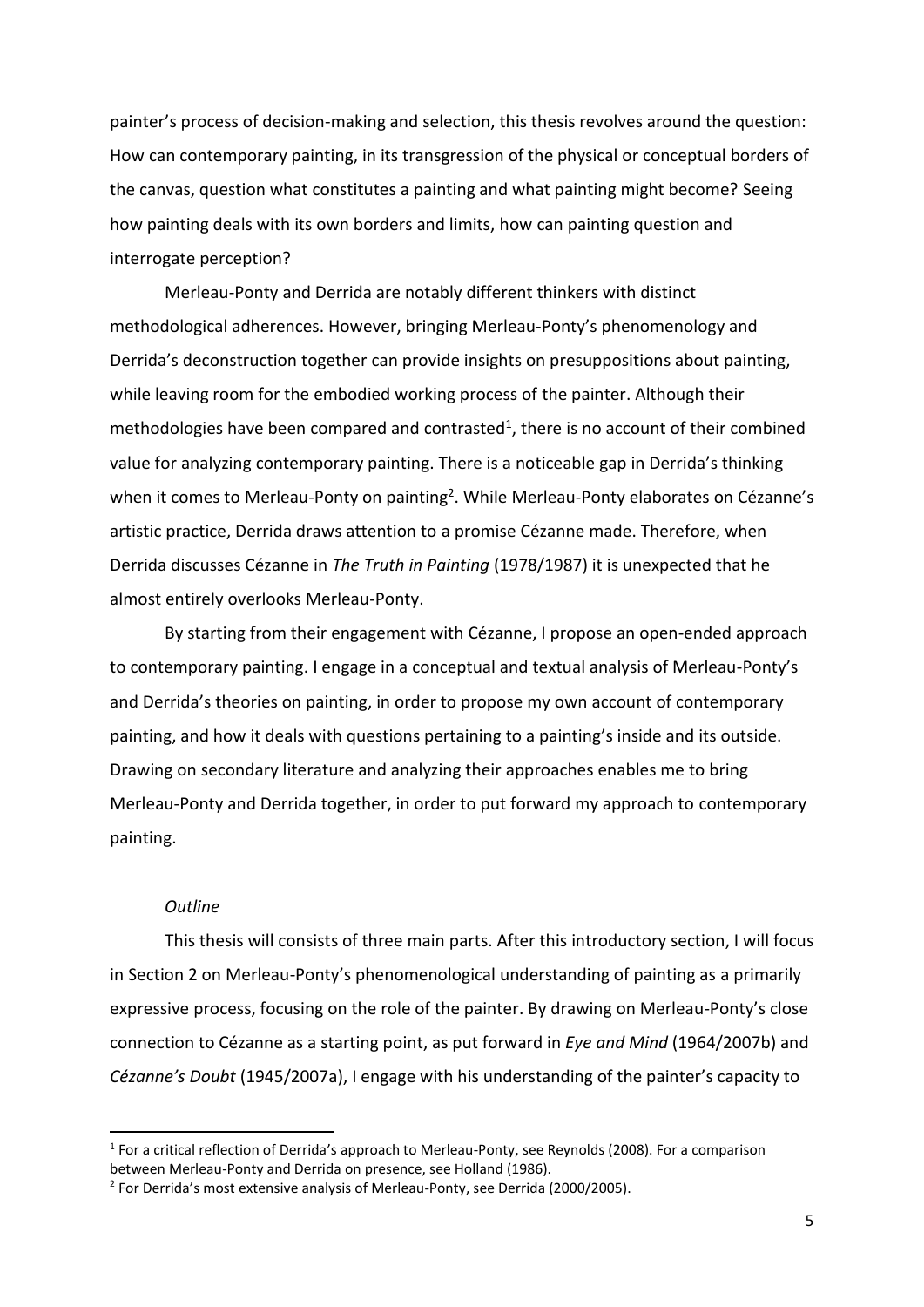make visible what was previously invisible in the process of perception. By underlining the move away from painting as representation toward an understanding of painting as expression, I argue that Merleau-Ponty's approach provides a valuable tool for understanding contemporary painterly practices: focusing on the process of the painter and how this process questions and interrogates perception, instead of focusing on wat a painting resembles.

I focus on *Cézanne's Doubt* and *Eye and Mind*, as well as *The World of Perception* (1948/2004) and *Phenomenology of Perception* (1945/1962) to analyze the connection between painting and perception. By drawing on Trevor Perri's (2013) analysis of Merleau-Ponty's approach to the image, the interdependent relation between the visible and the invisible becomes clear. I draw on Galen A. Johnson's (2013) and Komarine Romdenh-Romluc's (2015) analyses of Merleau-Ponty in order to emphasize the sense of movement present in painting. Following their notions, I show that the inherent movement in painting emphasizes the ongoing need to analyze painting, as they cannot be fully captured.

In Section 3, I focus on Derrida's writings on painting and on the notion of the *parergon* as put forward in *The Truth in Painting* (1978/1987) in his deconstruction of Kant's use of the term. Derrida draws on the figure of the *parergon* in order to highlight the tensions in the relation between the inside and the outside of a painting. I analyze how this approach challenges some problematic presuppositions about what we think a painting is, and what is included and excluded within it. By engaging with Derrida's deconstruction, I will focus on the importance of a continuous instability and ambiguity of the painting's frame. In order to capture Derrida's thoughts on a painting's frame, I outline his deconstructive approach as explained by John D. Caputo (Caputo, 1997/2021b; Caputo, 2021a). By drawing from the interview with Peter Brunette and David Wills (1994), I underline how deconstruction is at work in Derrida's approach to painting<sup>3</sup>. Following Derrida's questioning of what is on the inside, and what is on the outside of a painting, and seeing how Simone Heller-Andrist (2011) approaches the *parergon* in literature, I will put it to work in Merleau-Ponty's thoughts on painting in order to argue for my approach to contemporary painting. Challenging Merleau-Ponty's approach enables me to argue for my understanding of painting as having the capacity to question its own borders – as well as the limits of

<sup>&</sup>lt;sup>3</sup> For an approach to aesthetics and Derrida, see Bennington (2014).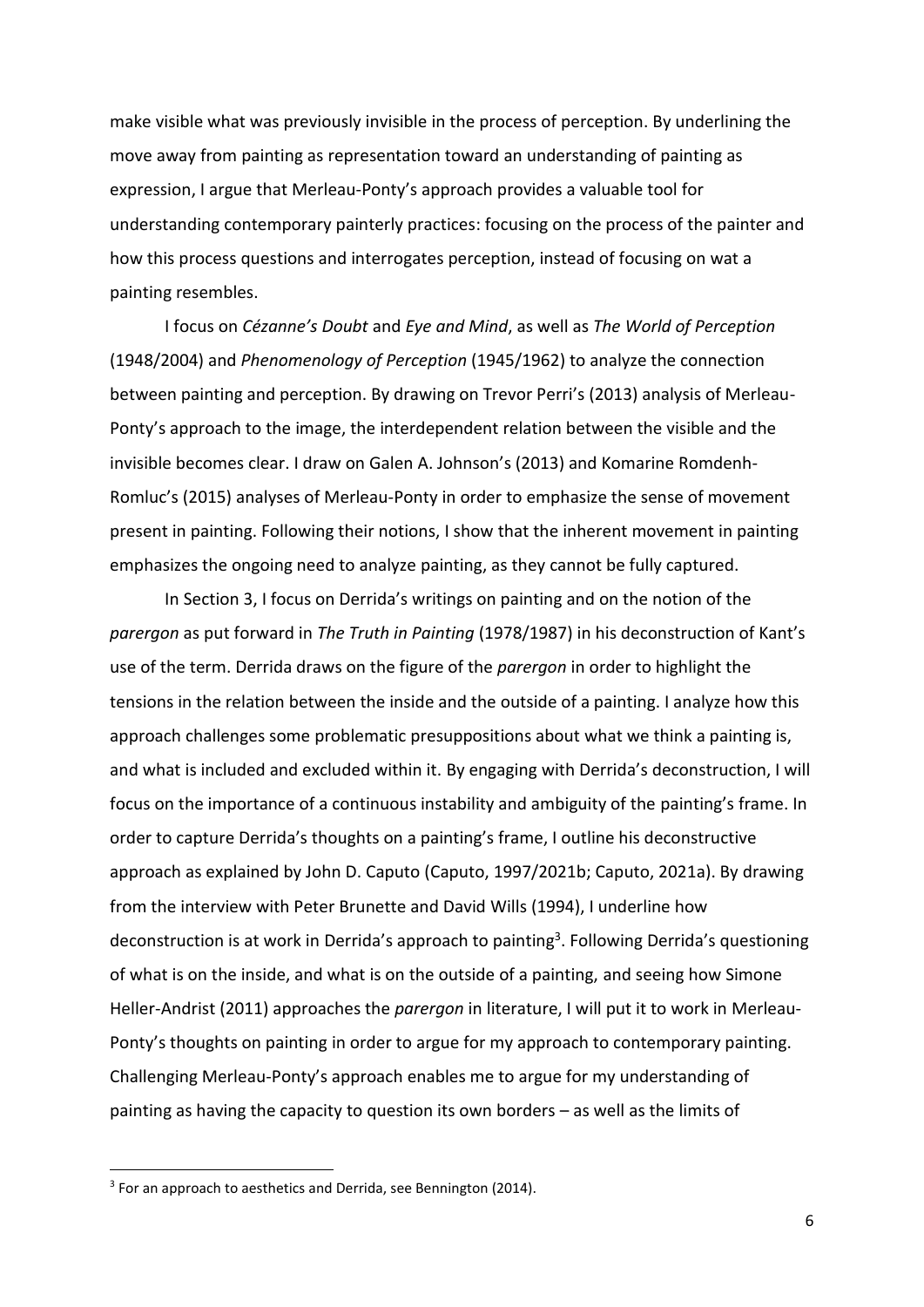perception.

In Section 4, I will put these theories to work in order to understand painting in the contemporary condition. I draw on Derrida's (1992) approach to the problems of decisionmaking and David Joselit's (2009) account of painting and its larger context. I argue for an open-ended approach to painting, without on the one hand losing all specificity, and on the other hand without reducing it to traditional adherences. In this way I can argue why painting is an ongoing questioning, dependent on the painter, as well as on how the material object of the painting itself might instigate a similar form of questioning in the eventual perceiver when encountering the work of art. I will formulate a critical outlook on existent ways of framing and perceiving, by focusing on how these questions might be made visible and interrogated in contemporary painting. I will focus on the contemporary painterly practices of Richard Aldrich, Katharina Grosse and Jennifer Packer in order to show how these processes of framing and questioning painting and perception are in each case at work.

Throughout my approach to painting in the contemporary condition, I engage with Cézanne's promise: ""I owe you the truth in painting and I will tell it to you" (to Emile Bernard, 23 October 1905)" (Derrida, 1978/1987, p. 2). Lacking an essence or truth in the postmodern condition, and the very impossibility of promising a truth, might be what instills in painting its capacity to question its own borders, and how painting questions and interrogates perception.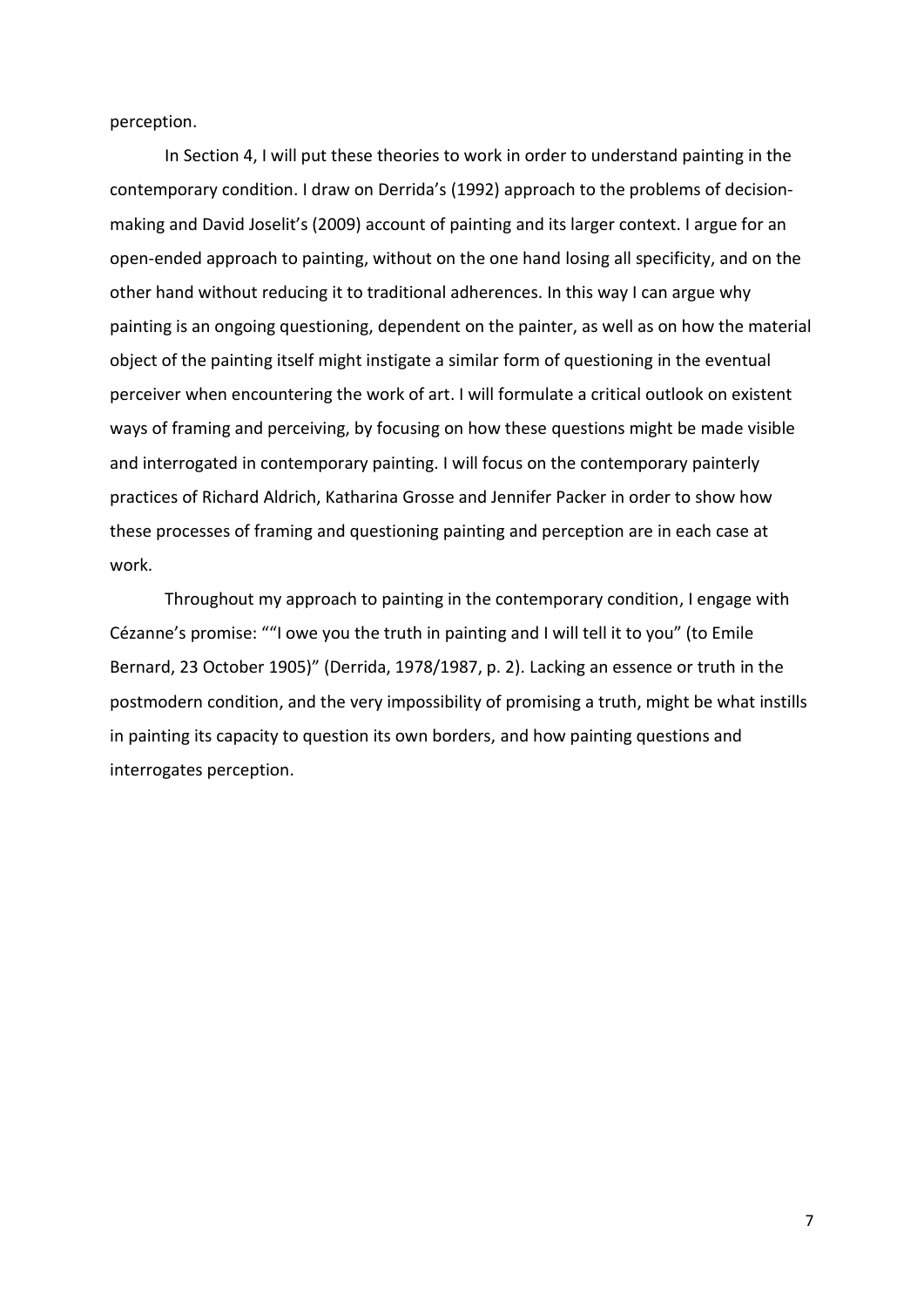# **2. From representation toward painting as expression: Merleau-Ponty's interrogation of perception**

In this chapter I draw on Merleau-Ponty's thoughts on painting and his phenomenological understanding of embodied perception, in order to bring to the fore how painting can interrogate perception. I focus on his analysis of the work of Paul Cézanne, and how Cézanne represents a philosophical and phenomenological approach to perception. Merleau-Ponty's thoughts on painting provide a valuable analysis of the embodied working process of the painter, which plays a vital role in understanding what pertains to painting today. He presents a critique of understanding painting as representation, toward an understanding of painting as expression<sup>4</sup>. To argue for my account of contemporary painting, I underline several internal ambiguities inherent to painting, mainly due to the painter's embodied working process in their attempt to give expression to their manner of perceiving: painting has the capacity to question how we habitually think about perception.

First, I analyze what in accordance to Merleau-Ponty, a painting is not, and explain how this calls for a move away from understanding painting as representation, toward an understanding of painting as expression. Second, I describe what he argues a painting is and how it is understood as an approach to making visible the invisible. In doing so, I also discuss what in Merleau-Ponty's view Cézanne's work shows about painting, and how his painterly technique entails a phenomenological approach to perception. Thirdly, while drawing on Merleau-Ponty's phenomenological approach to painting, I argue for my thoughts on painting as a medium that has the capacity to remain an ongoing process of questioning of how things appear. I maintain that Merleau-Ponty's approach enables a change in what we understand to be the capacities of painting, when painting is understood in relation to how it questions perception, and not in terms of what it may or may not resemble.

# *What a painting is not: from representation toward an understanding of painting as expression*

<sup>&</sup>lt;sup>4</sup> I will discuss Merleau-Ponty's approach to painting primarily in accordance to what he brings to the fore in *Eye and Mind* (1964/2007b) and *Cézanne's Doubt* (1945/2007a). Although Trevor Perri (2013) discusses Merleau-Ponty in the light of Sartre's approach to painting, I will draw on his understanding of the distinction between representation and expression and his approach to the image. For the movement inherent to painting I draw on Romdenh-Romluc (2015) and Johnson (2013).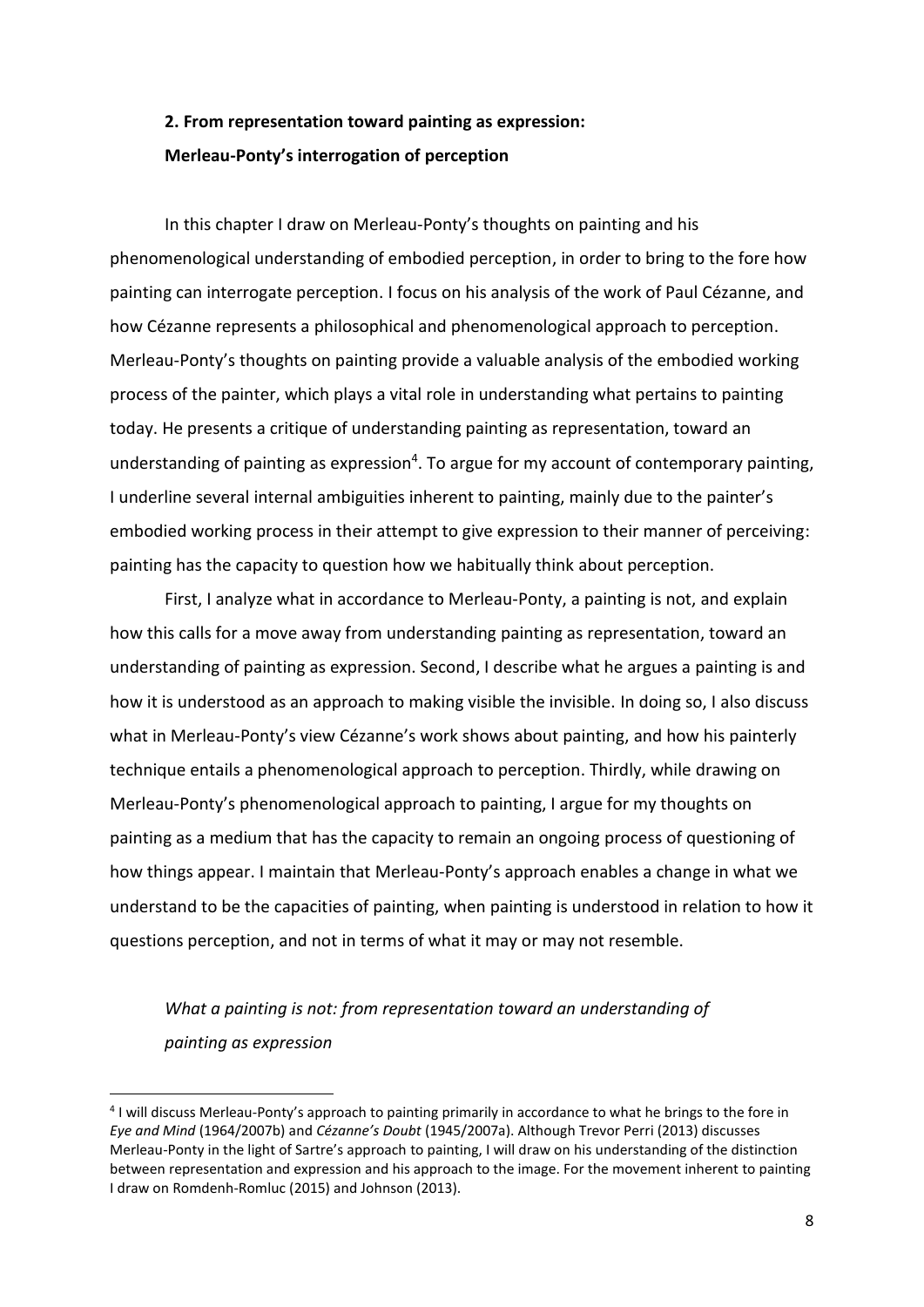Merleau-Ponty presents a critique of understanding painting in terms of representation. He explains that all forms of painting, whether abstract, figurative, historical or modern "celebrates no other enigma but that of visibility" (Merleau-Ponty, 1964/2007b, p. 357). This does not mean that paintings are a representation of these visible objects. Many paintings show the perceiver objects that might be recognized from out there in the world, and paintings might be conceived to be about those represented objects. Representation of objects could be understood as what a painting primarily does, no matter what style or technique is used. However, Merleau-Ponty turns this presupposition of painting in terms of representation around, and shows that "painting evokes nothing" (Merleau-Ponty, 1964/2007b, p. 357).

According to Merleau-Ponty, painting is not a representation or copy of something that is already out there in the world. He explicitly states that "art is not imitation" (Merleau-Ponty, 1945/2007a, p. 77). This can be understood in the following manner: if painting's definition was to be an imitation of something else, it would make the painting secondary to this object. Trevor Perri discusses Merleau-Ponty's rejection of Sartre's statement that paintings are representations or a "trompe-l'oeil" (Perri, 2013, p. 83). Perri underlines Merleau-Ponty's rejection thereof, asserting that a good painting never has to do with invoking an absent thing (Perri, 2013, p. 84). For Merleau-Ponty, painting is dissimilar from mere representation, which entails a move toward understanding all painting as "the act of expression" (Perri, 2013, p. 84). I will return later to what this painterly act entails.

Merleau-Ponty's rejection of a painting's aim to invoke objects becomes clear when he states that "just as words do not *resemble* what they designate, a picture is not a trompe l'oeil" (Merleau-Ponty, 1945/2007a, p. 77). Merleau-Ponty's comparison between painting and words brings to the fore that in a similar way as the word 'mountain' does not resemble a mountain, the painting of a mountain does not aim to make that particular mountain appear as an optical illusion. If this were the case, a painting would be an indexical sign, or a signifier pointing toward what it actually is, making a painting a mere representation thereof.

Merleau-Ponty raises further objections to painting understood as a mere representation, as they would in that case be like "arrows in stations" (Merleau-Ponty, 1948/2004, p. 95). They would be signifiers pointing us in the direction of an object in the world, as an arrow can be understood as a conveyer of information (Oxford English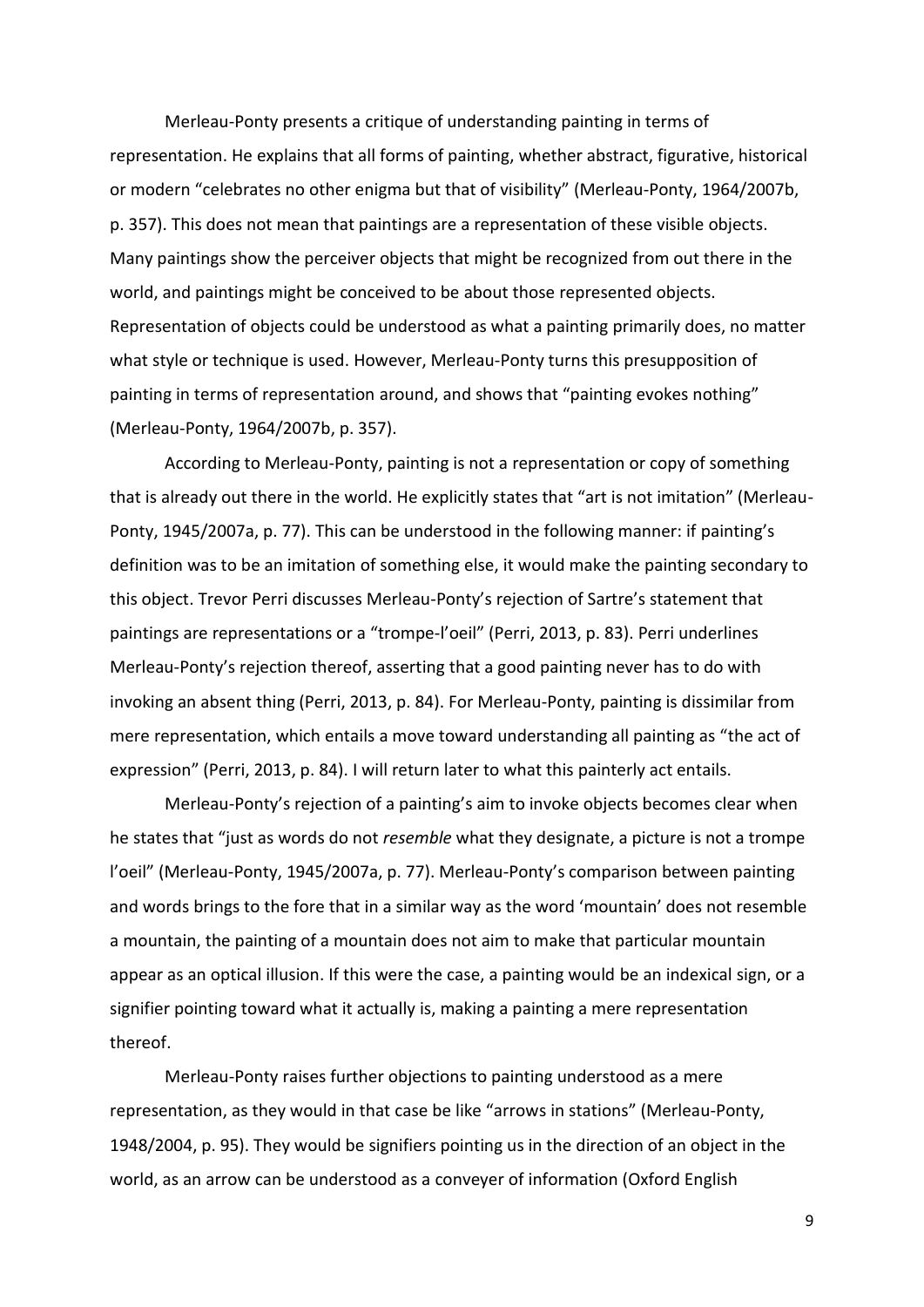Dictionary, 2021a). If this were the case, it would entail that "its meaning would lie entirely beyond the canvas" (Merleau-Ponty, 1948/2004, p. 95). Importantly, he emphasizes that in the encounter with a painting, the perceiver is not engaging with or directed toward the object in the world that is depicted. Rather, it is an aesthetic experience in which resemblance does not play a vital role (Merleau-Ponty, 1948/2004, p. 96).

Following from this move away from understanding a painting in terms of representation, Merleau-Ponty describes that a painting is "a world of its own" (Merleau-Ponty, 1948/2004, p. 96). I understand this to mean that a painter engages in a process of creating something new, which does not need to rely on the object it was originally derived from, and neither points toward it. Merleau-Ponty calls what is expressed in a painting a "spectacle which is sufficient unto itself" (Merleau-Ponty, 1948/2004, p. 96). I take these statements to be an argument in favor of an autonomous approach to the work of art: a painting understood as a world in itself, is no longer dependent on what it might seem to refer to. It is no longer viewed in terms of resemblance, but might become something entirely other: what is painted becomes a painting, and not a sign that resembles or imitates an object in the world. This, I argue, highlights the difference between an understanding of painting as representation, and an understanding of painting as expression.

In the next section, I will turn to Merleau-Ponty's understanding of what a painting expresses. When he rejects the notion that paintings invoke absent objects, he argues that it should be understood to be almost the opposite (Merleau-Ponty, 1964/2007b, p. 357).

# *Painting according to Merleau-Ponty: The process of expressing the event of perception*

Following Merleau-Ponty's approach to painting, it becomes clear that the painter has the capacity to render the heretofore invisible, visible on the canvas. Merleau-Ponty explains that "painting gives visible existence to what profane vision believes to be invisible" (Merleau-Ponty, 1964/2007b, p. 357). Here, the question remains what is made visible. Merleau-Ponty's understanding of painting highlights his underlying manner of thinking about perception. In his approach, painting is closely connected to perception. According to Merleau-Ponty's phenomenological account of perception, perception is an embodied process, reliant on the embodied subject. This entails that knowledge is derived from an embodied starting point, as the subject is embedded in the world (Merleau-Ponty,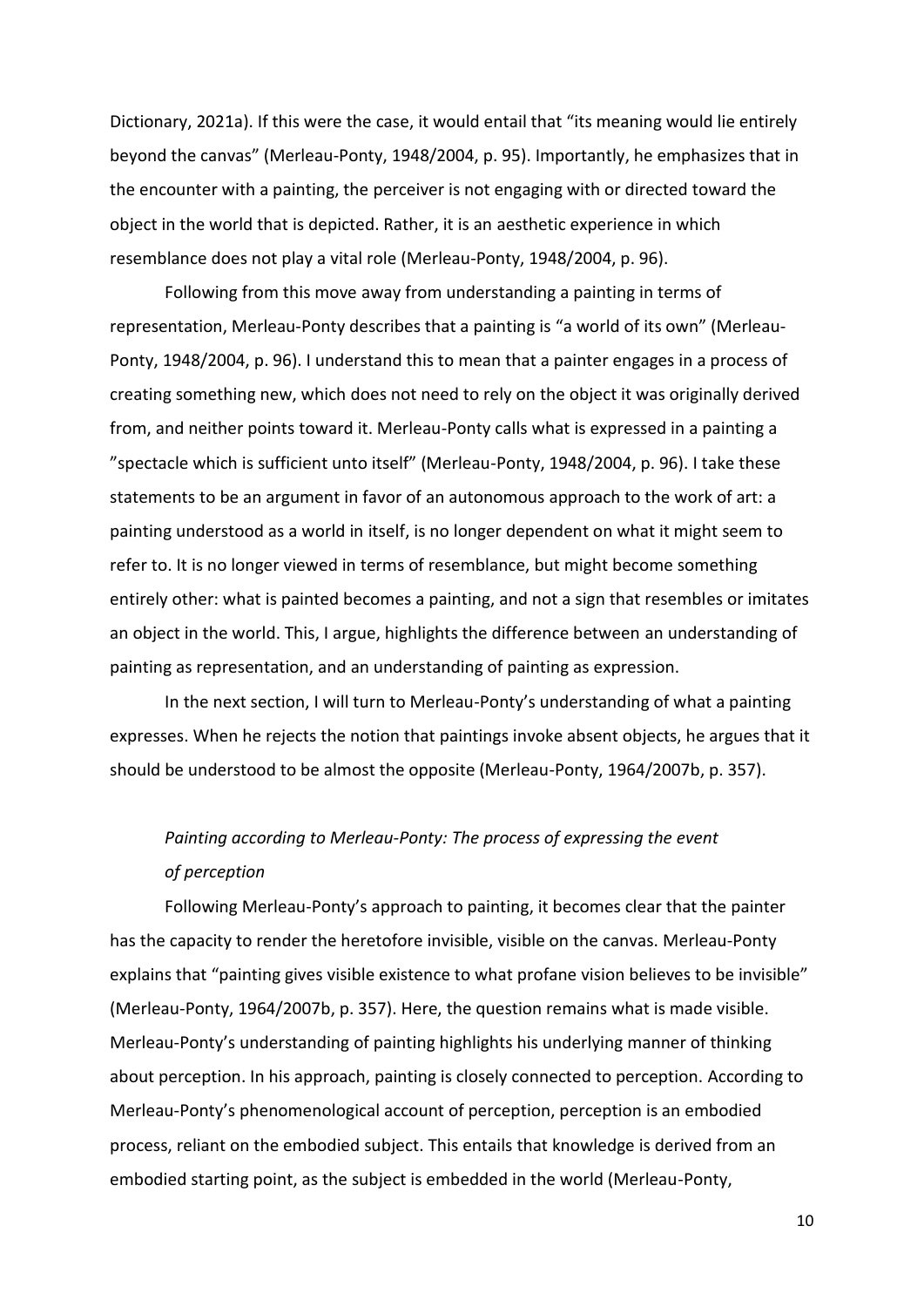1945/1962). As embodied perceivers, we cannot have a complete understanding of the world, because we are embedded in an ongoing process of perception: "the world is not what I think, but what I live through" (Merleau-Ponty, 1945/1962, p. xvi-xvii).

Merleau-Ponty (1948/2004) brings to the fore that in our ordinary way of looking, the world appears as logical and our perception is directed toward understanding. He argues that it entails a misunderstanding of perception: a forgetfulness due to our familiarity with the world. Therefore, we need to rethink this familiar world (Merleau-Ponty, 1948/2004, p. 39). In order to rethink the familiar world, he adheres to the phenomenological method which entails that the world and our experience of it has to be approached and described while always remaining a beginner: someone who does not presuppose anything (Merleau-Ponty, 1945/1962, p. xiv). Following Husserl, Merleau-Ponty maintains that we need to suspend our presupposed knowledge of things, and engage in a "radical reflection" (Merleau-Ponty, 1945/1962, p. xiv) of our experience of the world.

Similar to how phenomenology engages in this reflection, for Merleau-Ponty, Cézanne's painterly process shows that the painter equally engages in this 'radical reflection' via painting: they bring the experience of the world into view in the painting. Painting's relation to perception is captured by Merleau-Ponty in *Cézanne's Doubt*, relating to Cézanne's approach to painting which embodies a "lived perspective" (Merleau-Ponty, 1945/2007a, p. 73). Cézanne's paintings show the manner of embodied perceiving. He captures the process of moving around in the world, describing what he sees appearing, which is therefore not seen from a single stable perspective, but a process of capturing all these movements. He paints an "emerging order, an object in the act of appearing, organizing itself before our eyes" (Merleau-Ponty, 1945/2007a, p. 74). Painting captures this process, similar to how this act of appearance is ongoing when moving around in the world as a perceiver. Or as Perri explains: painting makes visible "the manner of appearing of things" (Perri, 2013, p. 85).

Merleau-Ponty is drawing on Cézanne's painterly technique, as a manner of leaving our habitual way of looking behind, and to show that the world is not as stable as it appears. Merleau-Ponty explains that Cézanne is undoing habitual perceiving and "reveals the base of inhuman nature upon which man has installed himself" (Merleau-Ponty, 1945/2007a, p. 76). For Merleau-Ponty, this entails that both the phenomenological method and the painter give expression to the ongoing process of appearing, which we have forgotten in our habitual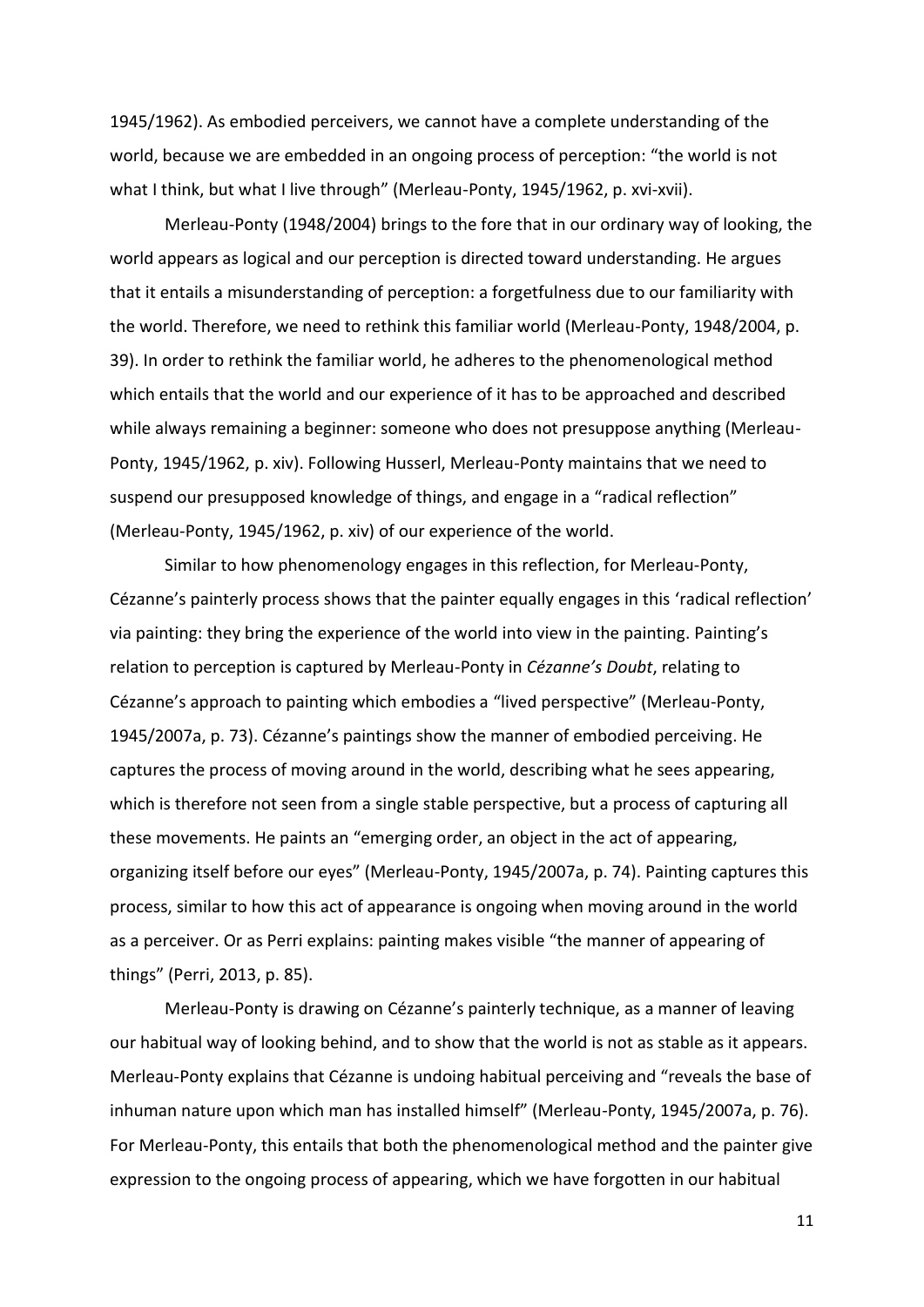approach to the world. Following this, the invisible that is approached by the painter, is the event of the world becoming visible: the event of coming to appearance is what is commonly invisible.

Merleau-Ponty's understanding of the image can further highlight what a painter attempts to make visible. He draws on Cézanne, who shows that the reciprocal relation between the subject and the world, entails that what we see, invokes an "echo in our bodies" (Merleau-Ponty, 1964/2007b, p. 355) as we are made of the same material as the world. The painter sees something in nature, which invokes an echo in them. According to Perri this is possible because the world is "prefigured by the body" (Perri, 2013, p. 92). This echo might equally be due to a painter's approach to the world in their work: they are not attempting to understand the world around them, but engage in a process of questioning it. Via painting, the painter attempts to make this echo visible again. Therefore, Merleau-Ponty refers to the painting – or more broadly speaking, the image – as the "visible to the second power" (Merleau-Ponty, 1964/2007b, p. 355).

This process of making visible thus entails that painting is an image. Perri (2013) brings to the fore that Merleau-Ponty aims to change the common understanding of images. The image in its common meaning is perceived to be a mere secondary copy (Merleau-Ponty, 1964/2007b, p. 356). Merleau-Ponty explains images are:

the inside of the outside and the outside of the inside, which the duplicity of sensing [*le sentir*] makes possible and without which we would never understand the quasi-presence and imminent visibility which make up the whole problem of the imaginary. (Merleau-Ponty, 1964/2007b, p. 356)

This can be understood as a comparison between the reciprocity that is existent in our relationship with the world and what takes place in painting. The image as the 'inside of the outside' refers to what the painter makes visible, namely; the world in the act of appearing. As Perri states: "they bring to visible expression what in the body (inside) allows it to bring a world to appearance (outside)" (Perri, 2013, p. 94). An image is the 'outside of the inside', which I understand as giving expression to what was internalized by the painter. The image is externalized, and is therefore outside in a second instance. Romdenh-Romluc describes the act of externalizing images, in which the outside is the work, and the inside "the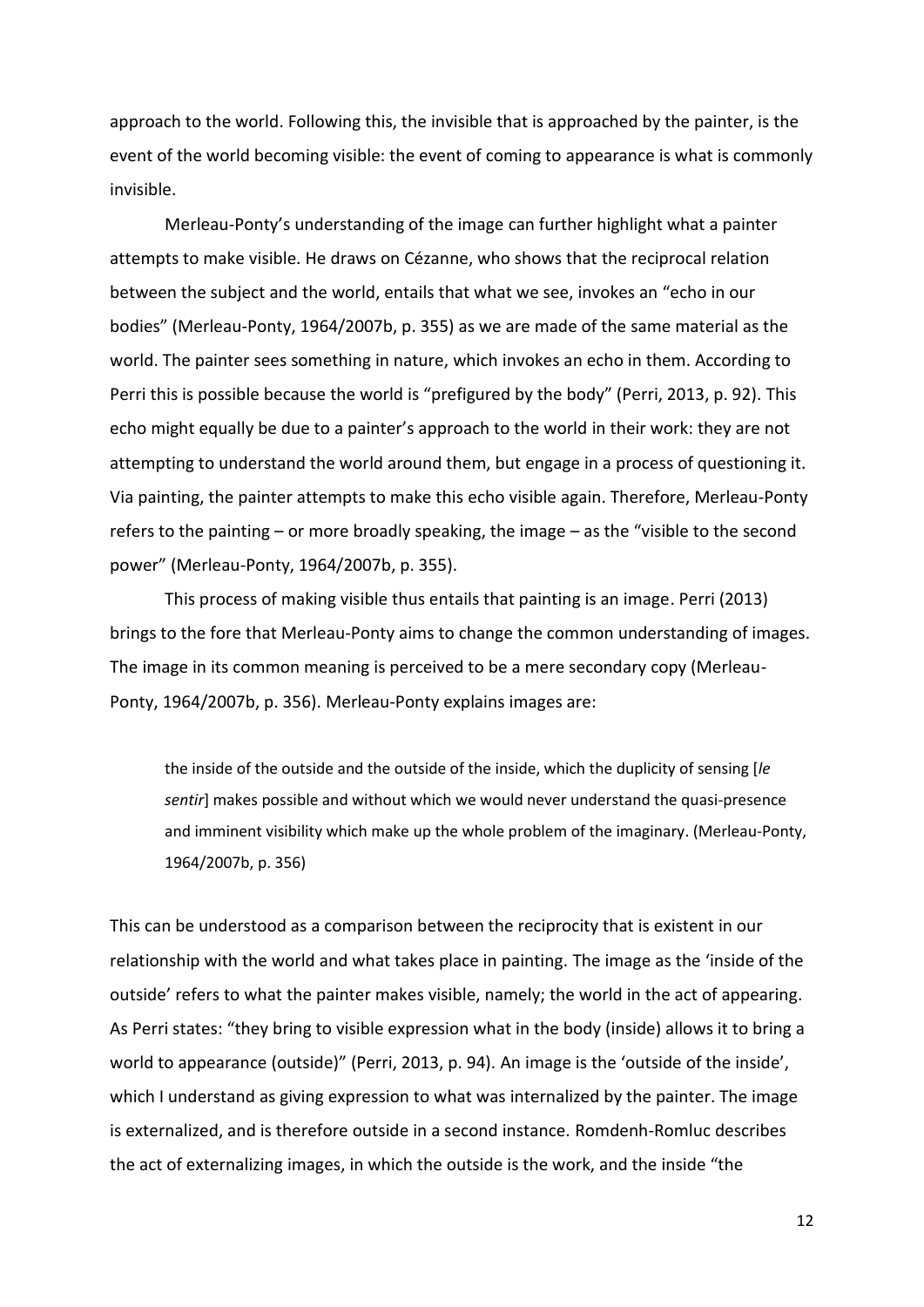configuration of the body schema" (Romdenh-Romluc, 2015, p. 92). The painter externalized an image again, which responded to what the body was able to see in the world.

Approaching painting as expression entails that the visible and the invisible are not to be seen as oppositional, but as co-constitutive. The visible and the invisible equally constitute the painting: in the reciprocal process between a painter and what they see, the painting becomes painting and gives expression to this very process. The emphasis on doubt in Merleau-Ponty's essay *Cézanne's Doubt* (1945/2007a), implies that making the invisible visible is not a process of certainty, but of possible failure. Therefore, the doubt that arises in the process of painting emerges from this tension in expressing something that lies somewhere between nothing and something. Every mark made by the brush attempts to make something visible, which I argue has to be seen as a choice, or leap that the painter has to take.

#### *Painting as the questioning of perception*

As I have explained in the previous sections, Merleau-Ponty understands painting not as representation, but as a process revolving around expression. The value of his approach lies in the understanding of painting as something that does not posit how things are, but questions how things appear to us. I develop my account of painting by showing how Merleau-Ponty's approach presents a valuable tool to understanding painting's capacity to question perception, and what we think we see. I will underline several ambiguities inside the painting, which refer to the way in which a painting appears as an image, and the process of making visible the invisible as attempted by the painter. A painting's capacity to question how we think about perception must not be understood as the aim or purpose of painting, but refers to what constitutes it. I will explain how several ongoing senses of movement in painting can circumscribe the paradoxes present in the painterly process. In doing so, I aim to develop an understanding of what constitutes a painting, and how this influences a perceiver's encounter with it. Building on Merleau-Ponty's theory, I argue that painting can establish an interruption of our ordinary way of perceiving. By understanding painting as an expression of how things are in the act of appearing, it makes visible the ongoing process of hierarchical perception and selection. It is an explicit questioning of what is included and excluded from our field of perception.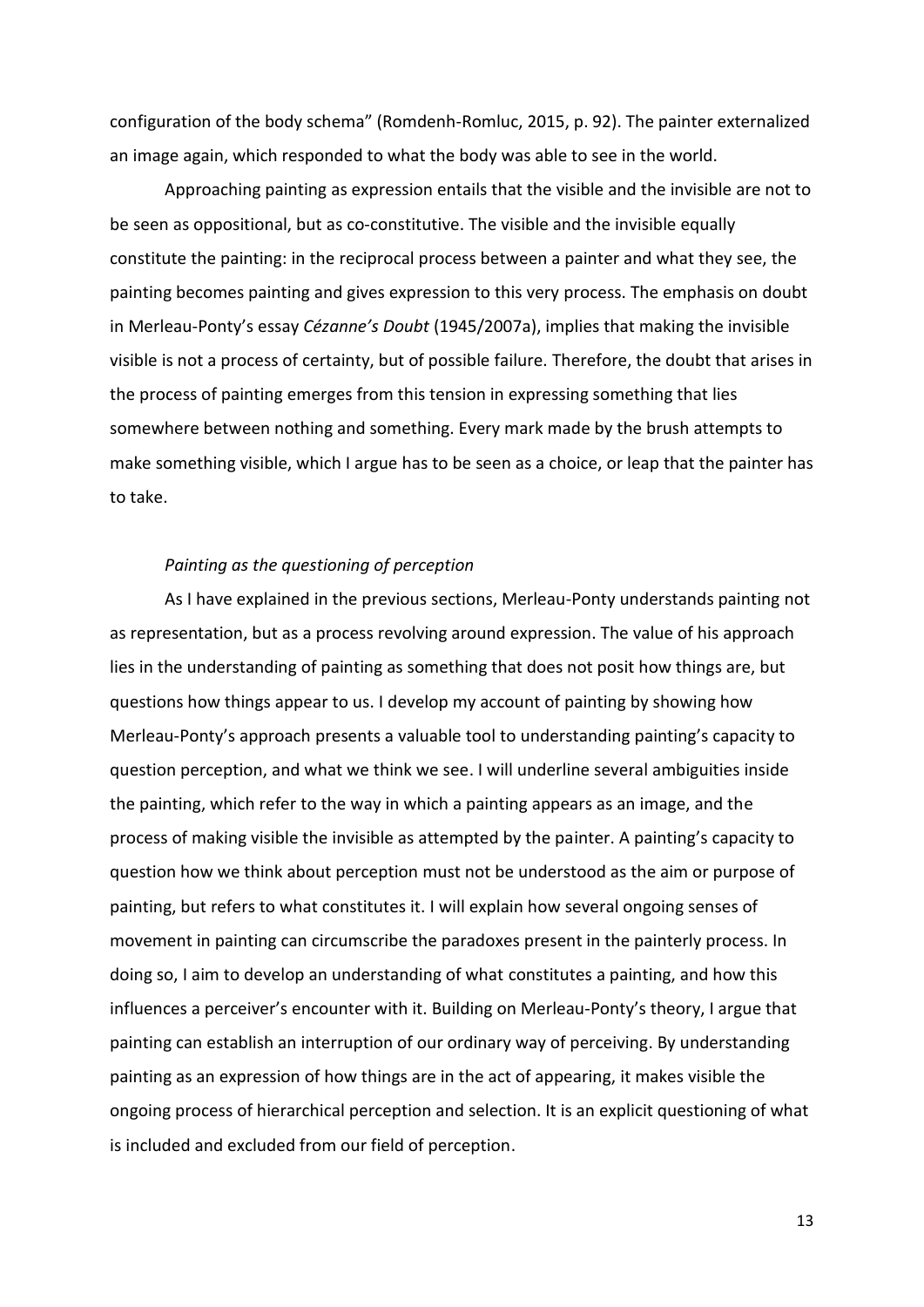#### *Questioning the visible and the invisible*

The painterly act of making something visible that was invisible in our habitual manner of perceiving, entails that the invisible was actually already there. According to Perri (2013), what is expressed in painting entails a paradox: expression for Merleau-Ponty does on the one hand not presuppose a prior existence, since painting does not imitate, but on the other hand, it is not derived from nothing, insofar as it is only possible to "express what is able to be expressed" (Perri, 2013, p. 84). Perri explains that a painting assumes that there was something that existed beforehand, but simultaneously, the painting is also something entirely new: "paradoxically, it seems that the painter paints something that was already there, but that what the painter paints only exists insofar as it is painted" (Perri, 2013, p. 85). I argue that in this ambiguous appearance lies a painting's possibility to critically engage with perception. When painting does not rely on what it makes visible, the focus shifts toward the embodied working process of rendering visible. This opens up the possibilities for painting: it no longer focuses solely on the painted object, but questions and emphasizes the entire process of painting and giving expression. This shifted focus is able to embrace the ambiguities of the working process and the eventual image that is created by the painter.

The painter paints something that was already there: it is taken from nature and seen by the eyes, but it is also not fully constituted yet. This does not refer to an absolute invisibility, but only a virtual invisibility. A useful comparison here, is one that Merleau-Ponty briefly makes: he refers to childbirth and posits that before birth, the baby is only "virtually visible" (Merleau-Ponty, 1964/2007b, p. 358). This statement does not seem to refer to invisibility as being absolutely non-existent. In comparison, Merleau-Ponty states that "the painter's vision is an ongoing birth" (Merleau-Ponty, 1964/2007b, p. 358). Therefore, the painter sees what is already there, only virtually and not absolutely invisible. This instills in painting the capacity to bring new ways of perceiving to the foreground. The painter's act of expression functions as a "suspension of natural perception" (Perri, 2013, p. 85). In painting, we do not seem to remain in our familiar relationship with the world. In this way, painting shows what is rendered invisible, forgotten, or beyond our field of vision. In an embodied process of bringing to the foreground, or pushing back to the background, the painter determines what comes to the perceiver's attention. In Merleau-Ponty's phenomenological approach to perception, the invisible is in some way already there as constitutive of the visible. He therefore makes a broader claim about what is included and excluded in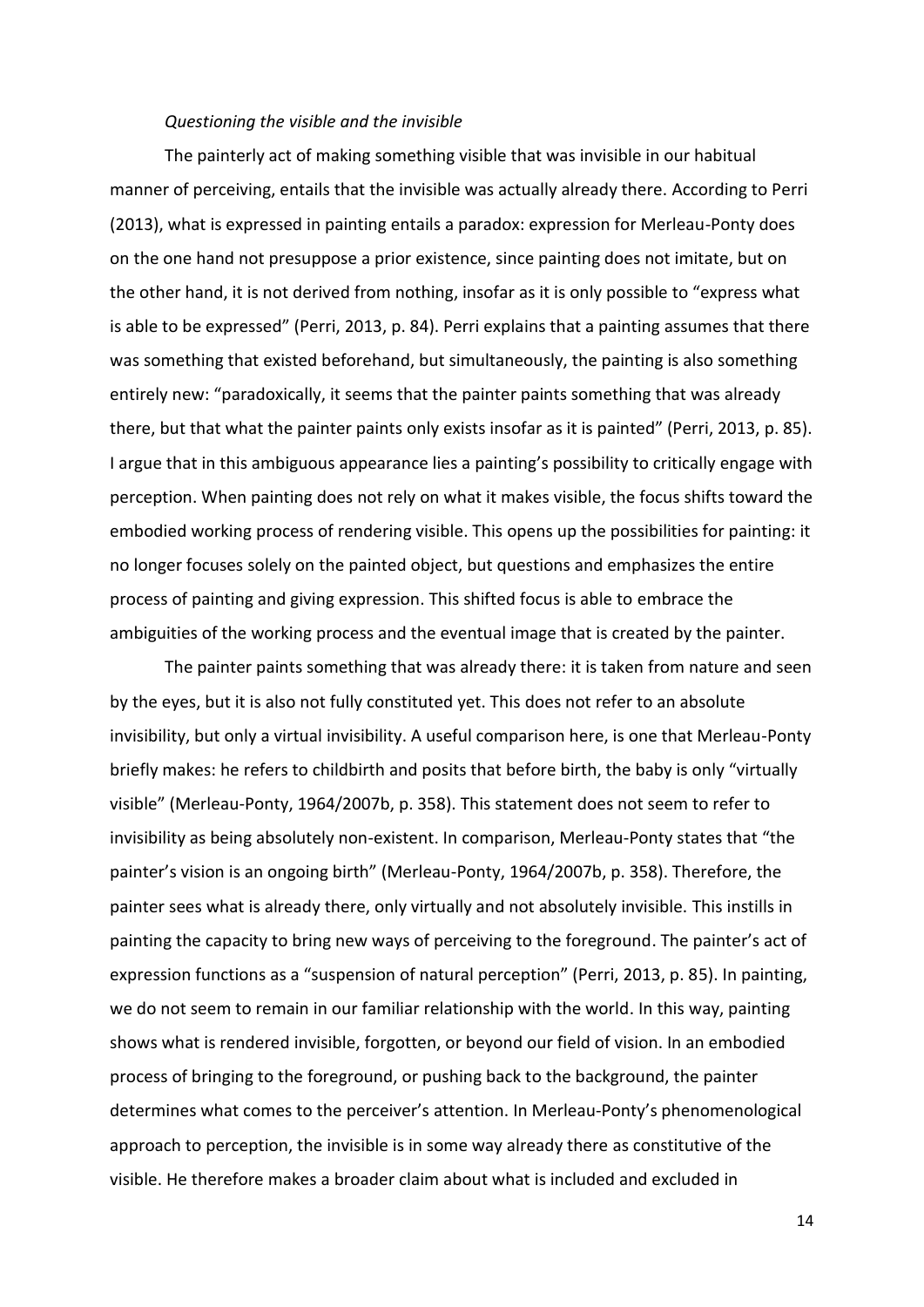#### perception more generally speaking.

Cézanne's paintings show the experience of the interplay between the visible and the invisible, by the reversal taking place between the fore-and the background and the receding and appearing contours and lines. In the next section I will engage with this sense of movement inherent to painting. Emphasizing movement entails that there is an ongoing need to analyze painting, in the sense that a painting is an object that cannot be fully captured.

#### *Movement inherent to painting*

When analyzing Cézanne's method, Merleau-Ponty brings to the fore that "all the partial views that the gaze catches sight of must be welded together" (Merleau-Ponty, 1945/2007a, p. 77). He explains that when a painter approaches the world, they perceive distinct moments, all captured and combined on a single plane – the painting. This means that these separate moments are brought together and present themselves as a single image. Understood like this, a painting is actually a depiction of a duration of time, as experienced and expressed by the painter. Moreover, if the image does not capture a single moment but a process of ongoing events, it is no longer in the strict sense a fixated or static object, even though a painting is usually motionless.

This sense of movement in a motionless object is another way in which a painting interrogates our manner of perceiving the painting. The internal sense of movement, as instilled in the image by the painter is explained by Merleau-Ponty as an "internal discordance" (Merleau-Ponty, 1964/2007b, p. 374). He points out that what is depicted could never have been as such, since all parts are depicted as being in a different times. Or, as Romdenh-Romluc explains: parts of a body depicted in an artwork are actually distinct moments, creating tension in the perceiver because of the impossibility of actually ever being in this position. These distinct moments seen together in the image, create a feeling of motion (Romdenh-Romluc, 2015, p. 83).

Galen Johnson (2013) brings to the fore that movement in painting is not merely a sign representing movement – which I argue is comparable to how the painting in itself is also not a sign – but movement in painting is "actual movement" (Johnson, 2013, p. 491). He explains that there is actual movement taking place between the perceiver and the work. According to Johnson, this is caused by the different times as seen together, but he also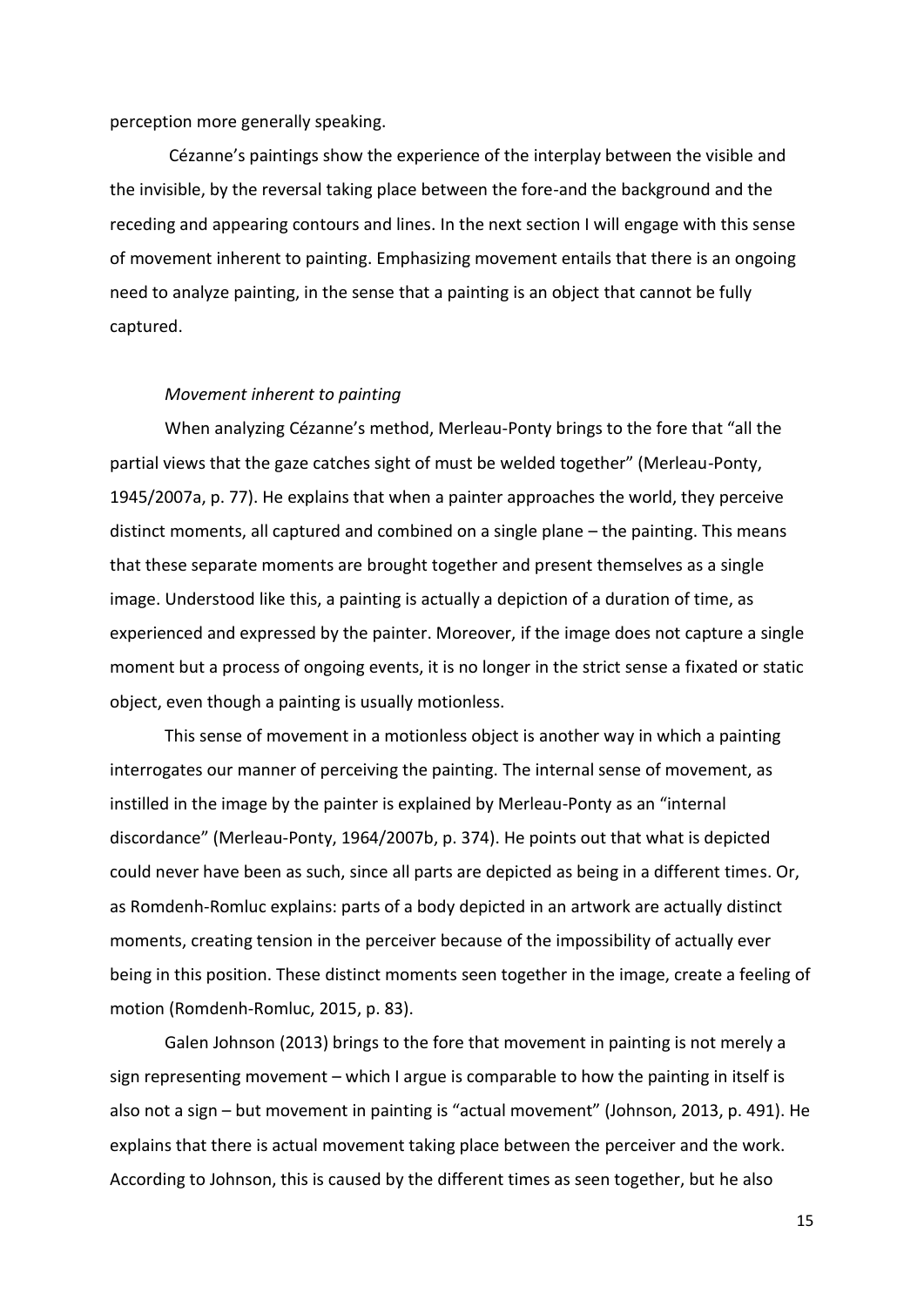explains that for Merleau-Ponty, the lines in the painting depict movement.

The movement instigated by painting in the perceiver can be best described by drawing on Cézanne's painterly technique and focusing on his outlines. Merleau-Ponty defines Cézanne's approach as having a paradoxical nature (Merleau-Ponty, 1945/2007a). He explains that Cézanne let himself be guided by his sensations, and did not approach his work in terms of standardly accepted painterly techniques. His attempt to stay close to how nature appeared to him, results in distorted surfaces, multiple or seemingly incomplete contours and a prioritization of color instead of outlines. Merleau-Ponty highlights Cézanne's unusual approach by drawing on what Bernard once called "Cézanne's suicide: aiming for reality while denying himself the means to attain it" (Merleau-Ponty, 1945/2007a, p. 72). By refusing to outline the object, and refusing the classical approach to perspectival composition, his paintings show "matter as it takes on form" (Merleau-Ponty, 1945/2007a, p. 73). For Merleau-Ponty, Cézanne's painterly method embodied the phenomenological approach to perception.

In *Eye and Mind,* Merleau-Ponty discusses in the rejection in painting of the line approached as something to encapsulate an object. Painters like Cézanne know that "there are no lines visible in themselves" (Merleau-Ponty, 1964/2007b, p. 372). A line is thus not an object in itself, and should not be made visible as such. Lines are necessary in painting, in order to approach what the eyes see, but should not be seen as strict borders.

Cézanne's use of outlines shows how painting interrogates perception: the seemingly moving or unstable appearance of the objects in the painting approximates how we move around in the world, and perceive in an embodied way. The embodied working process of the painter is similar to the eventual manner of engaging between the painting and the perceiver. The perceiver encounters how the world appeared to the painter, in a similarly embodied way and experiences the successive instances expressed by the painter: the movement instilled in the painting remains intact for the perceiver.

Cézanne's lines and contours are an exemplification of what it might look like to make an object visible in painting in the act of appearing. As Perri explains, for Merleau-Ponty, the visible and the invisible are not oppositional, and perceiving a painting is "*ambiguous* insofar as presence and absence, reality and unreality, and visibility and invisibility inherently participate with or are implied in one another" (Perri, 2013, p. 77). This co-dependence is made visible in painting. Lines do not demarcate the inside or the outside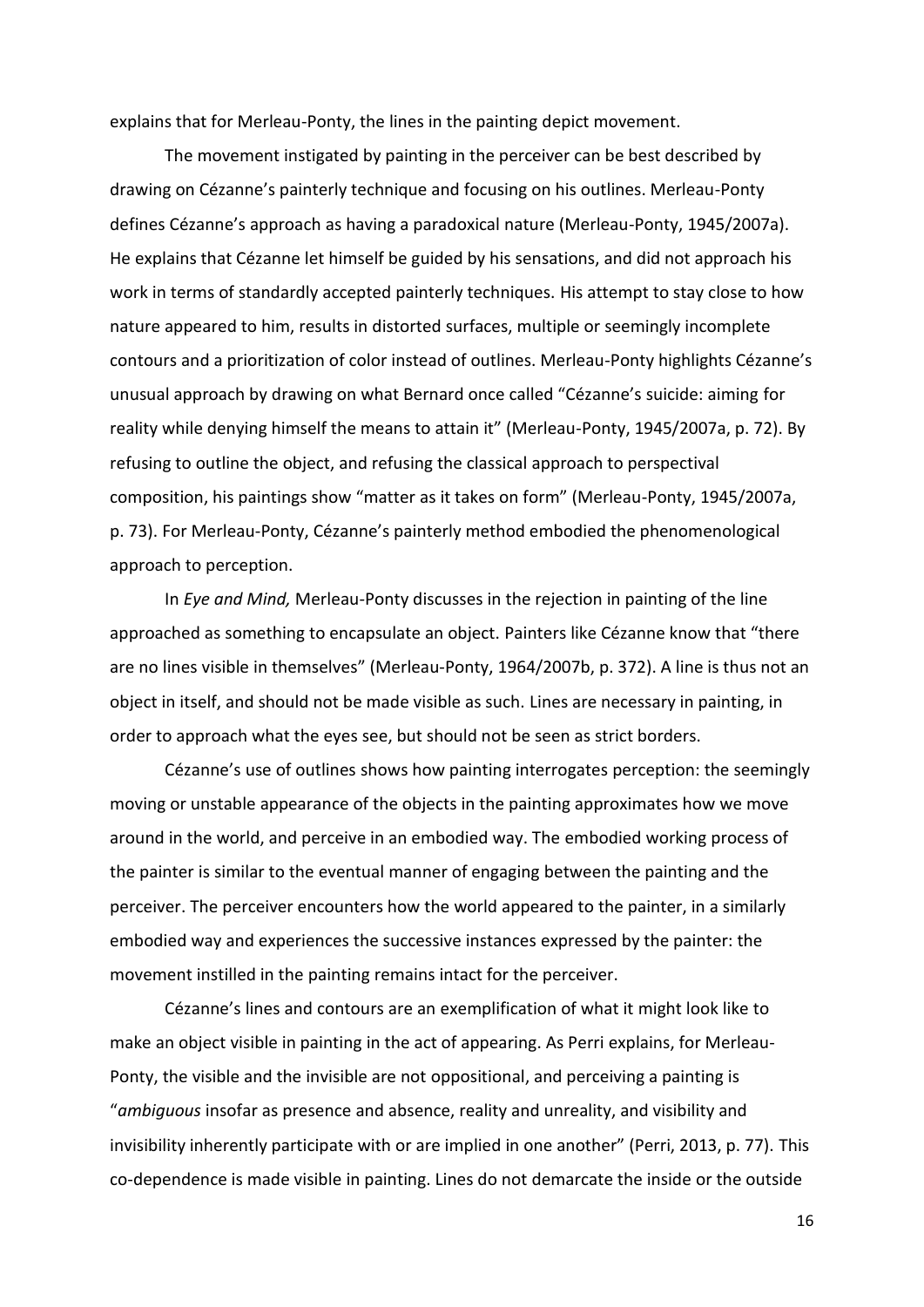of an object, but are in need of each other. The use of the line in this non-oppositional way highlights the inherent movement instilled in painting. When encountered again by the perceiver, painting can point out the ambiguities in our habitual manner of perceiving.

#### *Conclusion*

Merleau-Ponty provides a way to approach how painting can question perception. The interrogation of perception is vital for the painter in order to express how the world is engaged in an ongoing process of becoming visible. Merleau-Ponty argues for a move away from determining painting as representation, toward an understanding of painting as expression. His approach to painting and perception opens up the possibilities for the painter, and what they attempt to express. Instead of representing an object, painting becomes closely connected to the embodied working process of the painter. I have elaborated on Merleau-Ponty's emphasis on the embodied working process of the painter and how it can highlight that painting interrogates perception, thereby questioning what we think we see. In order to develop my understanding of what pertains to painting in the contemporary condition, I focused on the sense of movement instilled in painting. Painting shows the movement and ambiguity that is inherent in embodied perception, and in doing so simultaneously highlights this process of becoming visible in habitual perception. Painting has a capacity for critical engagement with how and what we perceive by engaging with the ongoing processes of invisibility and selection, underlying what is thought to be visible. In the radical questioning embodied by painting lies its capacity to question the event of perceiving. Painting presents a critical reflection on perception, by making the coconstitutive process between the invisible and the visible, visible for an eventual perceiver.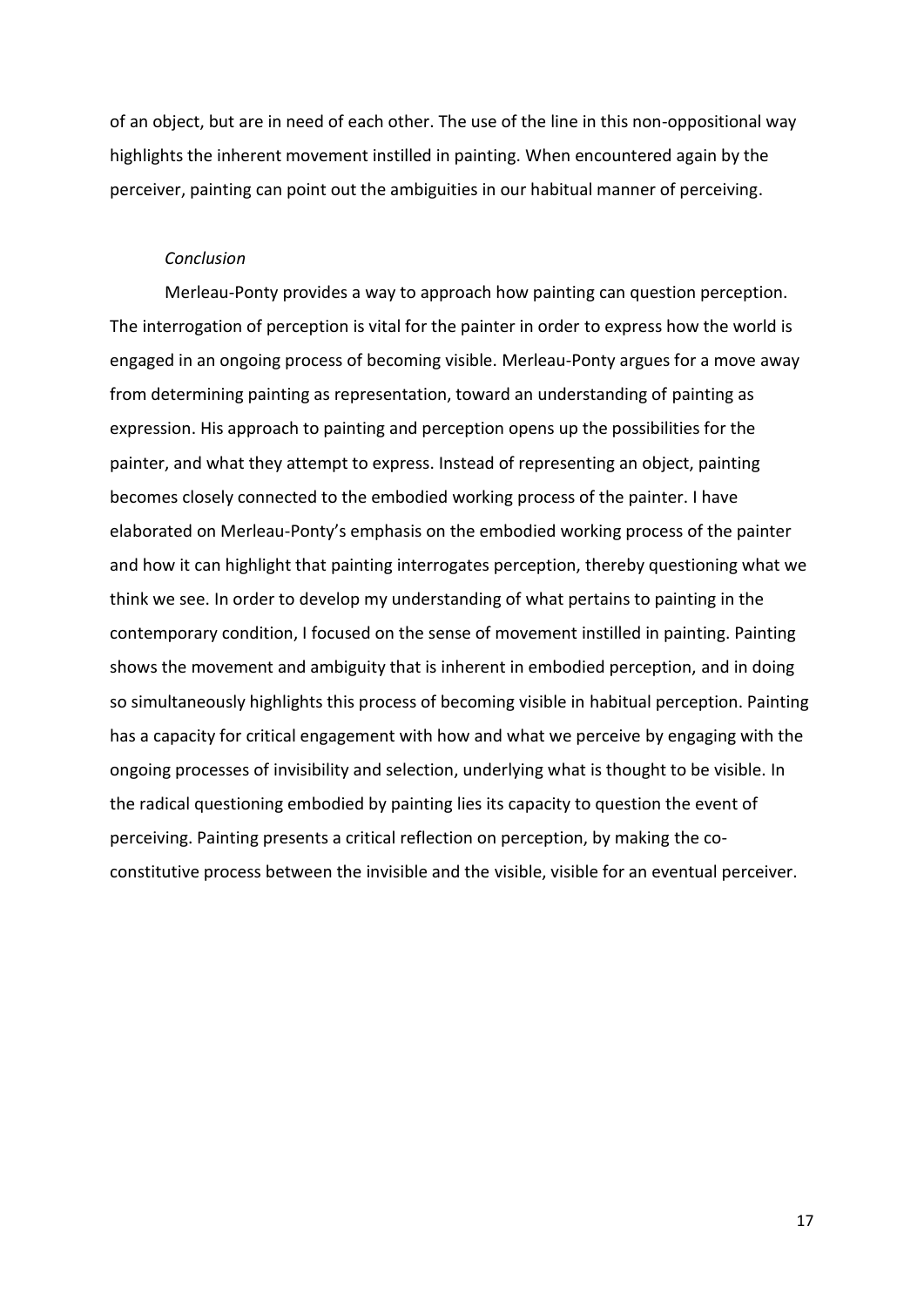# **3. Derrida's deconstruction of Kant's** *parergon***: challenging Merleau-Ponty's understanding of painting**

When addressing contemporary painting, it becomes clear that there are limitations to Merleau-Ponty's approach. In this part I focus on two concerns by turning to Jacques Derrida. First, Merleau-Ponty's understanding is not clearly applicable to contemporary painterly approaches or methods as his theory is engaged with a modernist conception of art. Both Merleau-Ponty and Cézanne can be considered modernists in this sense. As opposed to postmodern or contemporary art, I understand modernist painting to be focused on medium specificity. For painting, this refers to paint applied to canvas in the strict sense. Second, Merleau-Ponty's understanding does not question the borders and limitations of the painting itself. Although he challenges the idea of a painting being a mere representation, he does not question the possibilities for painting transgressing the borders of the canvas. Merleau-Ponty's questions are directed to the inside of the painting, and do not have the capacity to embrace how painting might become something that exceeds its own presupposed limits. In order to analyze the contemporary possibilities of painting, I underline why questions must equally be directed toward the limits and the borders of the painting.

In this section, I engage with Derrida's approach to painting, and show how he focuses particularly on the borders and limits of the painting. I will start by briefly outlining Derrida's deconstruction by drawing on John Caputo's and Derrida's (Caputo, 1997/2021a; Caputo, 2021b) explanations as put forward in *Deconstruction in a Nutshell: A Conversation with Jacques Derrida*. Next, I elaborate on Derrida's engagement with the promise of Cézanne before turning to Derrida's deconstruction of Kant's understanding of the *parergon*  as presented in *The Truth in Painting* (1978/1987). By drawing on Heller-Andrist's (2011) approach to the *parergon* in literature, I highlight the *parergon's* manner of questioning painting. Lastly, the *parergon* will be put to work with regards to Merleau-Ponty's phenomenological account of perception, where I will focus mainly on *Cézanne's Doubt* (1945/2007a) and *Eye and Mind* (1964/2007b). In doing so, I argue for my approach to contemporary painting, and how it can transgress its own physical and conceptual borders.

*Derrida, différance, and deconstruction*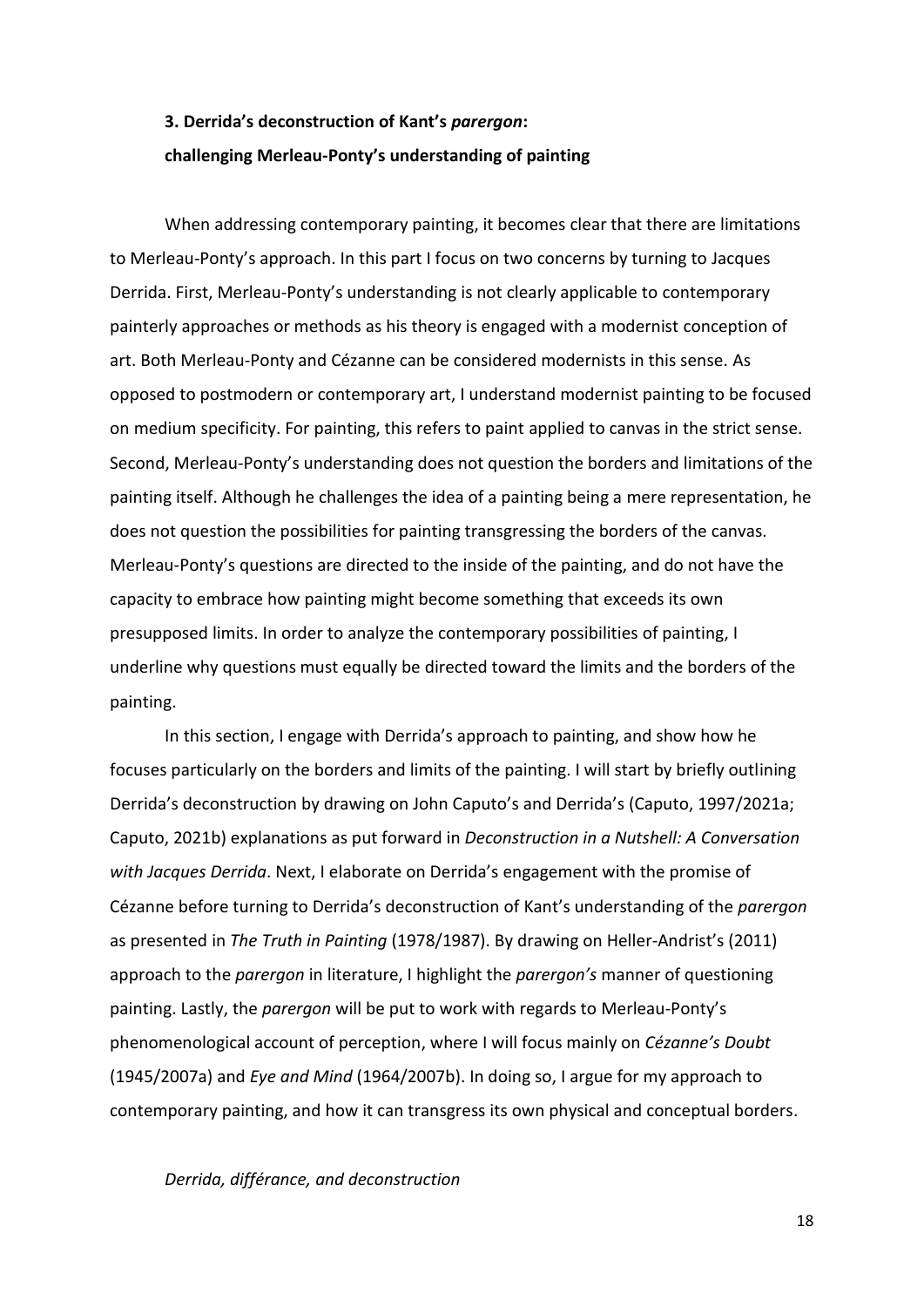Although Merleau-Ponty and Derrida are very distinct thinkers, there are some valuable connections to be found between them. By thinking them together and intersecting their thoughts, painting and its contemporary possibilities can be questioned and approached. I remain aware that for Derrida, his method and terms should not be used as definitive, stable concepts or definitions. Deconstruction is about a constant re-evaluation or overturning: it is a process of undoing fixed meaning. John Caputo brings to the fore that Derrida's deconstruction should not be brought back to a simple rule or concept as "deconstruction by definition resists reduction to a single principle" (Caputo, 2021b, p. xxvi). Caputo explains that when it is approached like a principle, it would undo its own adherence to highlighting tensions and undecidability. When it is understood that deconstruction is not a principle or methodology, it becomes clear why Derrida explains that it cannot be applied "to something from the outside" (Caputo & Derrida, 1997/2021, p. 9). Derrida explains that deconstruction is already active on the inside. Following this description, deconstruction is to be found within a text or concept: it highlights the inner tensions that are already there, within the text or concept to be deconstructed.

Caputo brings to the fore the importance of the future-directedness in Derrida's deconstruction. He points to the impossibility to precisely define or fixate the meaning of any concept or thing, as they will always transgress their own limits: "what is really going on in things, what is really happening, is always to come" (Caputo, 1997/2021a, p. 31). Meanings are not stable, and can never be stable. As Caputo puts it, meaning for Derrida always "slips away" (Caputo, 1997/2021a, p. 31). Derrida focuses on this notion of to-come throughout his writings. A similar sense of future-directedness is to be found in Derrida's notion of *différance*. As Derrida brings to the fore in *Of Grammatology* (1967/2016): "*differance*, an economic concept designating the production of differing/deferring [*différer, au double sens de ce mot*]" (Derrida, 1967/2016, p. 25). Although impossible to fully determine, broadly speaking, the term indicates that definition of meaning will be always *different* from its concept, as well as *deferred*: pushed back into the future.

Generally speaking, deconstruction aims to disturb. For Caputo, who is aware of the problematic nature of defining deconstruction, deconstruction might be called an effort to find supposedly stable meanings or concepts, and to "crack it open and disturb this tranquility" (Caputo, 1997/2021a, p. 32). He explains that deconstruction in this sense pushes against all limits it can find, trying to open up seemingly stable concepts. Thereby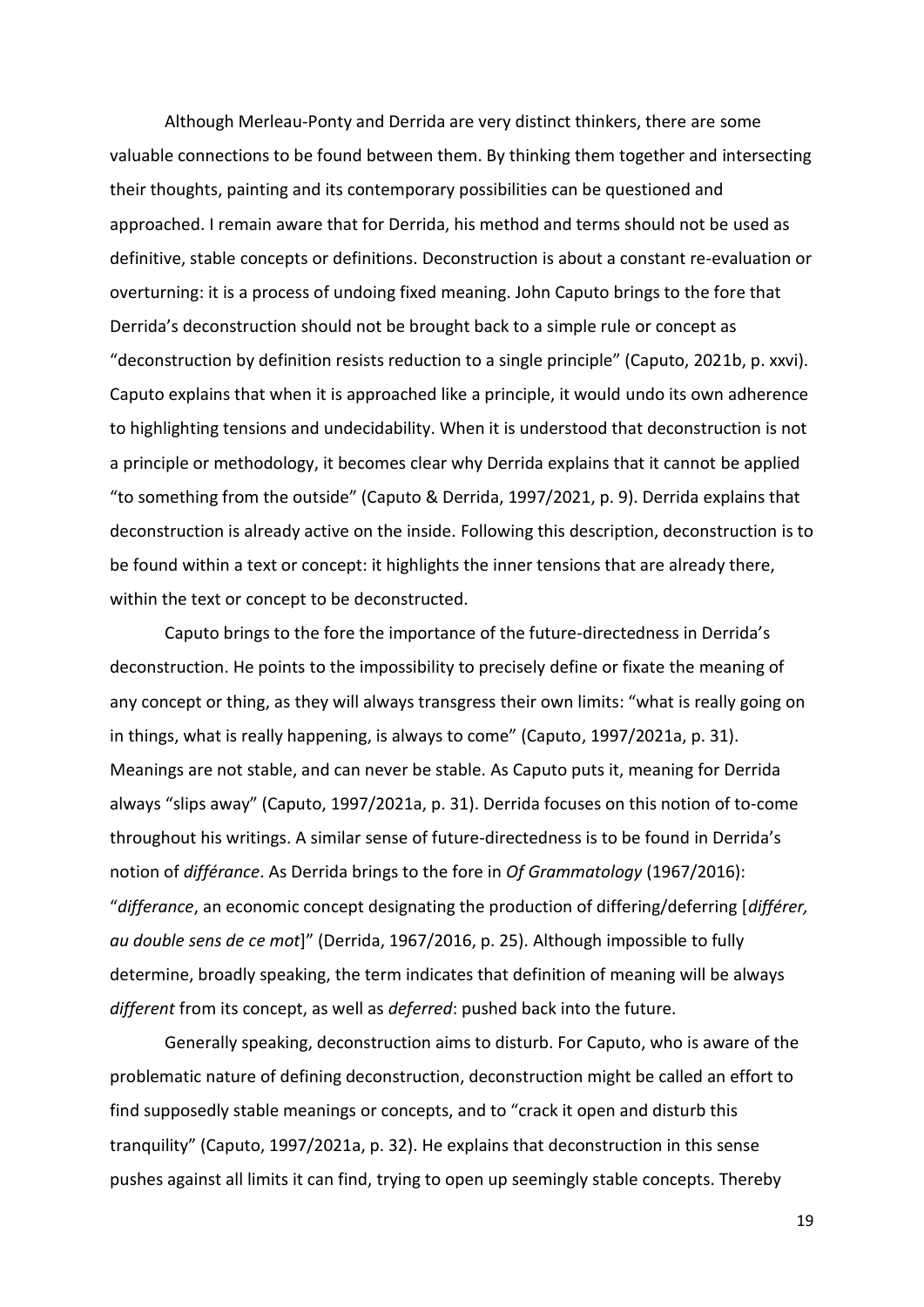embracing differential meaning and the impossibility of its own task.

Following these attempts to explain deconstruction, it becomes clear why Derrida, when discussing painting or art, will not define what painting is, or what the truth in painting is. Doing so would undermine his attempt to underline tensions and to defer meaning. If Derrida would determine painting as such, he would claim to understand painting as a fixed concept. This is an impossibility for Derrida's task, as all concepts are always haunted by inherent tensions and absences. As Caputo puts it: deconstruction is an "*hauntology*" (Caputo, 2021b, p. xxvii). So when Derrida states in *The Truth in Painting* that he will "write four times here, *around* painting" (Derrida, 1978/1987, p. 9) it already shows that there will not be a definition of painting. Following his approach to deconstruction, this equally implies that the *parergon* should not be used as a concept, but as a means to highlight and question inner tensions. In *The Truth in Painting*, Derrida upsets the distinction between the inside and the outside of the work of art.

Derrida's emphasis on the deferral of meaning and the impossibility of stable meaning, is present in his emphasis on the promise made by Cézanne in a letter to Emile Bernard, which remains unfulfilled up until today (Derrida, 1978/1987). In *The Truth in Painting* Derrida emphasizes Cézanne's promise, bringing attention to it in the form of a quotation, originally written by Paul Cézanne: "I owe you the truth in painting and I will tell it to you" (to Emile Bernard, 23 October 1905)" (Derrida, 1978/1987, p. 2). Derrida indicates that the promise of truth was first owed by Cézanne. However, after quoting it again, it seems to be Derrida's due: "I shall acknowledge the debt" (Derrida, 1978/1987, p. 2). On the one hand, this might indicate that the promise to tell the truth in painting, is now Derrida's. On the other hand, it might also indicate that Derrida merely acknowledges that there is still a debt. The latter can be seen as Derrida's first indication of the impossibility to fulfill the promise, as his acknowledgement of the debt highlights that Cézanne's promise is still unfulfilled, and will remain this way.

The inability to fulfill the promise is further heightened when Derrida states: "let us suppose that I wrote this book in order to find out whether that condition could ever be fulfilled, whether there was even any sense in defining it – which remains to be seen" (Derrida, 1978/1987, p. 4). The statement that it 'remains to be seen', does not only refer to an insecurity about the possibility of fulfilling the promise, but might indicate that a definition of the truth in painting is always in the future. It *remains* to be seen: the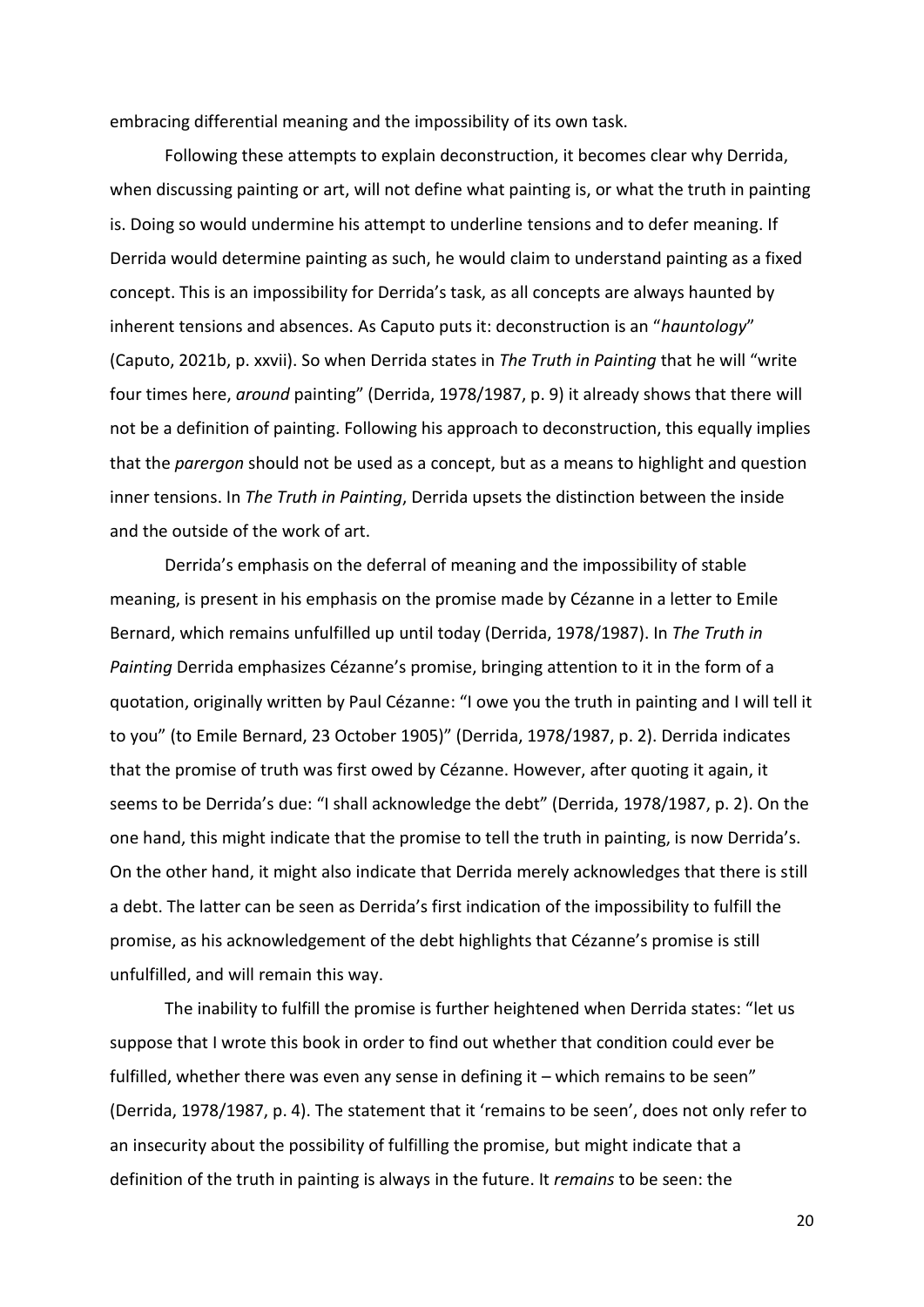fulfillment of the promise will always be directed toward the future, and stay uncertain.

Derrida brings to the fore several paradoxes that arise within Cézanne's promise. He states that Cézanne does not show or define anything (Derrida, 1978/1997, p. 3). He notes that it is a sentence signed by a painter, but written in words. The sentence itself shows nothing, and Cézanne does not express anything that might further elaborate his ambiguous statement. Moreover, Cézanne's promise in itself only refers to an act in the future. Derrida highlights that it remains unclear whether Cézanne will tell the truth, paint the truth, show the truth about painting, or tell about the truth via painting<sup>5</sup>.

It was Cézanne himself who also questioned the possibility of truth in painting. Richard Shiff notes that neither he, Bernard, nor Cézanne himself, know what exactly the promise entails (Shiff, 2001, p. xxxiv). Cézanne questioned his work constantly: throughout his life was in search of something in painting, but until his death it remained unclear what he was searching for, and if he ever achieved it<sup>6</sup>. As he wrote to Bernard: "will I ever reach what I have so diligently searched for and what I have so long pursued?" (Cézanne, 1906, September 21, p. 49). Throughout his life Cézanne was uncertain about his paintings.

Cézanne's brief sentence in the form of an unfulfilled promise, is of importance to contemporary painting. Due to its unfulfillment, it remains necessary to attempt to formulate the possibilities of painting, or the possibility of a truth in painting. Whatever might pertain to this truth, the fulfilling of the debt lies in the future. Following Derrida's (1978/1987) analysis of Cézanne's statement, I maintain that the truth in painting must remain a mere promise, in order to make painting possible. Without the uncertainty this unanswered promise provides, there would be no possibility of painting transgressing its own possibilities in the contemporary condition. In order to assess the value of the promise for contemporary painting, I need to draw on both Derrida and Merleau-Ponty. Derrida alone cannot take into account the vital role of the painter and their embodied working process. However, Merleau-Ponty's approach to Cézanne's process remains encapsulated within the clearly defined frames of the painting. His approach needs to be expanded beyond the edges of the canvas.

### *Derrida on Kant and the parergon*

<sup>&</sup>lt;sup>5</sup> For another focus on Cézanne's promise, see Johnson (2013).

<sup>6</sup> For an overview of Cézanne's letters, see Doran (2001).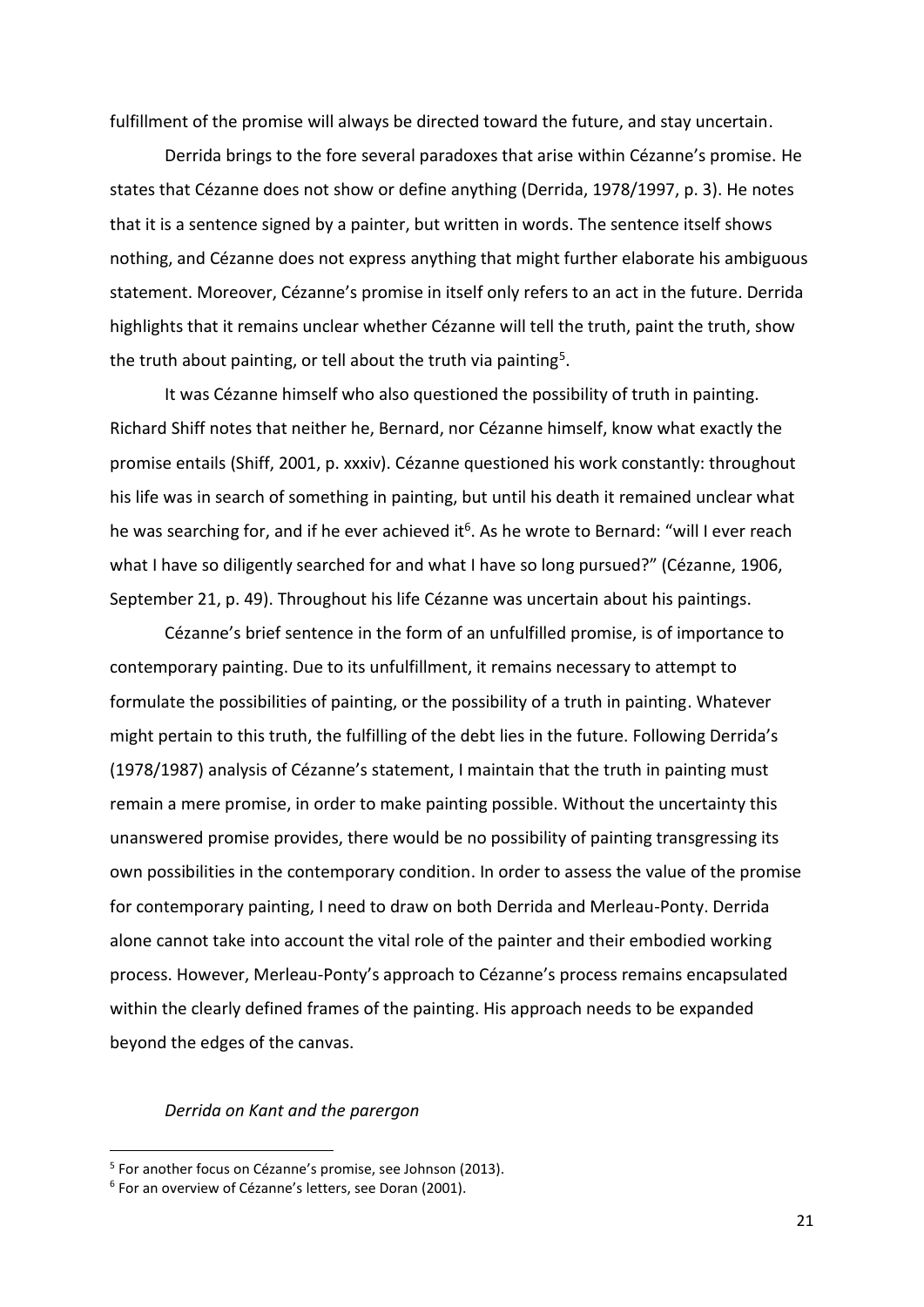Before highlighting how Derrida's notion of the *parergon* can be used to elaborate on the tensions already existent in Merleau-Ponty's thoughts on painting's relation to perception, I will first explain how Derrida's *parergon* relates to and differs from Kant's use of the concept in his aesthetics in the *Critique of Judgement*<sup>7</sup> . In *The Truth in Painting* (1978/1987*)*, Derrida discusses the theories of aesthetics of Kant, Hegel and Heidegger. It is beyond the scope of my attempt to explain these influential aesthetic theories, as I concentrate on what Derrida lays bare about Kant's understanding of the *parergon,* in order to formulate his approach to this figure<sup>8</sup>. He elaborates on Kant's aesthetics and his aim to formulate the possibility of an objective aesthetic judgement. Derrida notes that, according to Kant, the aesthetic feeling of beauty is "a judgement of universal validity" (Derrida, 1978/1987, p. 45). A claim concerning universal agreement is already suspicious for Derrida's deconstructive approach: theories that question the meaning or value of art, presuppose an underlying agreement on what belongs to the work of art, and what is extrinsic to it (Derrida, 1978/1987, p. 45). Derrida explains that Kant's attempt to define what a universally agreed upon aesthetic judgement entails, needs to rely on the presupposition of knowing what is on the inside, and what is on the outside of the work of art. He sets out to question this presupposition.

For Derrida, a similar claim of a knowable essence of the work of art is to be found in Kant's use of the term *parergon*. The word ergon or 'erg' refers to a work (Oxford English Dictionary, 2020a). This noun is combined with the prefix 'para-,' which indicates something added to, or beside something else (Oxford English Dictionary, 2021b). Together, in its strict definition, the *parergon* refers to something added to, or beside a work (of art). Kant uses the term *parergon* in this manner. For Kant, they are like ornaments or decorations (Derrida, 1978/1987, p. 53). The *parergon* is distinct from the actual work, as it "belongs to it only in an extrinsic way" (Derrida, 1978/1987, p. 57). Derrida critically engages with Kant's three different examples of parerga: the clothes on a statue, the columns outside of a temple, and the frame added to a painting. In all these instances, the *parergon* is for Kant a supplement to the work.

Derrida puts into question the rigid opposition between the inside and the outside of

<sup>7</sup> Derrida shows that Kant's *parergon* is used in Kant's *Critique of Judgement* (Derrida, 1978/1987).

<sup>&</sup>lt;sup>8</sup> The parergon has not been extensively discussed in the literature. For the parergon in literature, see Heller-Andrist (2011). For a discussion on Derrida's *parergon* and Kant, see Krell (2000). For a discussion on the parergon in art, see Duro (2019).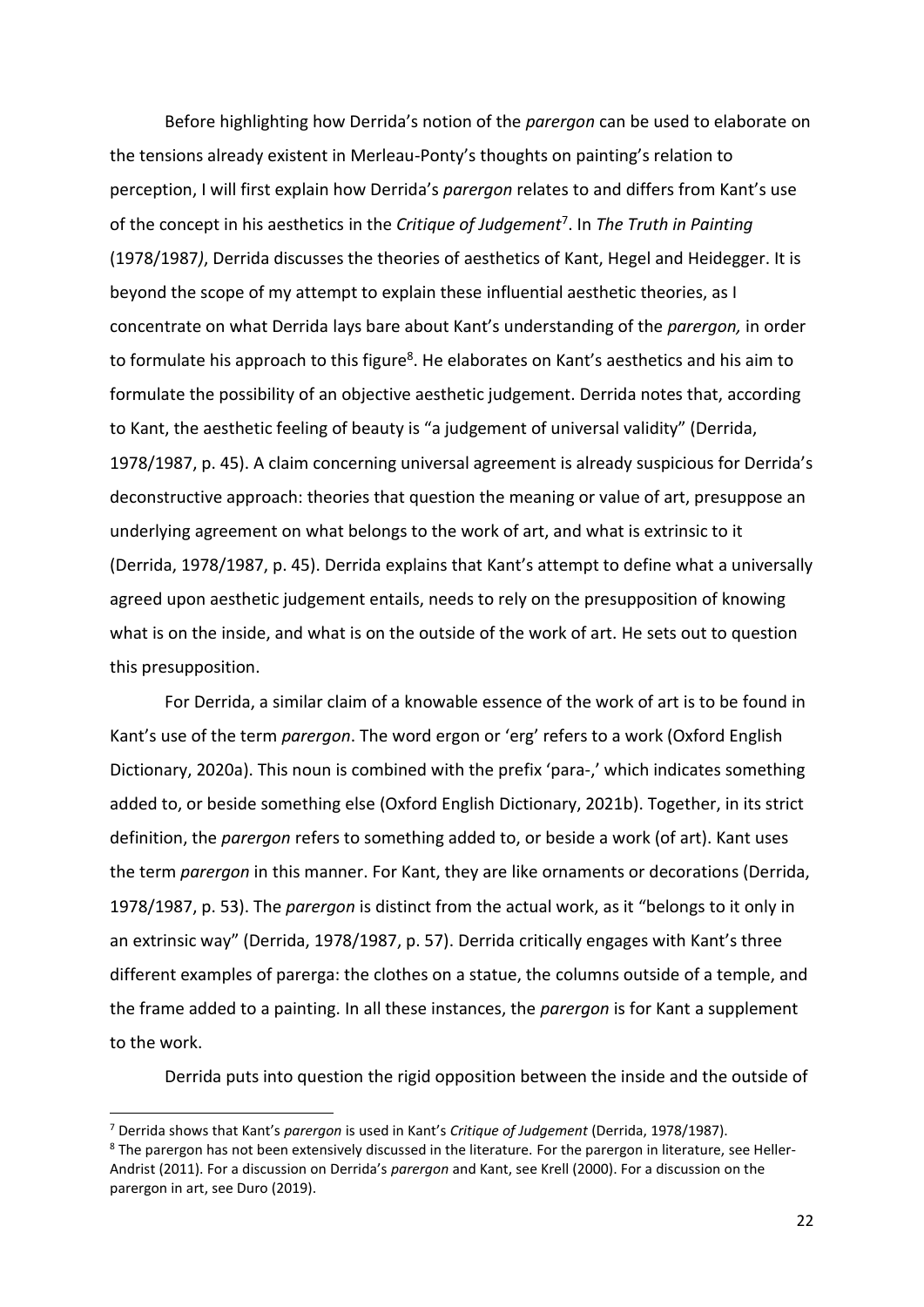the work of art. He brings to the fore that the parergon is "neither work (*ergon*) nor outside the work [*hors d'oeuvre*], neither inside nor outside, neither above nor below, it disconcerts any opposition but does not remain indeterminate and it *gives rise* to the work" (Derrida, 1978/1987, p. 9). The *parergon* does not separate the work from its outside in the way Kant presupposes. It should not be viewed as something added to the work: not internal, nor external to it (Derrida, 1978/1987, p. 54). In this ambiguous position, the *parergon* questions borders and the very interplay between the outside and the inside.

Derrida brings to the fore the ambiguity as to why certain things are to be seen as external or intrinsic to a work of art. According to Derrida (1978/1987), Kant presupposes a rigid opposition and clear boundary between an inside and it supplements or additions, as well as a strict limit between a work's inside and outside. Before determining a *parergon*, when it is understood as something added or exterior to the work, one needs to know what is intrinsic to the work. According to Derrida, this constitutes the "unlocatable center of the problem" (Derrida, 1978/1987, p. 63). Here, it becomes clear that Derrida adheres to the thought that a center is unlocatable more generally speaking. Consequently, if we cannot determine the center or essence of a work of art, we cannot determine a strictly defined border or *parergon*.

In Kant's view, a *parergon* should be detachable, whereas Derrida notes that it is hard to separate from the work (Derrida, 1978/1987, p. 59). In Derrida's approach, the *parergon* points toward a lack: the uncertainty of a fixated and knowable inside and what pertains to it. It makes us aware of this integral lack and thereby questions the boundaries between the inside and the outside of the work. Derrida explains it in the following manner:

What constitutes them as *parerga* is not simply their exteriority as a surplus, it is the internal structural link which rivets them to the lack in the interior of the *ergon*. And this lack would be constitutive of the very unity of the *ergon*. Without this lack, the *ergon* would have no need of a *parergon.* The *ergon's* lack is the lack of a *parergon.* (Derrida, 1978/1987, p. 59-60)

This is a crucial passage in order to understand Derrida's approach to the term. Here, he indicates that the parergon is difficult to detach from the work, as it is not an addition, or 'surplus', because this would entail having objective knowledge about the work's essence to which it is added. Rather, what makes a *parergon* question the work's limits, is precisely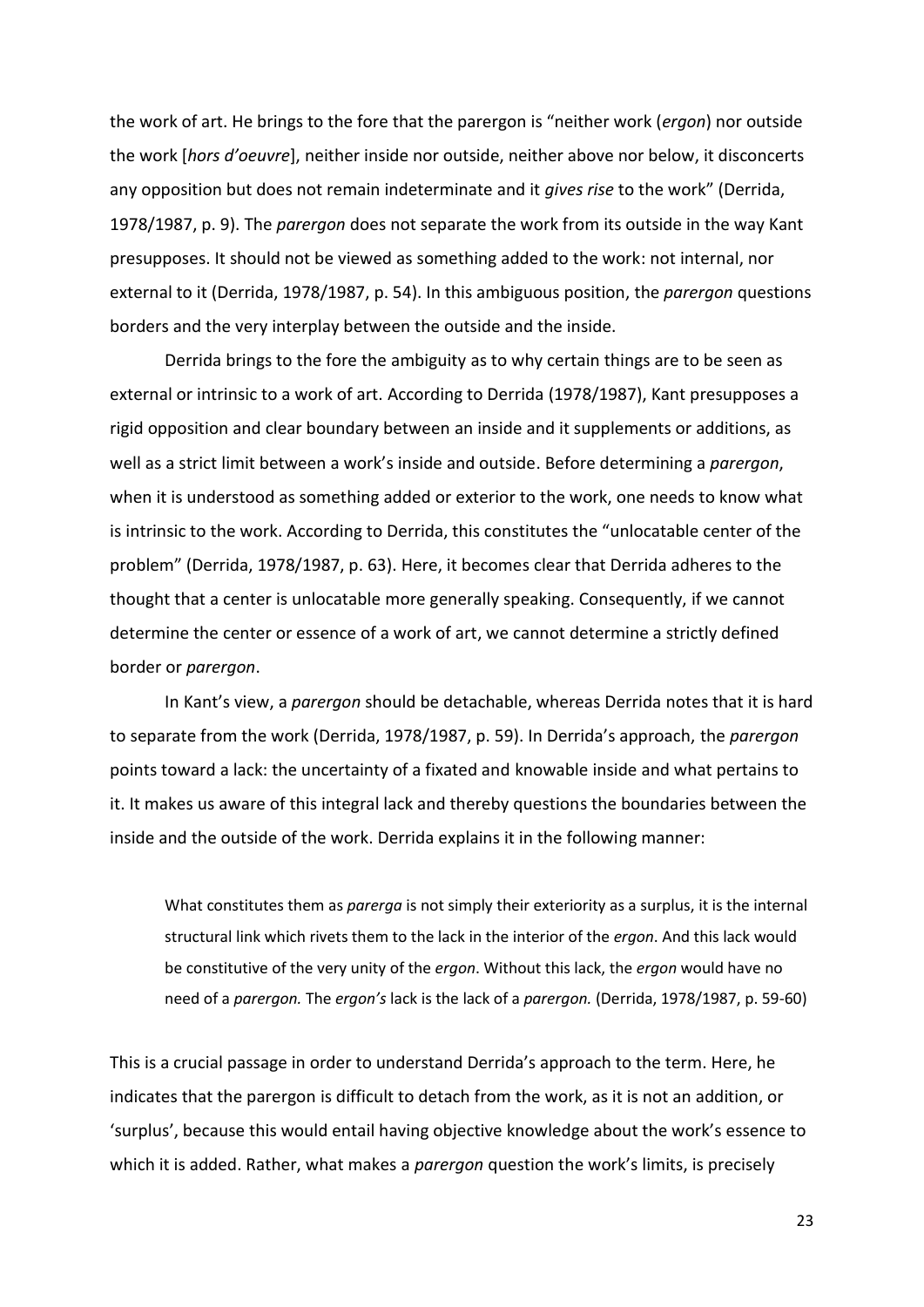because it is closely connected to what is lacking on the inside. When Derrida uses the term 'rivet', he might be drawing attention to the connection between a *parergon* and the lack, understood as a close attachment, or a connection made between two separate pieces. A 'rivet' can refer to a pin or nail used to secure separated pieces together (Oxford English Dictionary, 2020b). Drawing on this connection or attachment, the lack is what constitutes the work, and is inseparable from it. From this passage might be derived that the *parergon* frames the unlocatable center of the work. When Derrida notes that without a lack, there would be no need for a *parergon*, he seems to imply that a lack can only become visible by virtue of being framed. According to Heller-Andrist the lack becomes apparent because of the "workings of the frame" (Heller-Andrist, 2011, p. 48). A lack is in need of a border or limit, in order to be a lack.

Following Derrida's deconstruction of the term, it becomes clear that the *parergon* is similar to the notion of *différance*. Derrida only briefly mentions the connection between the *parergon* and *différance* (Derrida, 1978/1987, p. 80). The *parergon* is an internally upsetting structure, that pushes against its own borders. It is differential, not fully a part of the concept, nor fully outside of it. A *parergon* defers the meaning and location of a knowable essence of a work of art. It emphasizes that the inside and outside are implied in one another and not a strict opposition. By understanding the *parergon* as such, the definition and limits of painting remain open-ended.

The lack inherent to painting might be described as the impossibility of fully and definitively defining a painting. Painting remains in an ambiguous position, as the *parergon* shows that there is no center which it frames. Following Derrida's approach, I thus interpret it as the lacking of a fixed essence or center which enables the concept 'painting' to remain in flux. Moreover, this figure upsets the presuppositions one has about the essential part of the work of art, leaving determining the inside in a definitive manner impossible. The *parergon*, the framing or making visible of the ambiguities pertaining to a work's inside and outside, is what breaks open the possibilities for painting. Due to the questions the *parergon* presents, painting might leave behind the modernist emphasis of painting consisting of paint applied to canvas. Comparable to Merleau-Ponty's move away from representation toward expression, the *parergon* shows that without a lack, painting would be a determinable, stable object; just as in Merleau-Ponty's critique painting as representation would be a mere secondary copy of the world (Merleau-Ponty, 1964/2007b, p. 356). The parergon highlights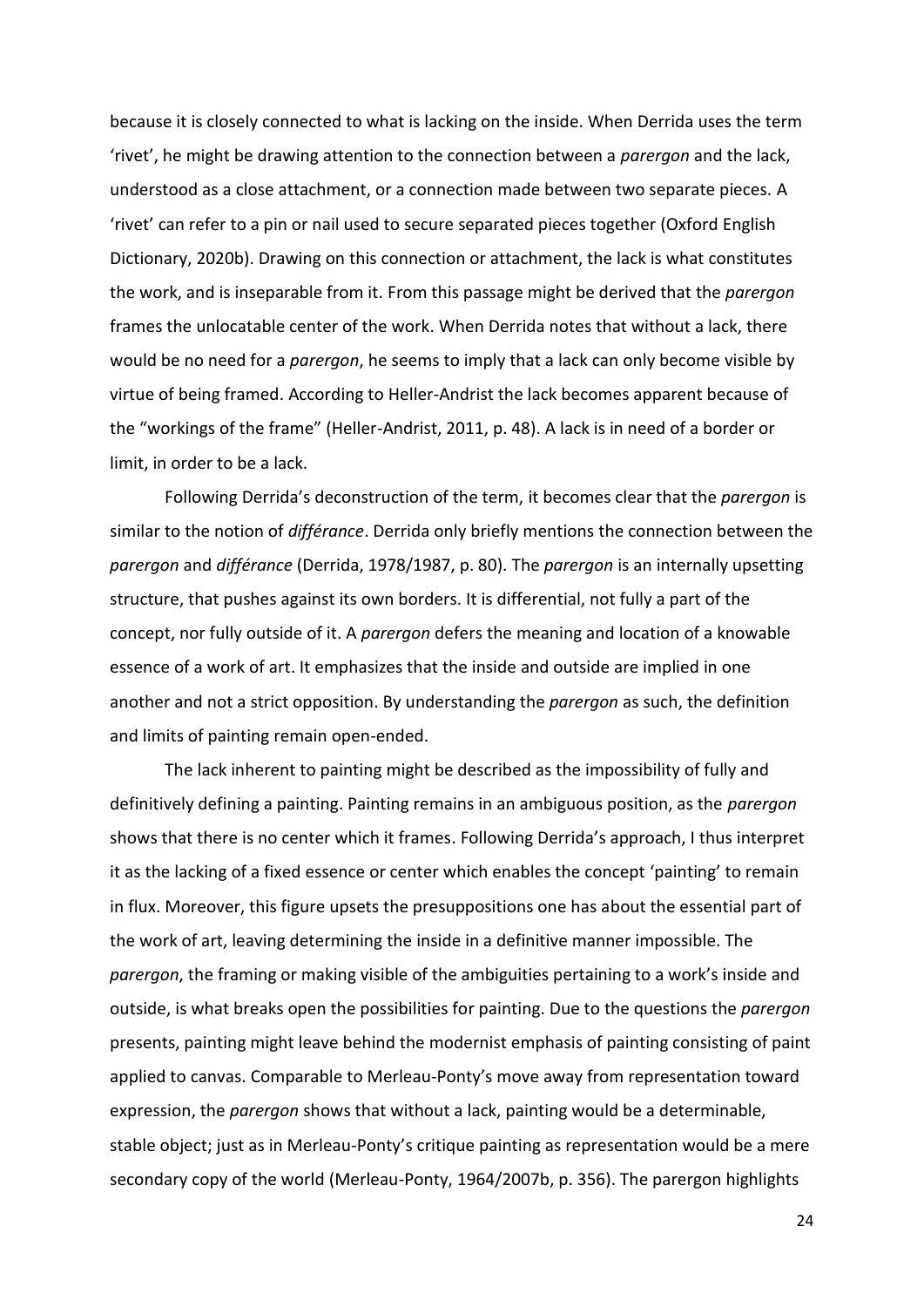the lack of essence and thereby opens up the possibilities for painting to question its own limits.

Simone Heller-Andrist (2011) discusses Derrida's *parergon* and how it functions in literature. In her analysis of Derrida's approach she argues that the interaction instigated by the *parergon* between the work itself and its frame, is why it can function as a "valid methodological tool" (Heller-Andrist, 2011, p. 20). Her approach shows that, even though for Derrida the *parergon* is not a tool, by putting it to work in art or literature it can provide valuable insights about the friction inherent to art, in its way of interacting with a work.

Heller-Andrist notes Derrida's remark regarding the painter's brushstroke, that on the one hand marks a separation between two halves of a painted object, but on the other hand unites them: "the edge is the line that divides and unites at the same time. It cuts a whole in two, and hold two wholes together" (Heller-Andrist, 2011, p. 28). She notes that a similar movement of bringing together and separating is what happens in every edge or act of framing. In Derrida's description of the painter's stroke, it becomes clear that for him it both brings objects together, and separates them (Derrida, 1978/1987, p. 5-6). In a similar movement as Derrida attempts to make with the *parergon*, I maintain that Cézanne's lines find a way to circle around the ambiguities on the *inside* of a painting. His lines do not mark the inside of an object in strict opposition to their outside, but connect and separate objects from their surroundings and the objects themselves. Merleau-Ponty (1945/2007a) describes that Cézanne's use of multiple outlines capture the moment of appearance. I maintain that his lines are in their movement questioning the relation between inside and outside, highlighting how borders are ambiguous and porous. Derrida's *parergon*, and how it marks the co-constitution between the outside and the inside of the painting, is made visible by Cézanne's use of lines, but is not limited to it.

## *The parergon at work in Merleau-Ponty's approach to painting*

As I have noted, deconstruction is working from the inside, and not a concept to be applied from the outside. Therefore, comparing and contrasting the views of Merleau-Ponty and Derrida in the light of the *parergon* would not help me to formulate my approach to painting. Instead, the questions the *parergon* raises will be put to work in Merleau-Ponty's phenomenological approach to perception, in order to highlight what is lacking in his theory on painting, what is already present and what remains valuable for contemporary painterly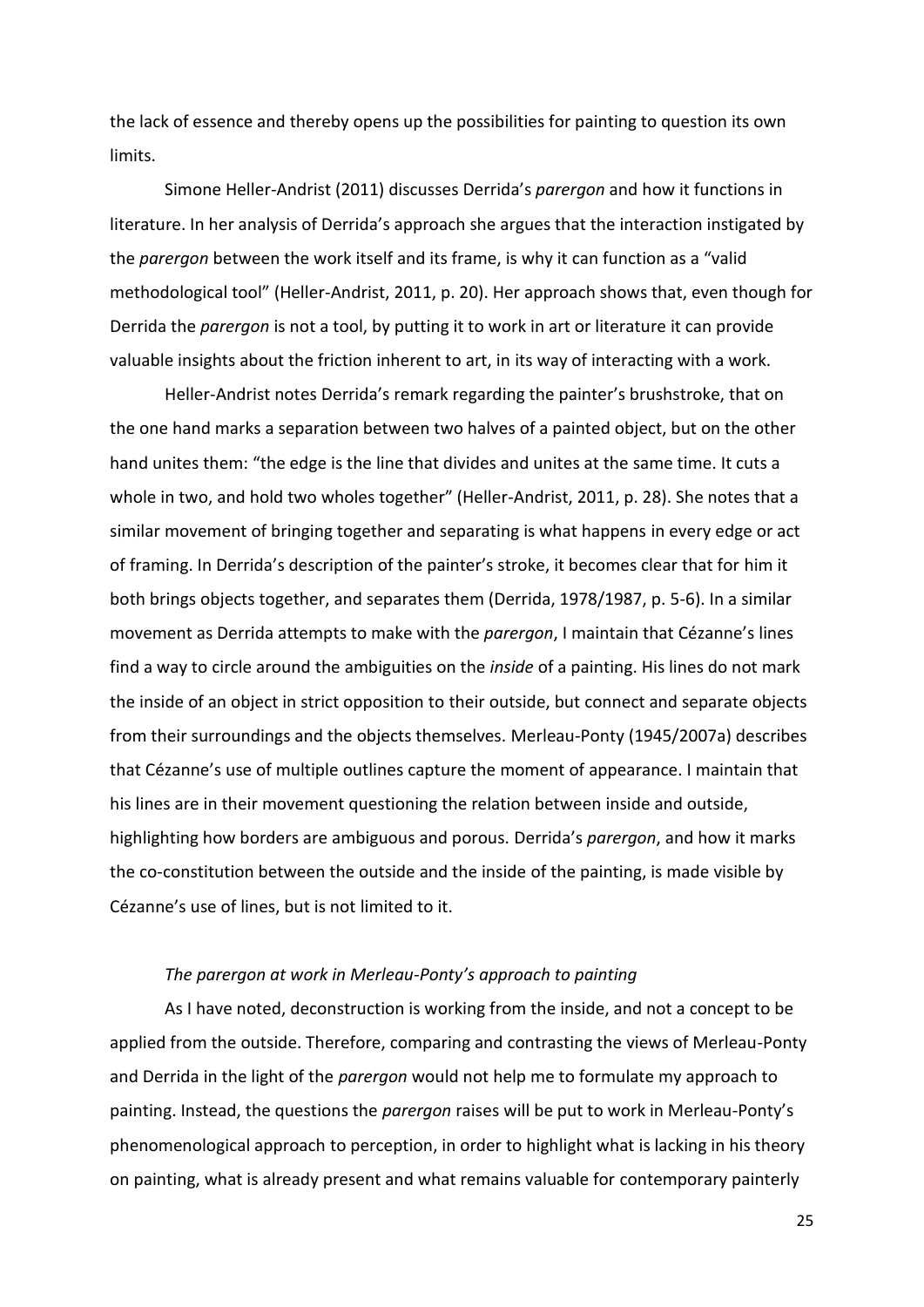practices. By returning to Merleau-Ponty via Derrida's approach, I can argue for my approach to contemporary painting, and its relation to perception, as will be further discussed in Section Four. By returning to Merleau-Ponty, I highlight what Derrida brings to the fore with his deconstructive approach and what Merleau-Ponty's approach will inherently oversee: the inside and the outside of the painting are not strictly defined. Merleau-Ponty does not take into account the role of selection and invisibility in the painting itself, while he does make room for these processes in embodied perceiving. In his approach to painting, the invisible seems to be rendered wholly visible in the painting. As he focuses on how the world in its process of appearing is made present in the painting, he does not take into account new forms of invisibility that arise within the painting. The ambiguities brought to the fore by the *parergon* can underline what Merleau-Ponty's theory on painting does not take into account: the impossibility of making the appearance of the world come to visibility in a painting. This rests on two presuppositions about painting: First, Merleau-Ponty presupposes that what is expressed in the painting, is inevitably the world. Second, he does not question the decisions in the painter's process of selection, and thereby he does not question presuppositions about the painting's borders. I discuss each of these presuppositions in turn and locate them in the paintings of Cézanne.

#### *The role of the invisible*

Merleau-Ponty presupposes that what will be expressed in a painting, is the world. In his emphasis on Cézanne, he focuses on an eventual unity with the world via painting. In Merleau-Ponty's return to the things as they appear to us, he argues that "art and painting alone do this in full innocence" (Merleau-Ponty, 1964/2007b, p. 352). Consequently, this means that for Merleau-Ponty, the painter will make the world visible on the canvas. In painting, he focuses on what is present and perceptible even though constituted by the invisible. When he argues that "painting gives visible existence to what profane vision believes to be invisible" (Merleau-Ponty, 1964/2007b, p. 357) he has already made a decision about what a painting is. Moreover, he decided that the painter will render the appearance of the world visible on canvas.

In his analysis of painting, Merleau-Ponty leaves behind his own theoretical adherence to the idea that there is a process of invisibility underlying perception: he does not articulate what a painting renders invisible. In his phenomenological approach to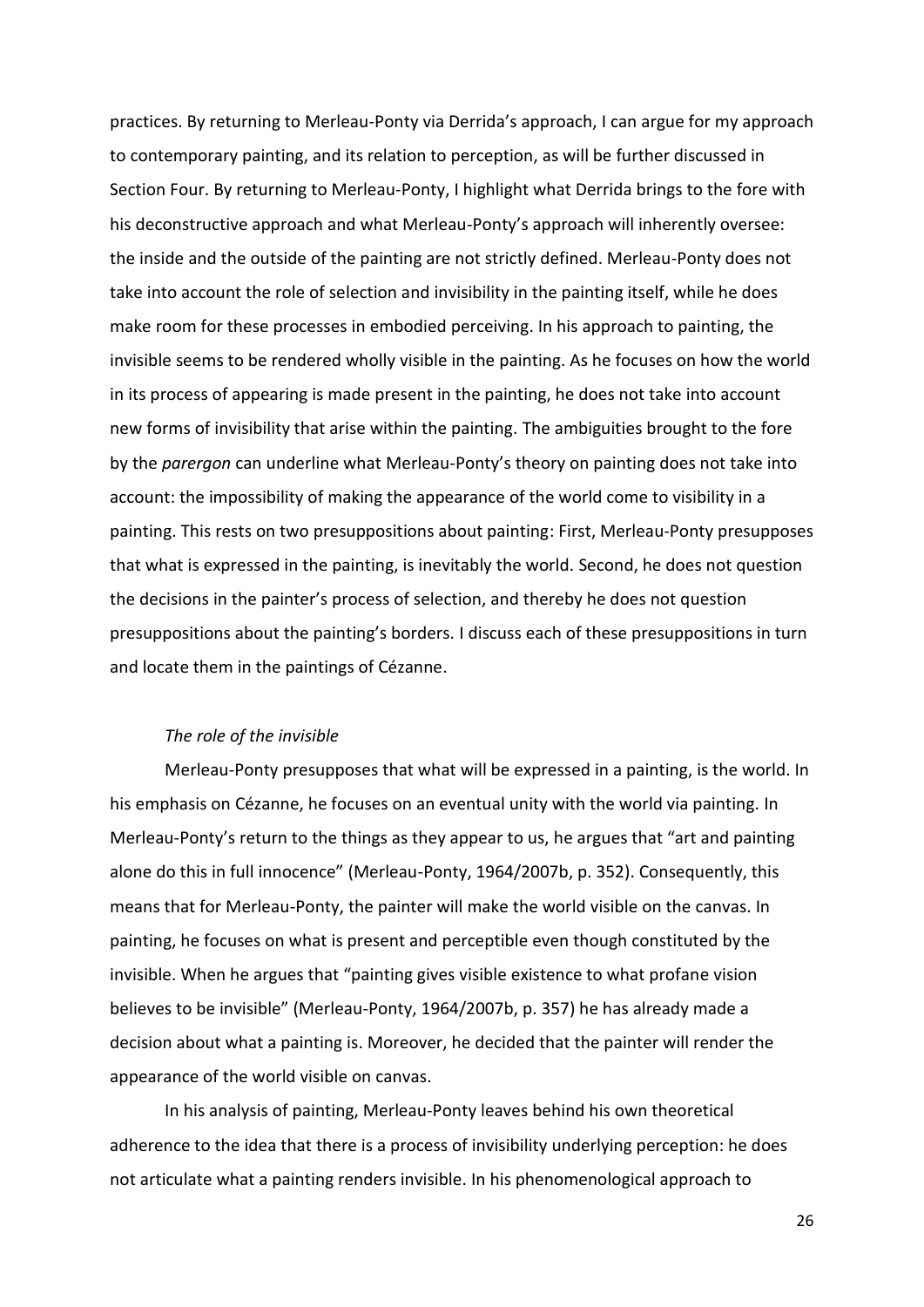perception, he takes into account the invisible: in his attempt to bring us into contact with the world we think we perceive, he concedes that is it only accessible in our "limited perspective" (Merleau-Ponty, 1968/2004, p. 69). Contrary to his theory of perception, in his description of painting he does not explicitly take into account that invisibility always shifts: with every choice of making visible, there is equally something rendered invisible or beyond what is brought to the fore on the canvas.

Merleau-Ponty's adherence to giving primacy to presence in painting means that his approach is too limited to explain the possibilities for contemporary painting. Making the world visible within the boundaries of the canvas is not a painter's only option. It presupposes a fixed concept of what a painting is, and what it might become. For instance, Merleau-Ponty would not be able to take into account the possibility of removing canvas in order to create a painting, as can be seen in the work of Richard Aldrich<sup>9</sup>. In the work If I *Paint Crowned I've Had It, Got Me*, Aldrich (2008a) takes apart the traditional stretcher of the painting, which in turn becomes the painting. Merleau-Ponty's approach to painting would not suffice to explain how this would constitute a painting, as the painter does not make the appearance of the world visible in a traditionally painterly act. Rather, things are rendered invisible in the literal sense by removing canvas.

#### *Selection and Framing*

Similar to perception, in painting there must always be an absence in what has been made present. Merleau-Ponty, even though making room for the invisible in his analysis of perception, does not take into consideration the impossibility of making the appearance of the world visible in painting. I maintain that the process of painting simultaneously makes invisible: it is selective like perception. Derrida makes room for this ambiguous absence in painting, and what haunts a painting's presence<sup>10</sup>. Therefore, Derrida's questions as presented by the *parergon*, can be used to highlight the inherent absence in painting, located in overlooked or excluded parts. Merleau-Ponty does not fully take into consideration that in every act of making visible in a painting, something else is rendered invisible, or falling outside the borders of the canvas.

<sup>&</sup>lt;sup>9</sup> In Part Four I further elaborate on Aldrich's approach to painting.

 $10$  This approach highlights Derrida's critique of metaphysics of presence more generally speaking. For a comparison between Derrida and Merleau-Ponty on presence, see Holland (1986). For Derrida's approach to presence and absence in drawing, see Escoubas (2006) and Derrida (1990/1993).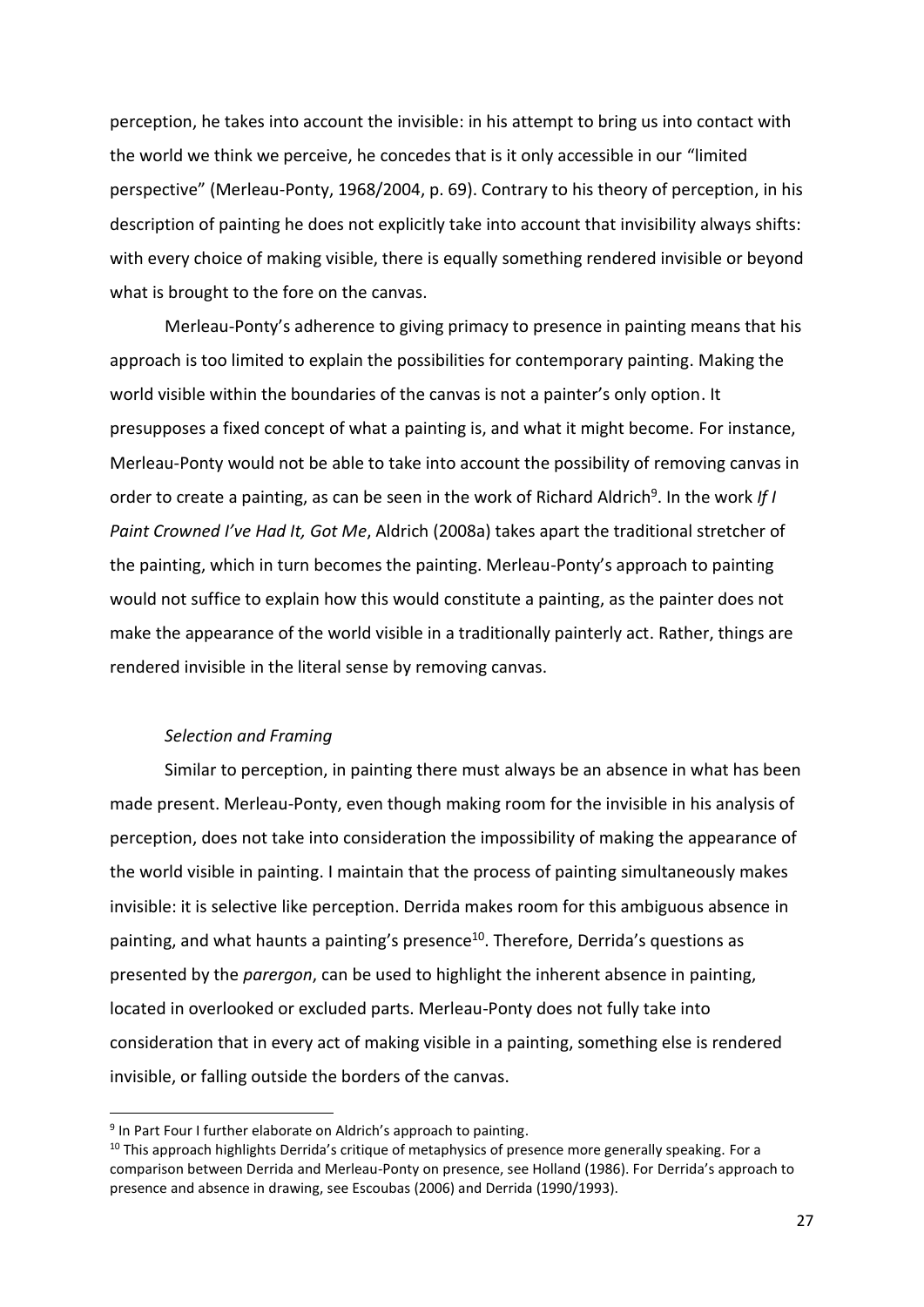Similar to Kant's decision that the frame of the painting, understood as *parergon,* is not an inherent part of the work (Derrida, 1978/1987), Merleau-Ponty also presupposes that the things falling outside the frame of the painting, are not a part of the work. This limit does not necessarily need to be the physical frame, but can consist of the parts that did not come to visibility in the painting. This is the limitation to Merleau-Ponty's approach to painting: it cannot consider the possibility of focusing on what is lacking, even though he acknowledges this process in his theory of embodied perception. In painting, his focus lies on presence, and not on what slips away in a painting.

#### *Visibility, invisibility and Selection in Cézanne*

In order to further explain Merleau-Ponty's presuppositions, I turn to the work of Cézanne. In one of Cézanne's many approaches to the same landscape of the Montagne Sainte-Victoire, in his painting *Montagne Sainte-Victoire* (1902-1906) the blank canvas is shining through the paint, whereas in another attempt, the *Montagne Sainte-Victoire with Large Pine* (ca 1887), the painting seems to be fully filled. Considering Merleau-Ponty's presupposition about the appearance of the world in painting, I maintain that in describing these paintings, he would focus on what is made visible in the works, and not on what is lacking from them. He notes that the painter, when approaching the mountain, asks the mountains to reveal "how they make us see the visible" (Merleau-Ponty, 1964/2007b, p. 358). This brings to the fore Merleau-Ponty's adherence to understanding painting as a process of making the world visible. In Merleau-Ponty's approach to perception, the invisible is seen as constitutive of the visible, but in painting the invisible does not have a place. The mountain is only asked what it reveals, not what it conceals.

What Cézanne's series of the mountain shows, is that the process of selection is inherent to painting, similar to how the process of selection is inherent to embodied perception. I maintain that the missing sections of paint that are so prominently visible in *Montagne Sainte-Victoire* (1902-1906), are also at work in *Montagne Sainte-Victoire with Large Pine* (ca 1887). In every choice of making present, something else is excluded. Due to every trace of paint that is visible, other things are left out of the image, which means that the world does not come to visibility in the painting. Whereas Merleau-Ponty presupposes that the mountain in the painting is in the process of appearing and will become visible, Cézanne is already dealing with the very impossibility of making visible: he seems to be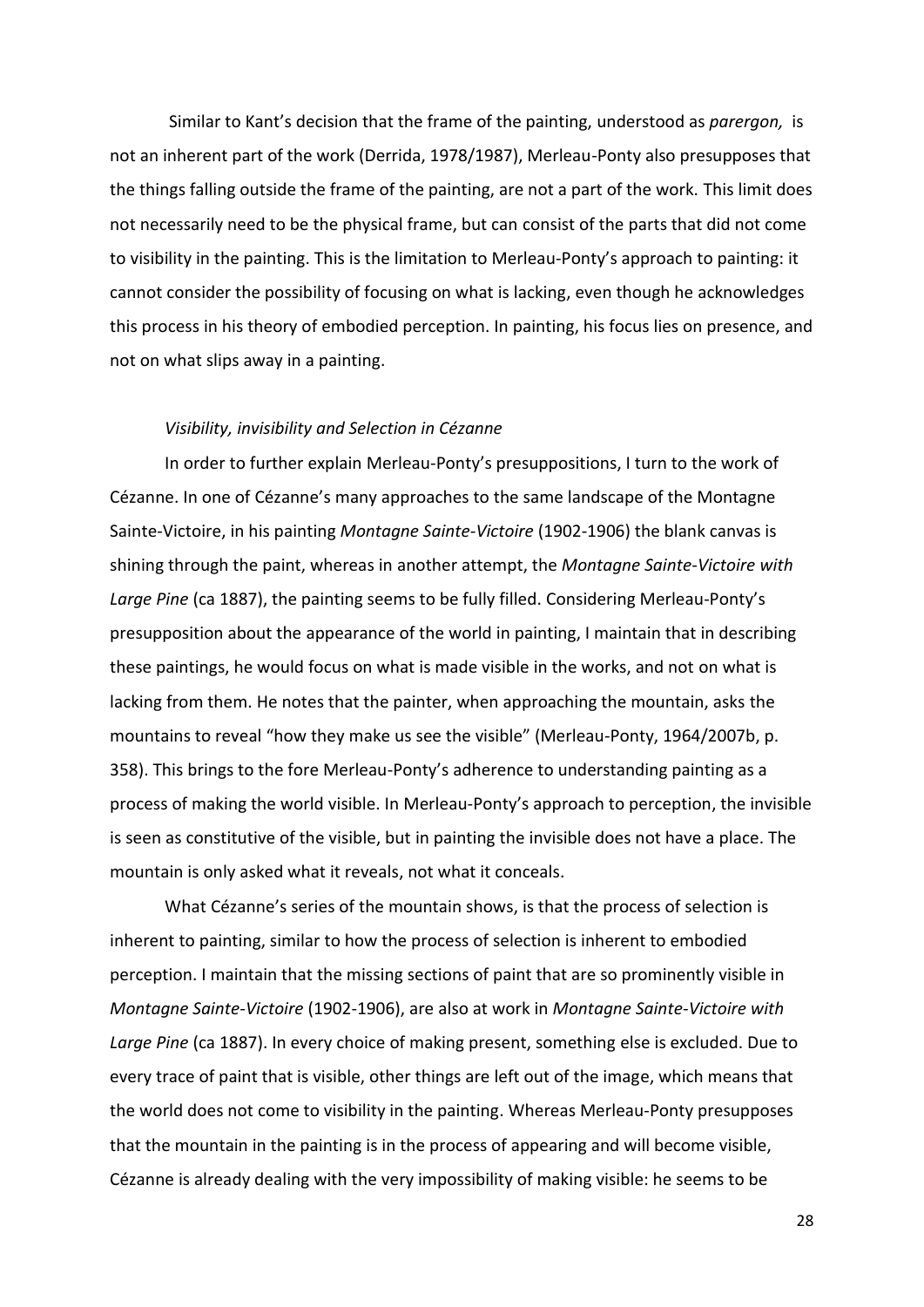considering the lacks, gaps, the ambiguities and invisibilities that remain absent in the painting. Even though an absence of paint or seemingly unfinished parts should not be taken as literal examples of a lack in the work, in Cézanne's case it can help bring to the fore how Merleau-Ponty focuses on presence, and overlooks the critical role of absence and selection. Seeing the gaps as constitutive parts of the painting, allows questions about what belongs to the painting to be asked.

Merleau-Ponty notes that Cézanne always doubted his own attempts to make a painting, as "what we call his work was, for him, only the attempt and the approach of his painting" (Merleau-Ponty, 1945/2007a, p. 69). Cézanne's uncertainty about whether or not his works are paintings, shows that the impossibility of making visible plays a crucial role in his painterly practice. Cézanne's attempts of approaching the visible, and his doubts about the possibility, emphasize that a painting always remains lacking as it is selective about what becomes visible. Cézanne embodies the impossibility of understanding a painting as fully present. What Merleau-Ponty overlooks, is that every painting is a process of selection which renders things equally invisible.

Due to Cézanne's uncertainty, it becomes possible to question a painting's borders, similar to the questions presented by the *parergon,* as it is not directly clear what distinguishes the inside from the outside of the painting. I maintain that Cézanne's encounter with the impossibility of determining beforehand whether or not something will become a painting, might be in itself the possibility of attempting to create a painting in the contemporary condition. When it is not clear beforehand what the inside and the outside of the painting will be, presuppositions about what a painting is can be left behind. The borders of the painting, and what is made visible and invisible, should be questioned and approached as ambiguous, and not as strict limits.

Derrida's *parergon* upsets the distinction between what is viewed as insignificant, and what belongs to a work's essence. In *Eye and Mind* (1964/2007b), Merleau-Ponty discusses the ambiguity of the line. Here, he argues that outlines are not strict borders, and that they should not be visible as such. This shows that Merleau-Ponty is already questioning the relation between presence and absence, even though he will eventually focus on what is made visible. A line is neither fully here, nor fully there: "they are always between or behind whatever we fix our eyes upon" (Merleau-Ponty, 1964/2007b, p. 372). In this respect, Merleau-Ponty already points out what Derrida further develops, although his questions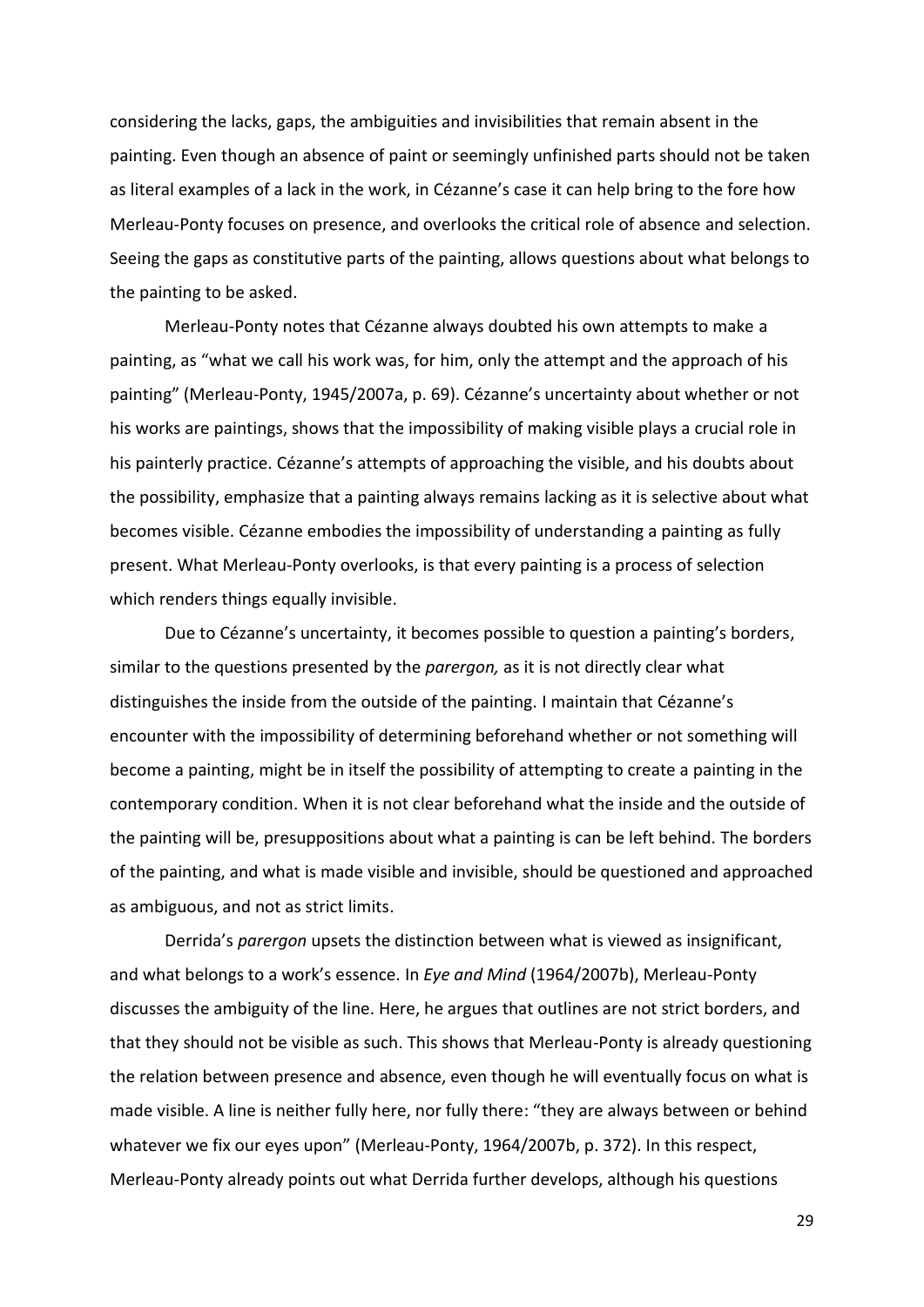remain confined within the canvas, whereas Derrida's approach can be used to equally upset the physical borders and possibilities of painting. Merleau-Ponty and Derrida both approach and embrace the ambiguous relation between presence and absence, albeit in different ways. Taken together, they enable me to consider painting in the contemporary condition.

I argue that Merleau-Ponty's definition of painting, as being dissimilar to a mere representation of the world, is a valuable approach to painting as it shows how painting questions and interrogates perception. By approaching it again via the *parergon*, I highlight that a similar ambiguity between what is present and what is absent in the process of perception, is equally at work between the inside and the outside of the painting as painting. Merleau-Ponty's account of perception must be taken further and directed to the painting's physical and conceptual borders, in order to underline that his presuppositions about a strict inside and outside to a painting are no longer applicable in the contemporary condition. This does not mean that it renders Merleau-Ponty's approach useless for contemporary practices, but rather, by focusing on what he overlooks, it can be used to think about painting even when the painting transgresses its own borders. The questions directed toward a painting's border or frame, as well as the questions inherent to the painting in the process of expressing, are what constitutes a painting. Painting pushes against its own limits by denying a fixed essence, by circling around what is lacking, ambiguous or absent.

### *The promise of painting*

The promise made by Cézanne is not discussed by Merleau-Ponty, but it can be seen to underly his approach to painting<sup>11</sup>. By taking into account the process of selection and the focus on invisibility that is equally constitutive for painting, painting seems on the one hand to be similar to perception. On the other hand, painting is dissimilar to perception, insofar as it does not need to bring a world to appearance. Therefore, Cézanne's working process makes visible why his promise cannot be fulfilled. His manner of doubting and questioning his painting implies that he can never reach his goal. This means that the unfulfilled promise is what constitutes Cézanne's working process, and the necessary failure to make painting equal to perception.

Following Derrida (1978/1987), I argue that the promise of the truth in painting must

<sup>&</sup>lt;sup>11</sup> For an account of truth and origins in Merleau-Ponty and painting, see Johnson (2013).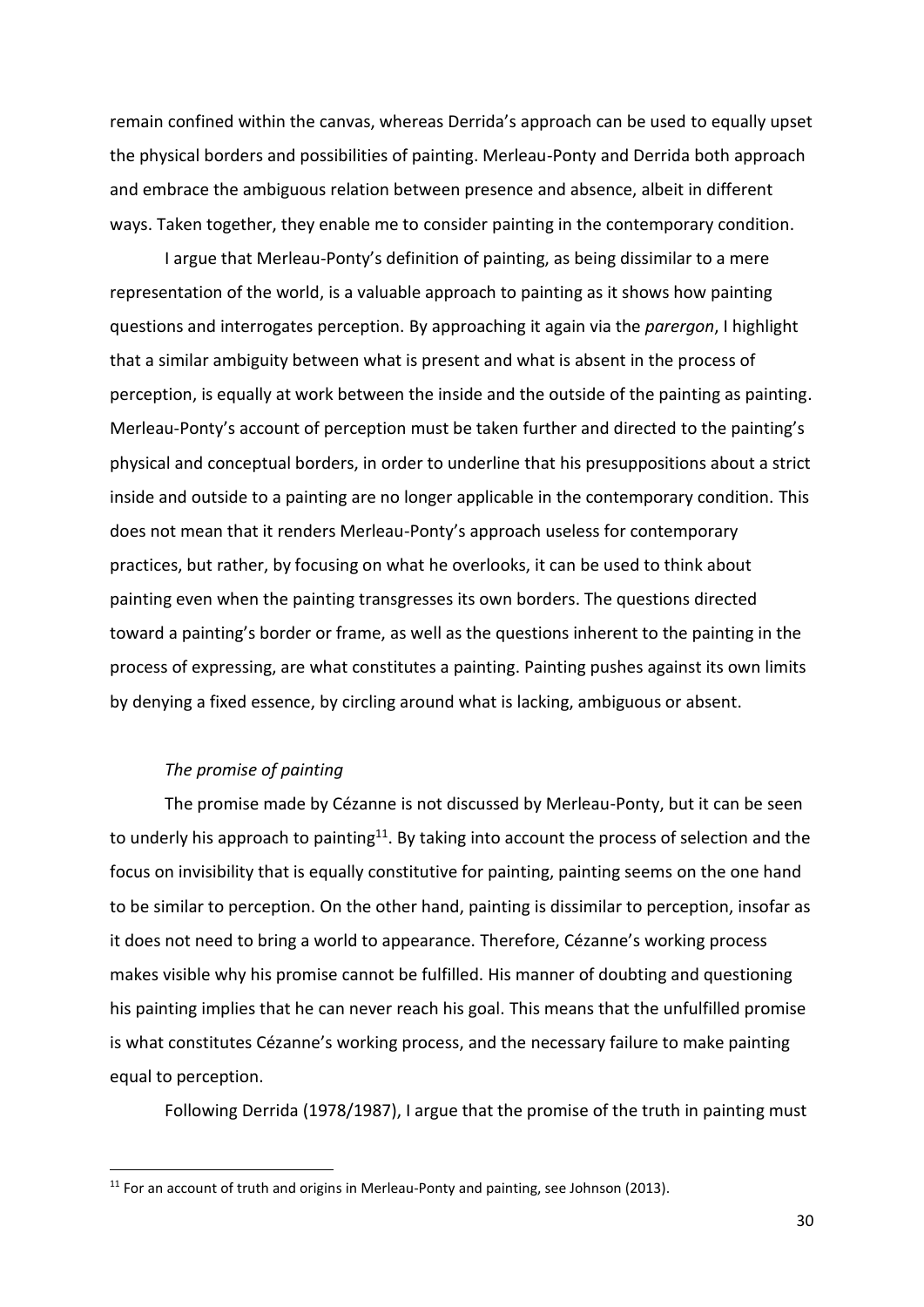remain unfulfilled. For Merleau-Ponty, a painting is in the process of making the world visible, which presupposes an essence of painting and a strict border between painting and world. However, seeing the *parergon* questioning the inside and outside of Cézanne's paintings shows that the truth in painting is the impossibility of knowing whether or not something will become a painting. If a painter would be sure about whether or not something will become a painting beforehand, they rely on presuppositions about a fixed essence. Painting in the contemporary condition questions these presuppositions, and is therefore in need of being in a constant state of doubt. Cézanne's approach is valuable for further questioning painting in the contemporary condition, if his questions are directed outwards toward the painting as a material object. The question itself, whether or not it is actually a painting, functions as the only way to approach painting. The lack of truth, the ambiguity of painting, might therefore be the only truth in painting.

#### *Conclusion*

By challenging Merleau-Ponty's thoughts to a Derridean reading, thereby pointing out the tensions inherent to it, I have shown that it can be taken further to question contemporary painting. By approaching their different methodologies of discussing art and painting, I highlight an understanding of 'painting' without ascribing to it a fixed concept, or a closed-off definition. As Merleau-Ponty (1964/2007b) brought to the fore, the invisible is made visible in painting. By combining this with the ambiguity of the relation between the inside and the outside, as proposed by Derrida, I have highlighted that these processes are simultaneously at work on the painting's inside, as well as on its borders. Painting rests on ambiguities, and tensions between what can be seen, what cannot be seen, what is included in the work and what is not. These tensions should be highlighted in a painterly practice. The constant questioning, the undecidability and doubt of the painter, are vital aspects of painting in the contemporary condition. In the last chapter, I argue for my approach to thinking about contemporary painting, while it is lacking a presupposed essence. I further develop how painting is connected to perception, as painting highlights the limits of perception. Painting has the capacity to question the borders and limits of vision and painting itself, as a dynamic process of constant re-evaluation.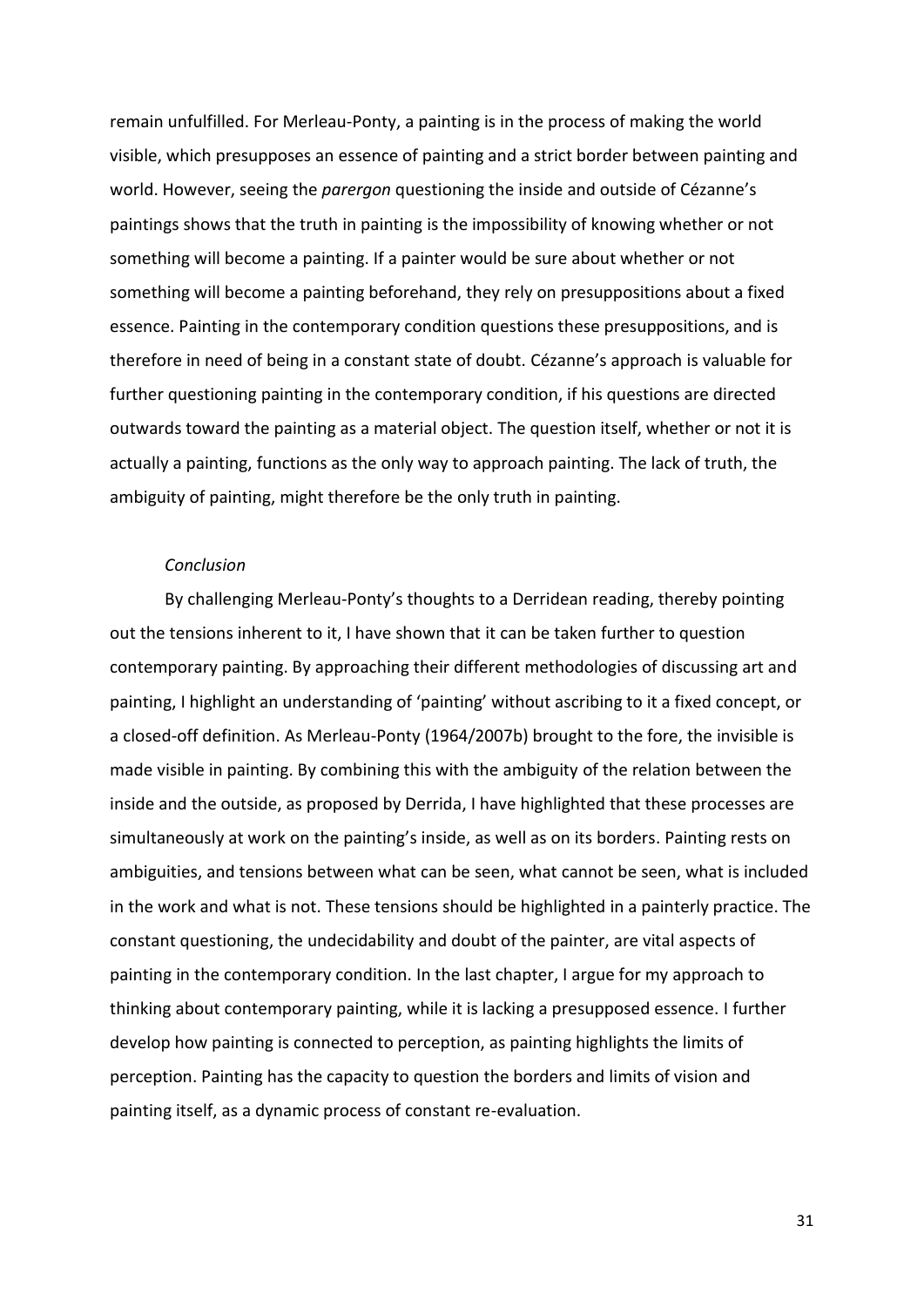#### **4. The borders and limits of painting in the contemporary condition**

In this section I will draw on what I have thus far elaborated in relation to Merleau-Ponty's and Derrida's approach to perception and painting. I discuss several contemporary painterly practices in order to show how the questions pertaining to the eventually framed inside, as well the questions presented to the boundaries and borders of the painting provide me with a means for a philosophical reflection on contemporary painterly practices. Even if there is no truth or essence of painting, my attempt is not an argument in favor of an 'anything goes' attitude concerning painting. Instead, it is vital to circle around the question what painting might be, in an attempt to discuss the process of pushing against the existing, established limits of painting as a form of art. Drawing on Merleau-Ponty's analysis of the embodied working process of the painter as described in *Cézanne's Doubt* (1945/2007a) and *Eye and Mind* (1964/2007b), combined with Derrida's (1978/1987) *parergon*, it becomes clear that a painting cannot exist wholly without boundaries. I relate to Cézanne's promise concerning a painting's truth in order to transform it: in contemporary painting, the lack of truth is the prerequisite for the possibility of painting.

Contemporary painting has the capacity to surpass the borders of the canvas in physical and conceptual ways. I start by explaining why I argue this process is reliant on the process of decision-making and selection, enabling painting to continually question itself and its own borders. Then, I will substantiate my argument in three subjections. First, I discuss how contemporary painting makes the process of deciding on its inside and outside visible, by turning to David Joselit's (2009) approach in the light of Derrida's deconstruction of the frame, as exemplified in the work of Richard Aldrich. Second, I turn to the process of perception that can be made visible through painting. Not only the embodied perspective of the painter is made visible in painting as is shown by the work of Katharina Grosse: contextual, non-subjective elements can equally question the process of perception. Third, I focus on the process of selection inherent to painting. Discussing the work of Jennifer Packer highlights the importance of painting's capacity to deal critically with perception. When discussing and interpreting these contemporary painters in the light of Derrida's and Merleau-Ponty's insights, I bring to the fore how painting can question our habitual manner of perceiving, and challenge our expectations about what a painting can be.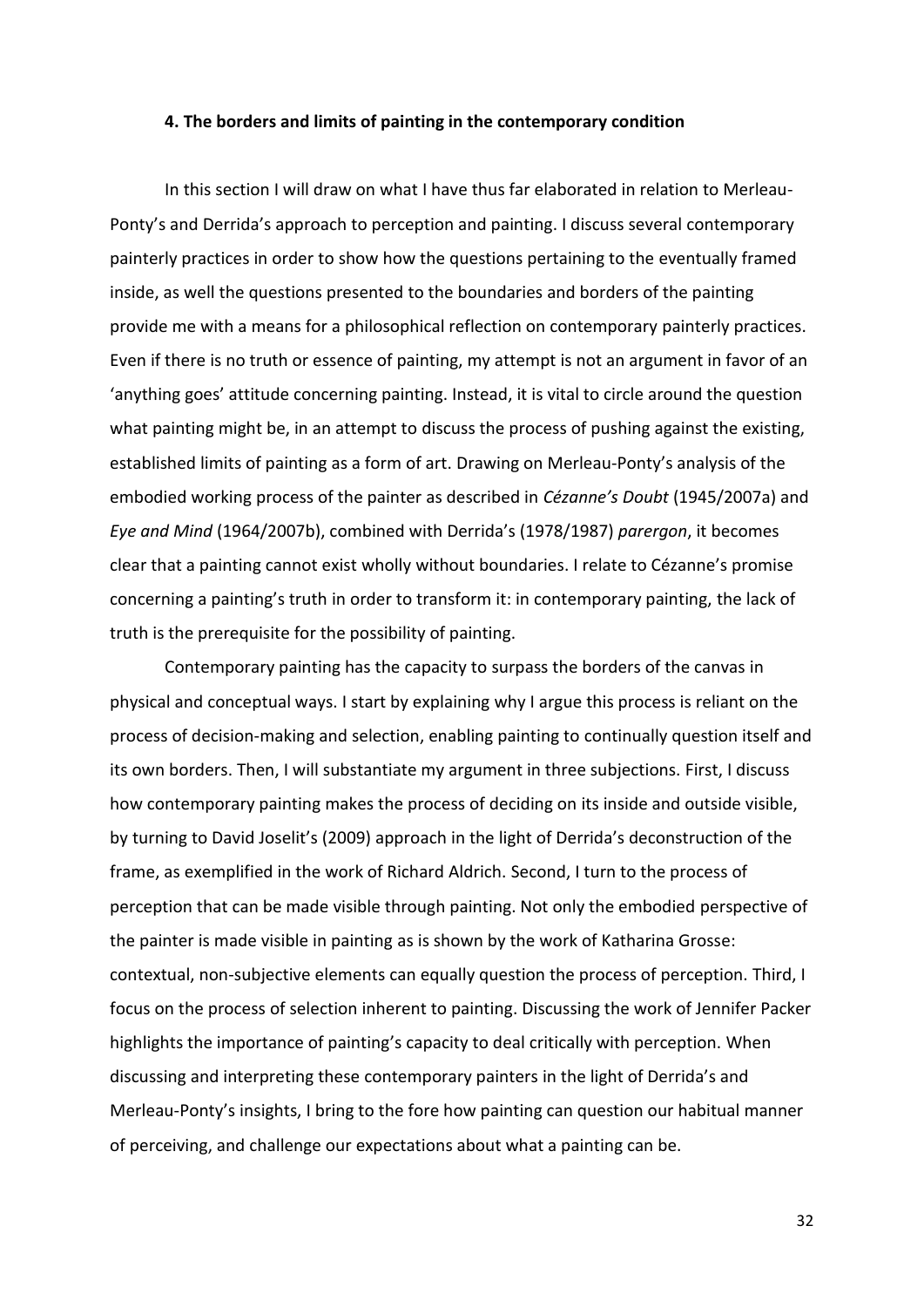#### *Surpassing the rectangular frame: the painter's decision*

Painting in a contemporary practice calls for several decisions on its limits, edges or frame. The process of selection is at work on the painting's outside, as well as within the work. These decisions imply that, due to the process of selection, a painting deals simultaneously with the borders and limits of our embodied perception, as well as with its own borders as a material object. The necessity of making a decision, of framing, will always render things visible and invisible: there cannot be an inside, without something on its outside. As such, painting can highlight the importance of keeping the borders ambiguous and open-ended: as a form of art, but equally as an encounter with our own selective perceptual processes.

Contemporary painting should not presuppose an essence, or adhere to predetermined limitations, but there are always decisions involved. In it, countless decisions are made with each brushstroke, as Merleau-Ponty's (1945/2007a) description of Cézanne's working process highlights. Moreover, the painter equally needs to decide on the work's framing: on what is expressed, what is considered to fall outside of the work or rendered insignificant. In Derrida's deconstructive approach, there is a focus on the moment of "undecidability" (Caputo, 1997/2021a, p. 137). Derrida discusses the undecidable moment in the light of the possibility of justice in *Force of Law: The "*Mystical Foundation of Authority*"* (1992). Undecidability does not mean deciding between several rules, or not choosing at all, but refers to an "impossible decision" (Derrida, 1992, p. 24), which thus involves a risk. Undecidability entails leaving open possibilities for choice: if something is already presupposed, a real decision cannot be made. According to Derrida any decision needs to entail "the ordeal of the undecidable" (Derrida, 1992, p. 24). Applied to painting, it shows that if it is already decided that a painting must consist of paint applied to canvas, there is no real choice involved, but a mere following of a preestablished rule. Involved in the 'ordeal' of decision-making, is the moment of taking a leap. As Caputo puts it, when deciding, one "looks into that abyss, and then makes the leap" (Caputo, 1997/2021a, p. 137). The leap is a moment of taking a risk, in order to attempt to make a decision.

In my approach, the contemporary painter needs to rely on undecidability, in order to have a real possibility of taking risks and making decisions. The leap in the process of painting is present in every decision made by the painter concerning what is included or excluded from the work, even if these decisions are based on uncertainty. Contemporary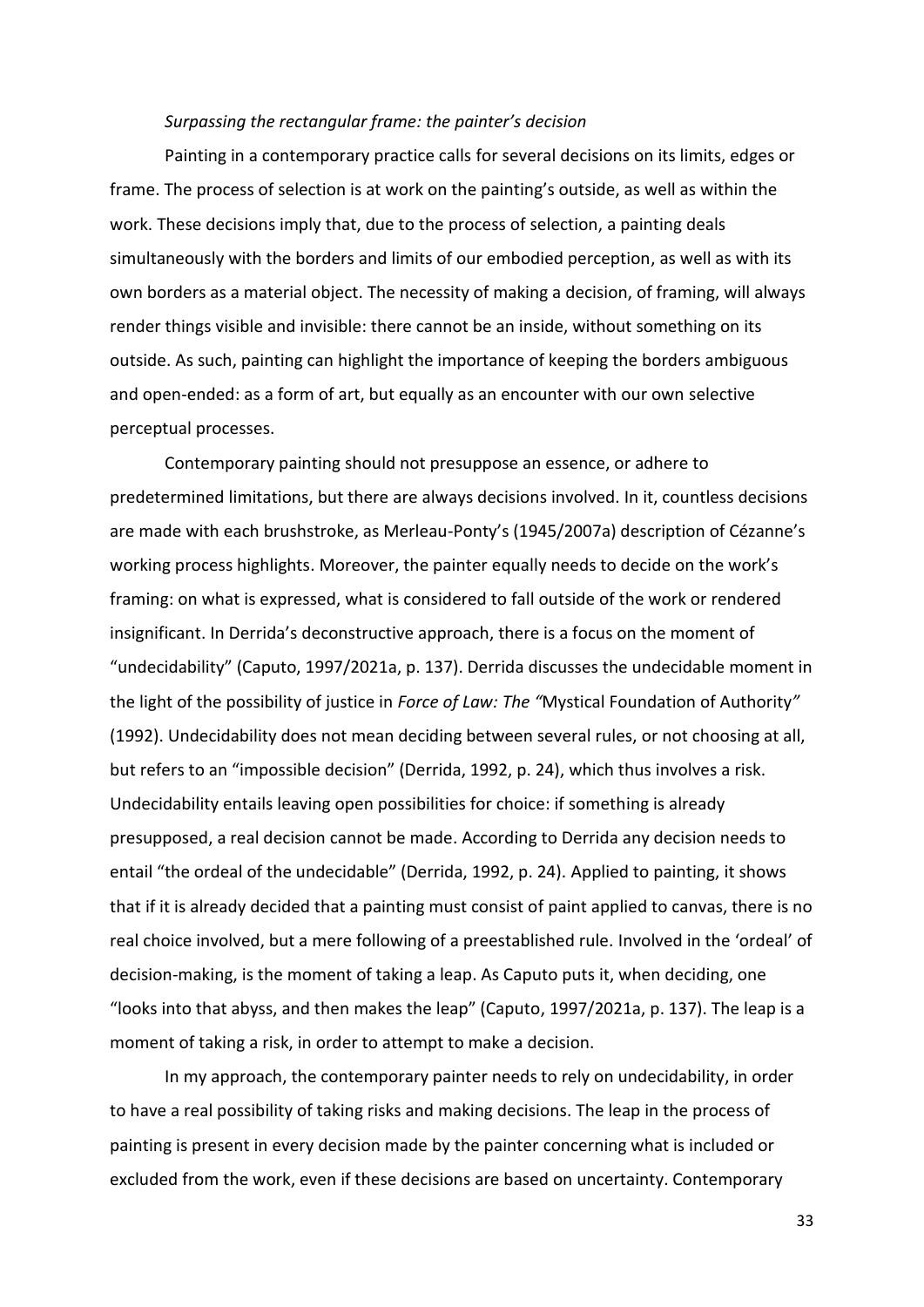painting directs these doubts toward the work's outside: toward the physical and conceptual limitations of painting. Consequently, the painter relies on continual doubt, in order to underline the impossibility of knowing beforehand if they will eventually produce a painting.

#### *The possibility of painting in the contemporary condition*

In the contemporary condition, painting is a process of reevaluation and change. In its process of questioning itself, contemporary painting becomes possible without losing all specificity, and without presupposing an essence. It circles around its own center, and remains open-ended. Here, a connection can be made between Merleau-Ponty's emphasis of the embodied painter and Derrida's approach to undecidability and the impossibility of determining a painting's essence. Together, they can help to formulate the possibility for painting in the contemporary condition.

The questions directed towards the work's outside are connected to Derrida's approach to the *parergon*. He notes that it should not be understood as the physical frame of a painting, even though in some cases, it might be. He states that "it will be said that not all frames are, or have been, or will be square, rectangular, or quadrangular figures, nor even simply angular" (Derrida, 1978/1987, p. 77). Similarly, I will not argue that a painting must transgress its physical or rectangular borders in order to question them. As long as it is an attempt to challenge what is on the inside and the outside of the painting, the frame is already breaking down. Without a frame, there would be no possibility of painting, but the frame does not need to be rectangular. In the next thee subsections, I look at three ways in which contemporary painting challenges perception and painting itself by way of discussing the paintings of Richard Aldrich, Katharina Grosse and Jennifer Packer.

#### *The decision as framing and the work of Richard Aldrich*

According to Derrida, the *parergon* does not only question what is internal to the work, it simultaneously separates the work from its surroundings. It marks a decision between an inside and an outside, and should therefore be questioned in a theory or practice of art (Derrida, 1978/1987, p. 61). For Derrida, the outside of the work might for instance be the wall behind it, or the room it can be seen in. The *parergon* eventually distinguishes the work from the work's general context, which he calls "the whole field of historical, economic, political inscription" (Derrida, 1978/1987, p. 61). For postmodern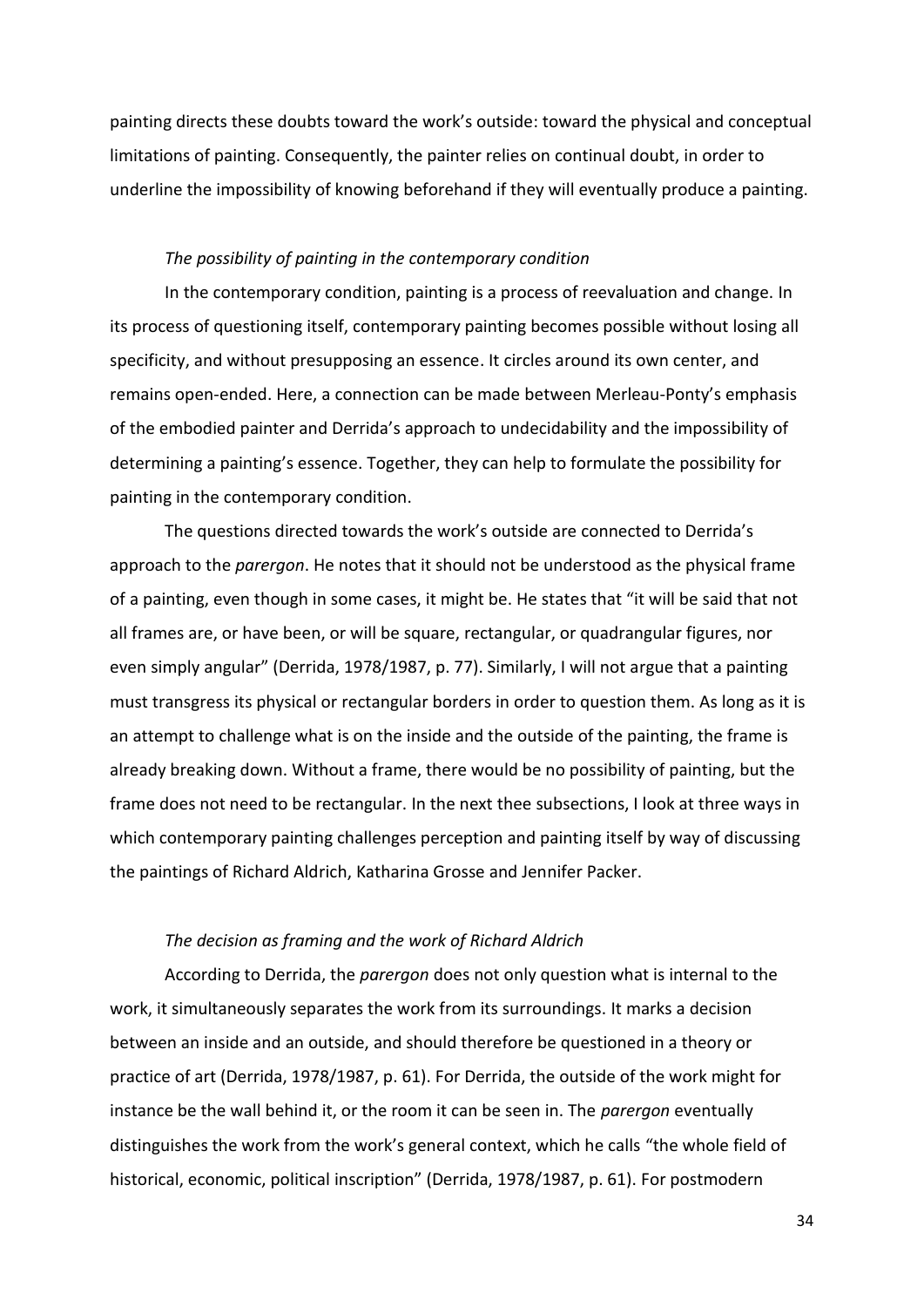painting, I want to add to this general context the work's situatedness in the context of the artist's oeuvre and the relations between the works. The focus shifts from questions about a presupposed inside of a painting, as was the case in Cézanne's practice, toward a more contextual approach, which positions the work in a larger artistic process. I interpret the *parergon* as a conceptual frame and the moment of decision-making. This approach can engage with the borders of the physical work, as well as choices pertaining to the work's depiction or 'inside'.

In order to substantiate the need for a contextual approach, I draw on David Joselit's theory of painting, focused on a work's "transitivity" (Joselit, 2009, p. 128). Primarily, he understands a work's transitivity as "expressing an action which passes over to an object" (Joselit, 2009, p. 128). He explains that in this approach, a painting can both question tensions inherent to the work, and how it relates to its surroundings, as it always behaves in several networks. The aim of various contemporary practices is for Joselit to give visibility to this transitivity: how the work behaves in its networks and how these actions might be made visible again in the painting (Joselit, 2009, p. 130-131). This transitive approach can thus be understood as aiming to keep what a painting can be in flux, as the network into which the work enters influences it. According to Joselit, it highlights that in the contemporary condition, "painting is beside itself" (Joselit, 2009, p. 134).

This analysis provides an apt representation of the condition of contemporary painting, and how the edge is not static, but ambiguous, such as Derrida's *parergon* has highlighted. I maintain that, by using the term 'beside', Joselit is already engaging with the ambiguity of defining the strict limits and possibilities of painting. 'Beside' denotes a sense of displacement, which I interpret as a reference to an action that must still marginally engage with itself. In the light of my analysis of the difficulties of deciding on an inside and an outside of a painting as presented by Derrida, Joselit's approach can help to highlight why there is still something particular to painting in the contemporary condition. Even though there is no longer a sole focus on what is expressed inside the painting, but on how it relates to the historical, cultural and theoretical contexts, there is still an engagement with painting's tradition, in order to challenge it. It can no longer be presupposed beforehand that a work will become a painting, as it is lacking an essence. By being 'beside' the traditional understanding, it can transform into something different.

Focusing on the contextual relations of the work is necessary, as the borders or limits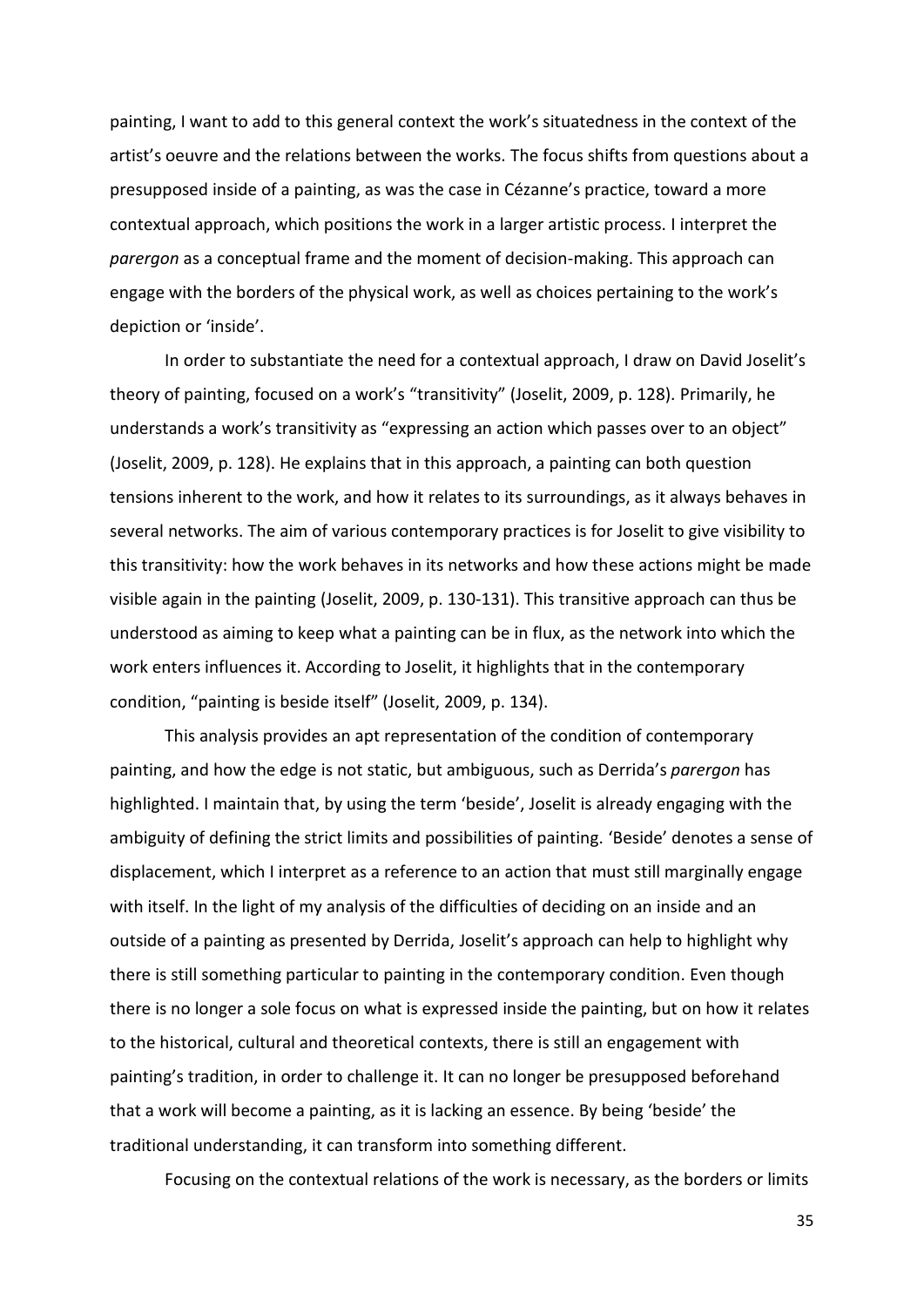of painting might not be visible in themselves. Derrida's approach underlines that the *parergon* is not visible in and of itself, but in how "it disappears, buries itself, effaces itself, melts away at the moment it deploys its greatest energy" (Derrida, 1978/1987, p. 61). Following Derrida's analysis of this receding movement of the *parergon*, an approach to the painting's inside and outside needs to be reevaluated in every singular instance, as the *parergon* itself will 'melt away' after pointing out the ambiguities concerning its borders. Singular, insofar as we cannot presuppose an essence to painting as a form of art, which therefore means that each work must establish how it relates to these borders anew. I understand the process of making the borders and limits between the inside and the outside of the work to be ambiguous and fluid, by focusing on contextual relations to be the primary influence of the *parergon* in contemporary practices.

Richard Aldrich embodies such an approach, as his works defy categorization. In his work, material choice, methodological approach, style and manner of expressing differ, making each painting a singular attempt to paint. Aldrich uses for instance paint, objects, textiles and language. For example, the work *Looking with Mirror Apparatus* (2008b), uses a figurative image, a mirror installed on the stretcher, and a cut piece of linen. Whereas in the work *Untitled (Four New Starts)* (2013), wooden objects and pieces of cloth are applied to the canvas. These two examples already show Aldrich does not adhere to traditional limitations of painting, and defies strict categorization. Each work transgresses painting's presupposed borders, while seen in the light of his oeuvre, it is clear that he engages with painting specifically. In his open-ended approach he changes what was thought to be possible for painting as a form of art.

Painters such as Aldrich show that each work has the capacity to challenge what painting is. The painter decides on the eventual framing of the painting, either physically or conceptually speaking. Therefore, it is valuable to think about painting specifically, as it still working both with and against traditionally established possibilities and limits. Even though painting lacks an essence, or truth, it is engaging with the discourse on painting and challenges the limits from within. In the interview with Brunette and Wills, Derrida emphasizes the need for the painting to be "countersigned" (Brunette & Wills, 1994, p. 18), which can further explain how painting can engage with itself, albeit marginally or by expanding its possibilities. Derrida explains that there must necessarily be an act of countersigning, for instance by an art institution, or the general art public, in order to be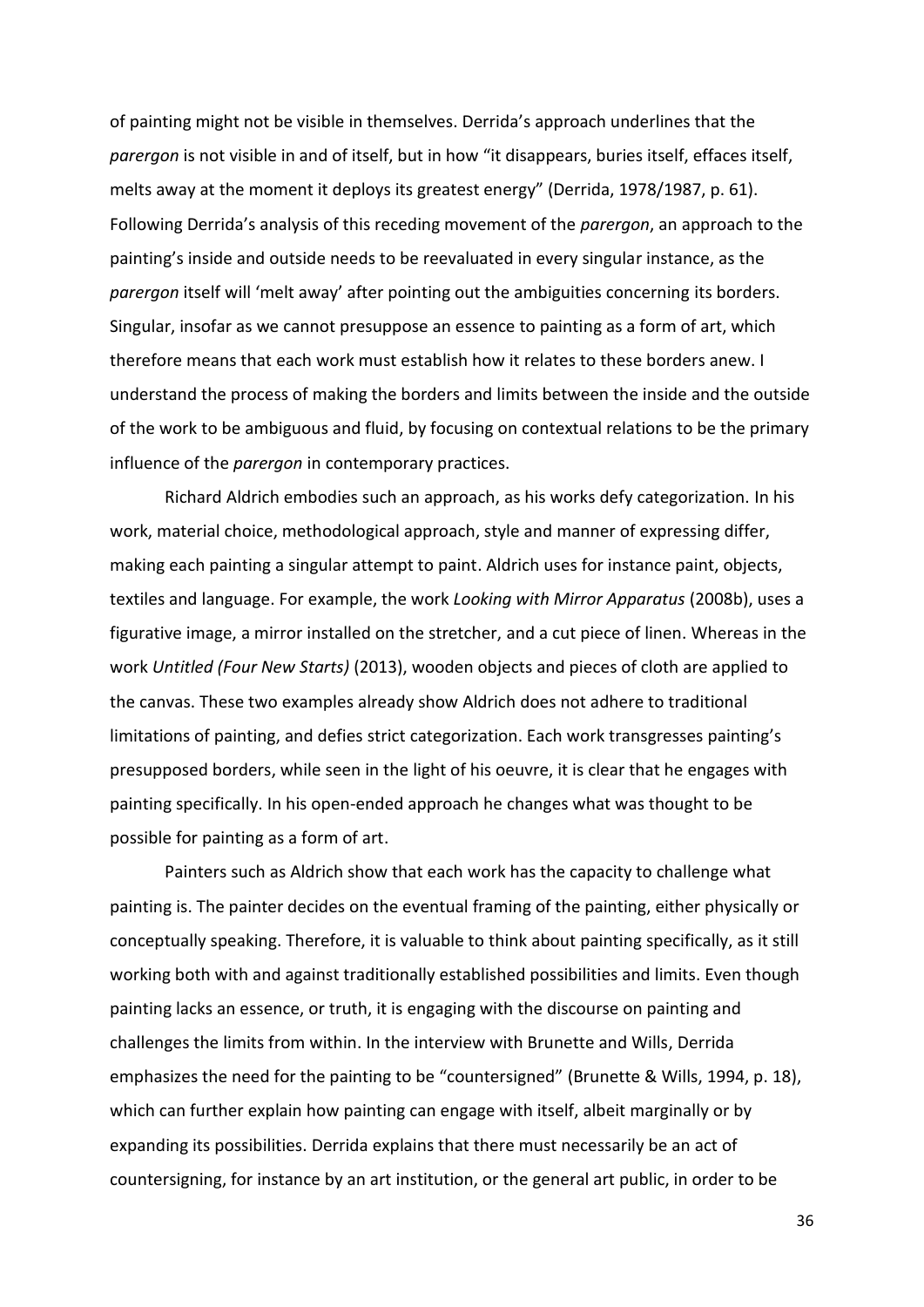recognized as a work (Brunette & Wills, 1994, p. 18). The relation between the signer, the one who made the work, and the receiver of the signature, entails that there was already a possibility of someone countersigning before signing, as it is an instance of the "future perfect" (Brunette & Wills, 1994, p. 19). The retroactivity of countersigning is necessary in order to understand the possibility of painting today, when the only truth to painting is the lack of truth or fixated essence.

The emphasis on the decision-making of the painter highlights that even though not everything is a painting, a painter might declare almost anything to become a painting when engaging in a process of challenging painting's possibilities from within. Without this engagement, it would not be recognized as a painting. By pushing its own boundaries, recognition is possible without the need to adhere to a reductive, dogmatic or mediumspecific approach to what a painting might be. Via this marginal engagement with what was thought to belong to painting, its contemporary possibilities are opened up.

#### *Porous borders and the work of Katharina Grosse*

As the painter works with the ambiguities of bringing forth a work, and decisions on its framing, I maintain that the interaction between the work and the perceiver mimics the process between the painter and the work that initially took place. According to Johnson, painting in Merleau-Ponty's approach presents the perceiver with movement (Johnson, 2013, p. 491). Therefore, I maintain that when the painting presents the perceiver with questions pertaining to their manner of perceiving, they are simultaneously confronted with what is included and excluded therein. In order to explain how this might be encountered by the perceiver, I will draw on Merleau-Ponty's reference to the cave paintings in Lascaux.

Merleau-Ponty (1964/2007b) describes the encounter with the work in terms of the impossibility of locating it to one particular place. A painting is not an object that exists in the same way as other objects we perceive, and he describes:

Pushed forward here, held back there, supported by the wall's mass they use so adroitly, they radiate about the wall without ever breaking their elusive moorings. I would be hardpressed to say *where* the picture is that I am gazing at. For I do not gaze at it as one gazes at a thing, I do not fix it in its place. (Merleau-Ponty, 1964/2007b, p. 355)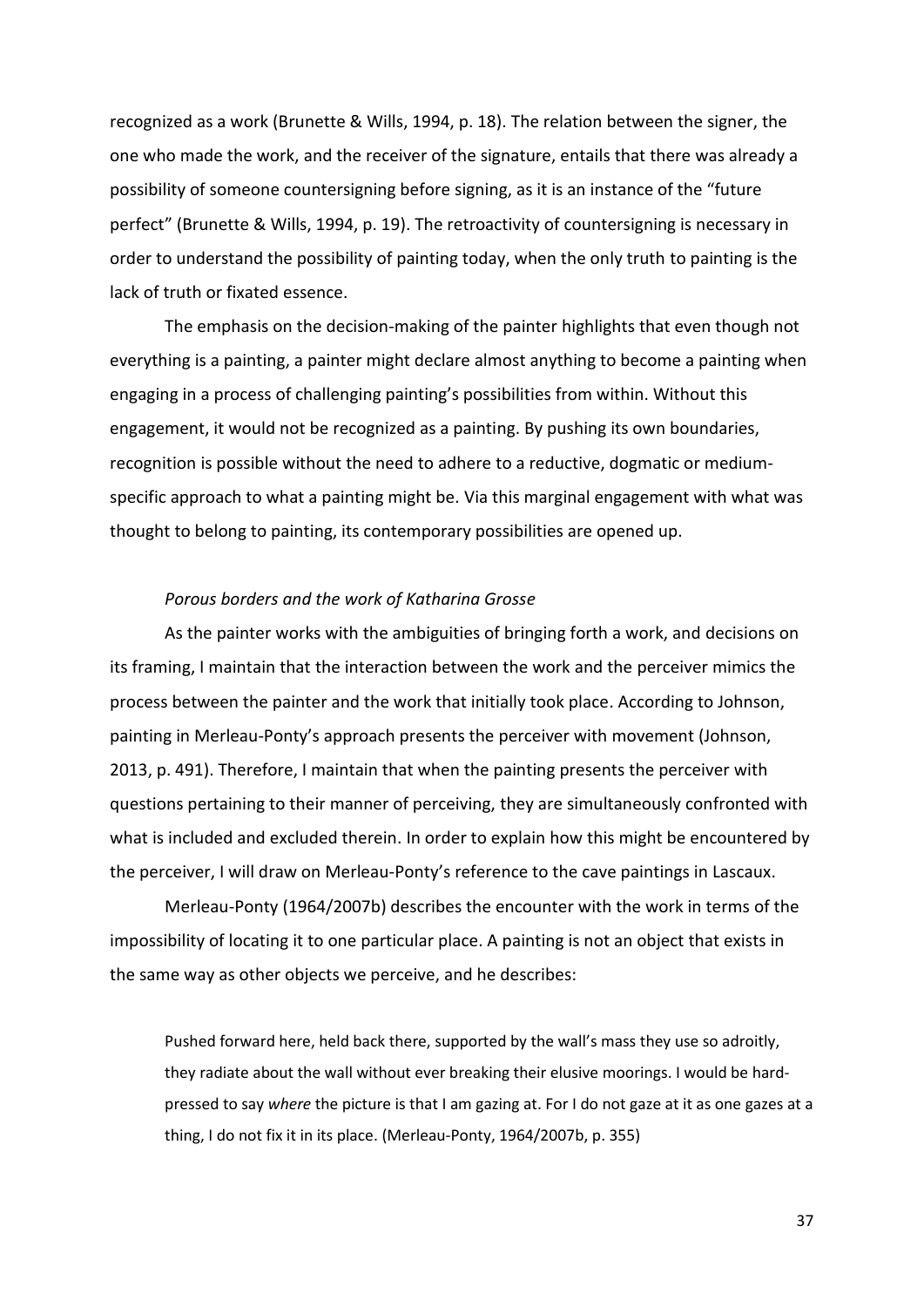In this passage, it becomes clear that the painting is neither similar to the wall, nor a mere sign pointing toward actual animals. Paintings are not fully here, nor fully somewhere else. Perri notes that Merleau-Ponty makes a distinction between how the actual objects like the wall are there, and how the paintings are there (Perri, 2013, p. 90) $^{12}$ . I maintain that in Merleau-Ponty's passage, the borders between the paintings and the walls seem porous. Here, he is keeping the ambiguity between inside and outside intact, which could be understood as similar to Derrida's *parergon*.

In the light of this passage, I suggest that Merleau-Ponty would ascribe this sense of movement being caused by the embodied working process of the painter. However, I want to emphasize that the impossibility of locating the painting is equally due to the work's framing. The paintings in Lascaux are directly applied to the walls, which makes the border between where the walls begin and the paintings end hard to define. In the case of a framed painting on canvas, a similar uncertainty remains. Moreover, in the contemporary condition a painting no longer needs to consist of paint applied to a flat rectangular surface, making it necessary to engage with a painting's contextual relations, in order to define what belongs to the work and what does not.

The lack of essence in contemporary painting opens up its possibilities to make use of materials usually associated with other artforms, or traditionally non-art related objects or acts. Therefore, it should not be presupposed that a painting's surroundings are strictly outside of the work. Merleau-Ponty seems to already argue for to the idea that a painting does not necessarily stop at the edges of the painted canvas, even though his own analysis of painting focuses only on the traditional and modernist understanding of painting. Following his description of the Lascaux paintings, the impossibility of determining the essence of painting during the working process of the painter, applies to the perceiver as well: they similarly cannot capture or locate the work.

Take for instance the approach to painting as presented by Katharina Grosse, and her exhibition *Mumbling Mud* (Grosse, 2018-2019) created in the *K11 Art Museum* in Shanghai. Her work shows the process of physically exceeding the limitations of the canvas. Her immersive work interacts with the spaces in which it has been installed, and defies painting's traditional adherence to being flat. An installation-based painting such as *Mumbling Mud*

<sup>&</sup>lt;sup>12</sup> For an account of the ontology of the image, see Perri (2013).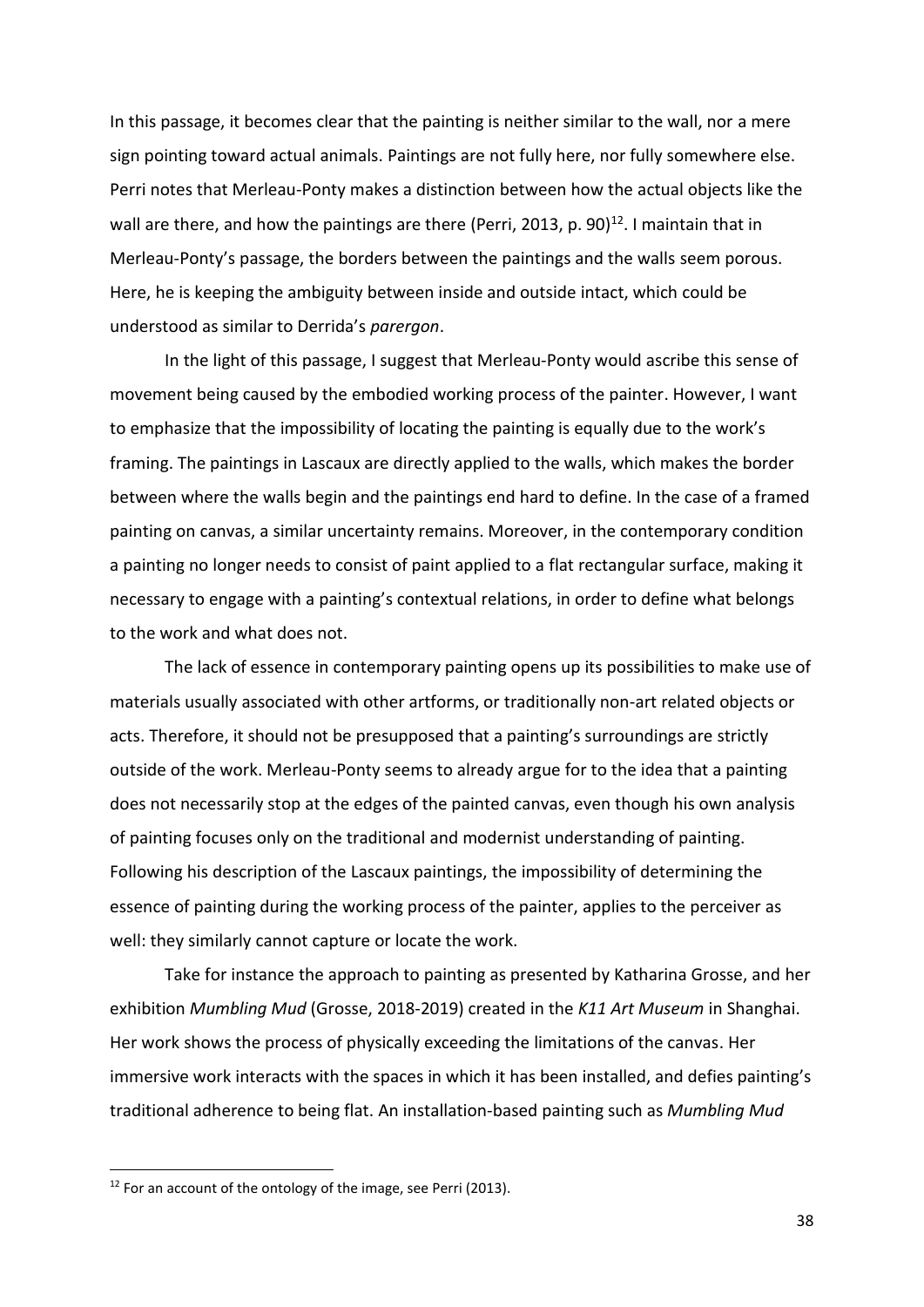makes it hard to define the borders of the painting. The walls are a part of the work, although they are simultaneously the background and on the outside. Her contemporary painterly practice shows what Merleau-Ponty already found present in the paintings in Lascaux, which for the perceiver entails that "rather than seeing it, I see according to, or with it" (Merleau-Ponty, 1964/2007b, p. 355). The perceiver's gaze is guided though the space, and follows her movements and traces of paint sprayed throughout the spaces. The ambiguity of borders is in Grosse's work made tangible. I maintain that her work shows that the painting is capable of presenting the perceiver with an image that cannot be attached to one place. The perceiver's gaze attempts to follow the painter's process of making visible, selecting and rendering invisible, and engages in a similar process in relation to the work.

Grosse's work shows that not only an embodied subject can instill in painting the capacity to present the perceiver with questions about perception: these questions can equally be made tangible during the engagement with the material work itself. Not only the embodied process of the painter, but the material object itself can challenge what is inside or outside of a context, and has the capacity to highlight the process of perception. Merleau-Ponty already saw that the embodied subject had this capacity, but seeing painting in the light of Derrida's approach makes it clear that this entails a too narrow conception of what makes such ambiguities visible. The painting as painting can question the limits of perception and has the capacity to either conceal, or bring to visibility for the perceiver. These processes are dependent on the decisions of the painter, as well as on how the work itself is presenting its framing and questioning its context.

### *Selection and detail in the work of Jennifer Packer*

Due to its specific relationship to perception, painting has the capacity to push not only its own limits, but the limits of perception more generally speaking. It can highlight a manner of reevaluating what is lacking from our habitual manner of perceiving. The works of Jennifer Packer represent a possibility for painting for critical engagement with perception. Her works do not defy the physical borders of the painting, but challenge the limits of perception. She engages with highly personal motifs, and politically charged subjects, such as in her recent exhibition *The Eye is Not Satisfied with Seeing* (2021). In doing so, she points the perceiver of the work toward the process of selection, and what is usually rendered invisible in perception. Importantly, she embodies the hitherto marginalized perspective of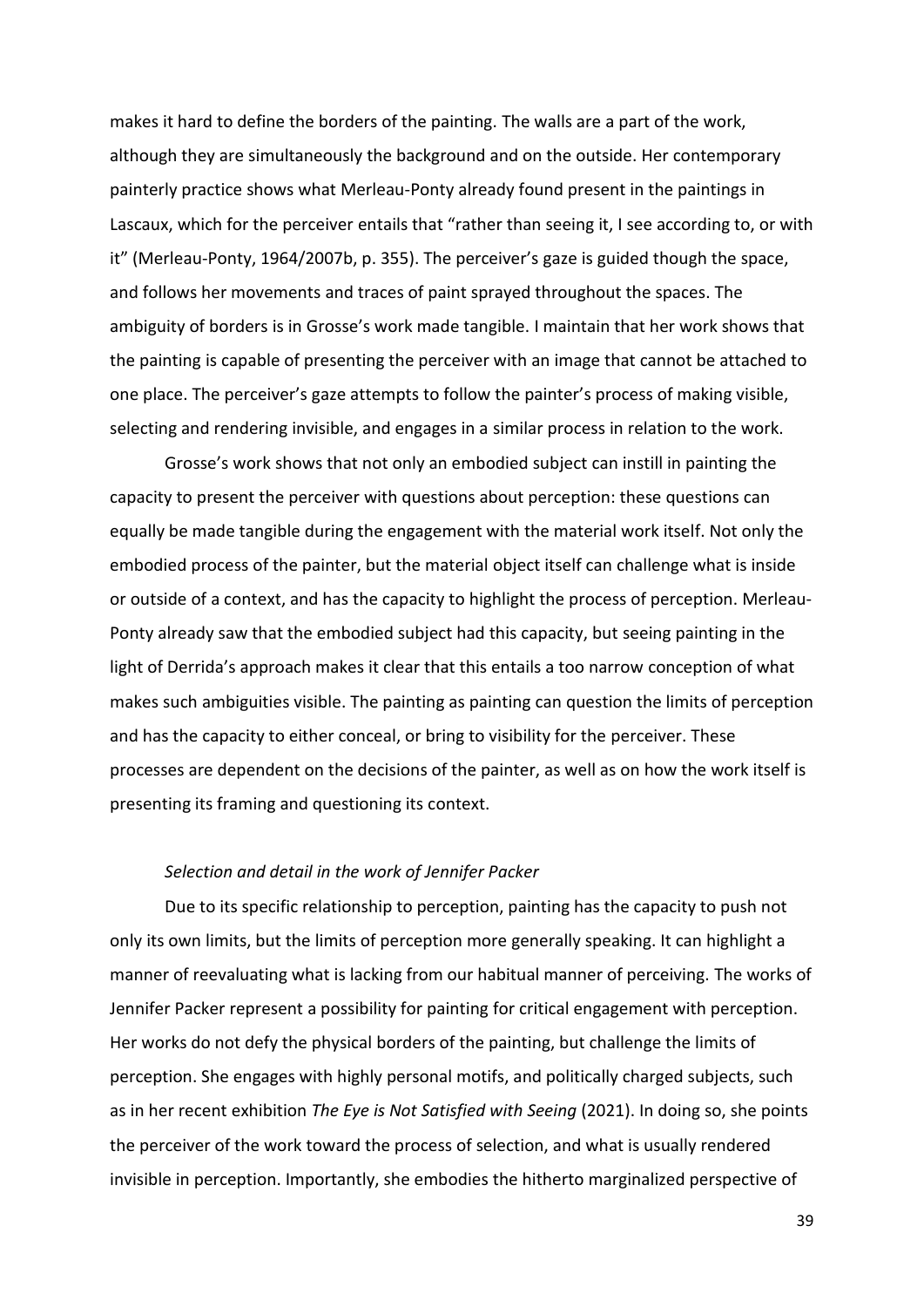female, Black artists and explicitly attempts to visualize this perspective. In her work, she deals with problems such as marginalization, police brutality, racism and her personal engagement with Black lives (Manlaykhaf & McVeigh, n.d.). Her paintings draw attention to her personal engagement with the world, which in the process might create a new sensibility for the perceiver for that which has been beyond their field of perception. She gives visibility to a world that is marginalized in everyday life, which might be understood as similar to Merleau-Ponty's (1964/2007b) analysis of making heretofore invisible, visible in the painting.

Packer provides the perceiver with an encounter that questions what is inside and outside our field of perception. Packer's work does not question the context of the work in the broad sense, but does so within the painting. Packer foregrounds seemingly insignificant items in her paintings that have meaning in relation to what falls outside of the painting: her political reality. These seemingly insignificant items frame the meaning of her paintings, similar to how the *parergon* functions as a way to circle around a lack. As Heller-Andrist explains, the parergon might be the "voice around the work" (Heller-Andrist, 2011, p. 49), which thereby points the individual engaging with the work toward what is lacking.

Packer, by emphasizing her personal engagement with her works, highlights the role of selection in perception. Our field of perception is always inherently selective and painting challenges these boundaries. Looking at Packer's work as an exemplification, the process of selection inherent to painting has the capacity to instigate a similar awareness for selection in the perceiver's manner of perceiving. Packer's way of questioning painting does not lie in transgressing the physical borders or the material of painting, but deals with the process of selection in perception – in this case, the political reality of her direct environment and the attempt to make it visible.

Painting revolves around the lack in perception, and the co-constitution between what is invisible and visible. A painting captures this lack, circles around it, and has the capacity to question our habitual manner of perceiving. Due to its embodied working process, the decisions of the painter can be followed in a similarly embodied manner by the perceiver. Highlighting the absence, the lack in the painting, enables it to deal with the ambiguities of perception by focusing on what is lacking from it and what remains invisible.

#### *Conclusion*

Painting has the capacity to engage with the limits of perception, as it makes visible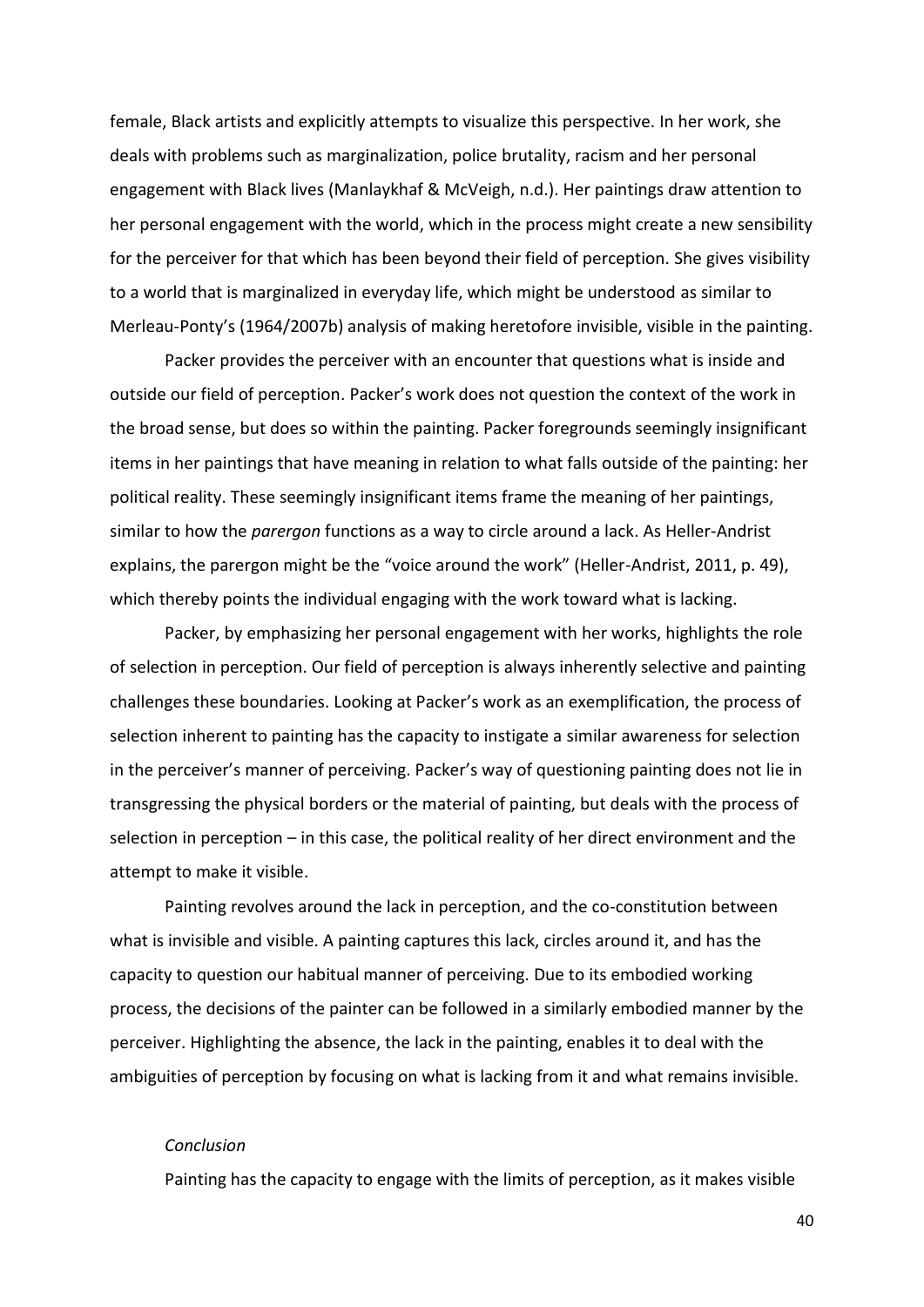how selection is taking place in a singular image. As there is no longer a fixated essence or truth connected to painting as a concept in the contemporary approach, there is a need to question the relation between the inside and the outside, as well as between the singular work and its context. In contemporary painting, it is necessary to focus on the framing and the act of decision-making. A contextual approach to painting enables it to exceed and question its presupposed borders, without losing all specificity. By drawing on three contemporary painterly practices, I have shown how the painting can question perception by way of pushing its borders from within, by transgressing its borders physically, and by critically engaging with what lacks from our habitual way of perceiving. Not only the painter as embodied subject can instill in painting this capacity to question the limits of perception, and of painting itself in the contemporary condition; the work itself can engage in the process of questioning its frames. Painting in the contemporary condition is playing with the limits and borders of perception, as well as with its own frame and possibilities.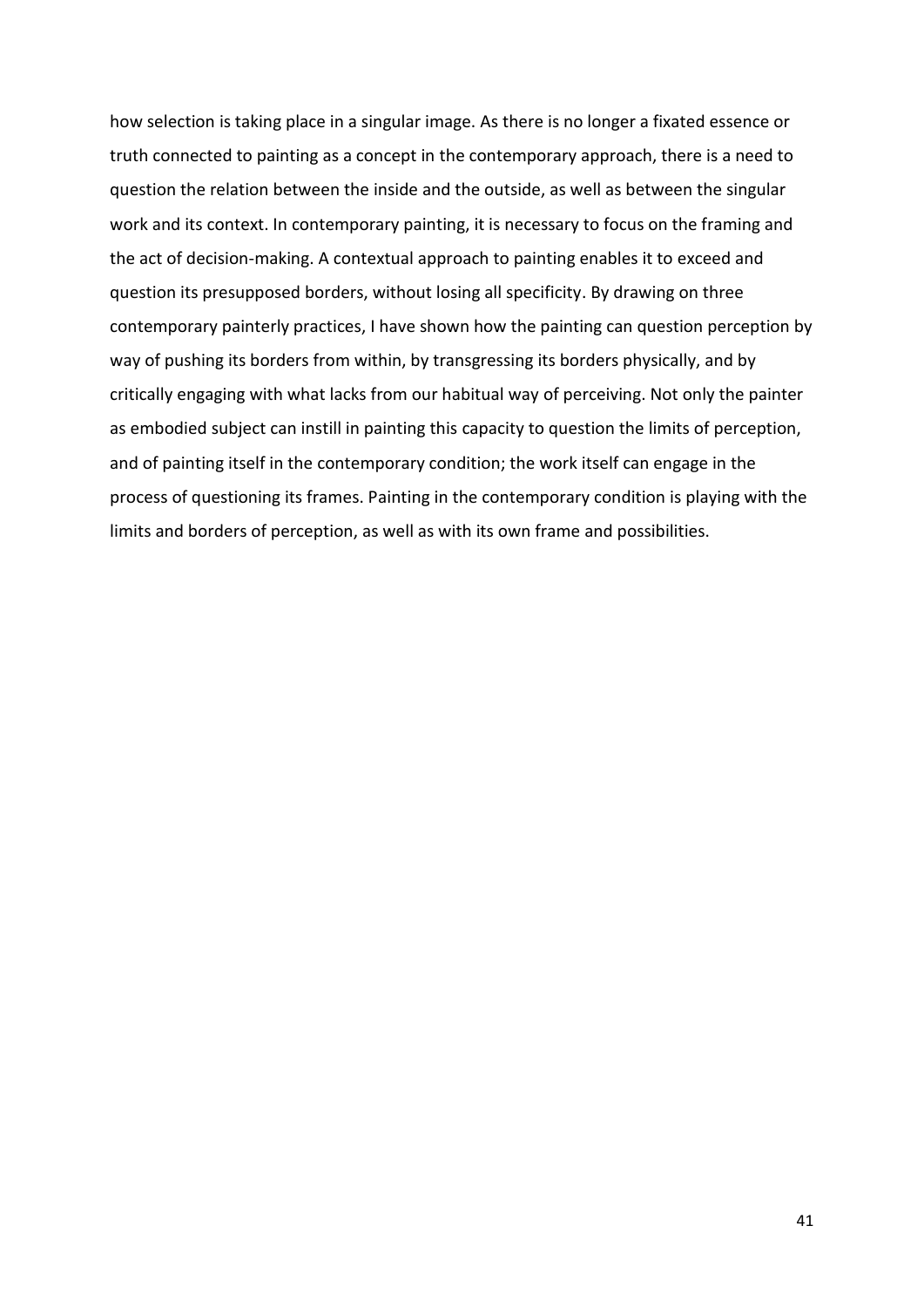#### **5. Conclusion**

In this thesis, I argued for my approach to contemporary painterly practices and its possibilities, when painting no longer adheres to the idea of having a stable essence. If painting has the capacity to transgress its own conceptual and physical borders, there is a need for an approach to think about painting that on the one hand does not suggest painting is lacking all specificity, while on the other hand does not restrict painting's ability to question and transgress its own borders and limits. I have argued for an open-ended approach to painting emphasizing the process of decision-making and selection as a constant reevaluation of painting, dependent on the embodied working process of the painter.

I have given an account of both Merleau-Ponty's and Derrida's approach to painting, and evaluated to what extent their theories are applicable to understand painting today. I argued that painting has the capacity to question and transgress its own physical and conceptual borders, as well as the ability to question our habitual manner of perceiving. The close connection to the embodied working process of the painter, as became apparent by drawing on Merleau-Ponty's phenomenological approach, brought to the fore that there are several ambiguities pertaining to the inside of the painting. The sense of movement, and the co-constitutive process of visibility and invisibility as expressed by the painter, can present the perceiver with the process underlying the habitual manner of perceiving, and how selection renders things both visible and invisible simultaneously. Merleau-Ponty's account represented a move away from thinking about painting in terms of representation, toward an understanding of painting as expression. This opens up the possibilities to focus on the working process of the painter, arguing for a more autonomous approach to painting, instead of focusing on representation and resemblance.

By following Derrida's approach to the *parergon* (1978/1987), I emphasized the ambiguity between the inside and the outside of a painting, as a process of co-constitution, and not as a binary opposition or strict border. By turning to the *parergon*, several presupposition about what we think a painting is, and what is included and excluded in the work came to the fore. By following Derrida's approach, I maintain painting must necessarily lack an essence in order to be able to question its own borders. By leaving these boundaries undecided, the painting in the contemporary condition questions itself via a marginal engagement with itself. Thinking in terms of the *parergon* enabled me to focus on the lack of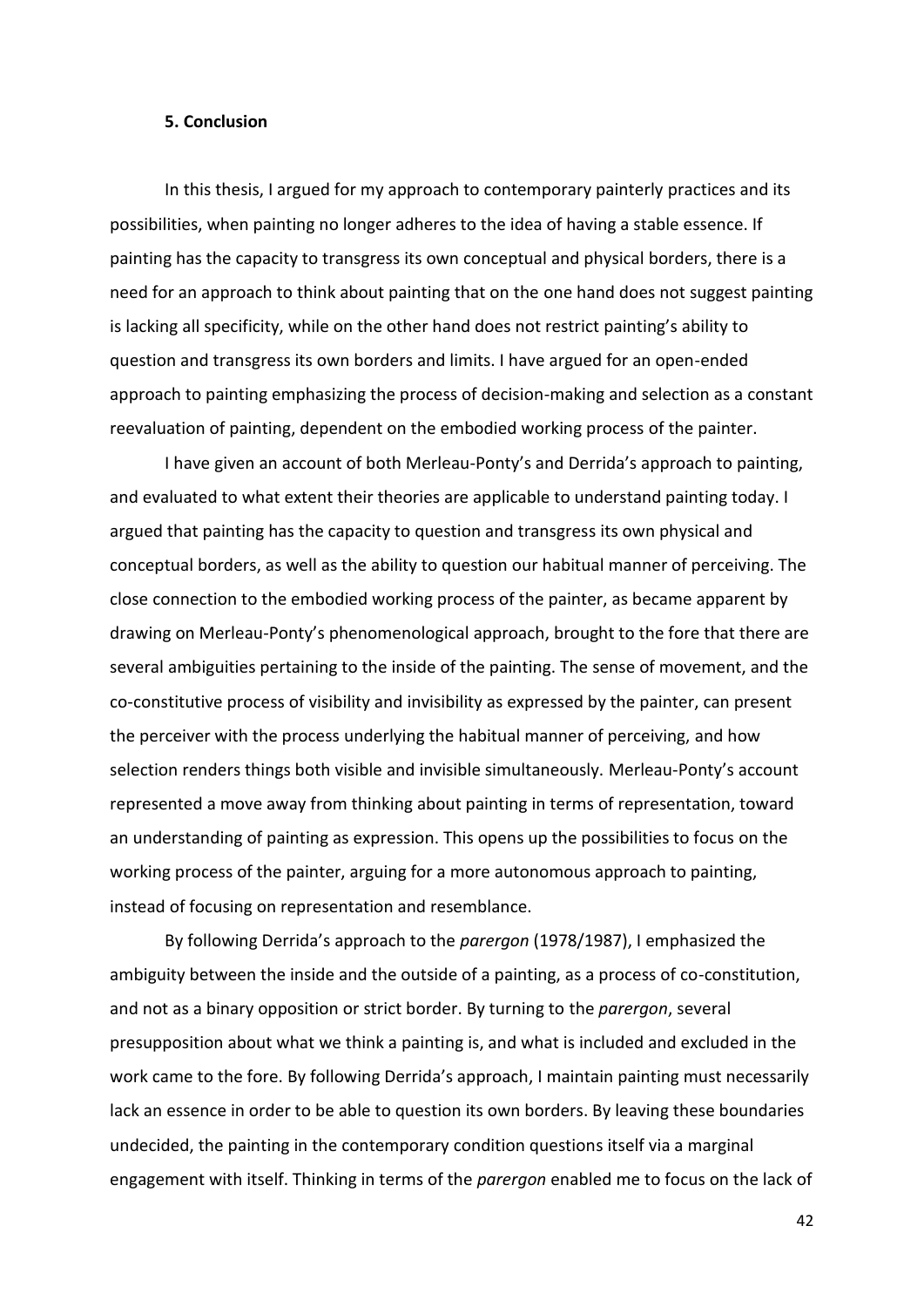essence in contemporary painterly practices, which in my approach constitutes the possibility for painting. Painting questions painting from within, and can exceed or transgress its own borders, without losing all specificity. Derrida's *parergon* enabled me to critically engage with Merleau-Ponty's ideas about what a painting is, and what constitutes its borders.

Derrida does not take into account the embodied working process of the painter, and Merleau-Ponty presupposes an essence to painting. Taken together, it becomes clear that the processes Merleau-Ponty highlighted on the inside of the work, are equally at work on the borders of the canvas. The interplay between visibility and invisibility constituting a painting is not only brought forth by a subject, but by the material object of the painting itself. By drawing on several contemporary painterly practices, I have highlighted ways in which a painting questions its own borders, in addition to questioning the borders of perception. Due to the embodied relation between the painter and the work, a similar relation between the eventual perceiver and the work comes about. Painting brings to the fore the processes of selection inherent to our normal vision, as well as to what falls beyond our frame of vision.

By questioning the essence of painting, I have argued for my approach to contemporary painting and its possibilities to question itself from within. There is an ongoing need to discuss painting, as it is a process of reevaluation that is open to change. Painting remains marginally engaging with itself, which therefore calls for an understanding of its underlying processes, in order to be able to speak about what constitutes a painting, and analyze the possibilities of painting in the contemporary condition. By questioning the borders, frames and limits of painting in the contemporary condition, I argued for an openended definition of what a painting might be, and what it might become in its transgression of its own limits. Painting, by relying on its own denouncement of having an essence, invites a process of doubt an undecidability. Therefore, I must underline that my approach to painting does not include a definitive answer as to what it is. I highlighted the importance of relying on the painter's process of decision-making and framing, as it cannot be known beforehand whether or not something will become a painting. Without presupposing anything, the painter can engage in a radical questioning of the possibilities and limits of painting, as well as with the way these processes are at work in perception.

The implication of my account of painting is that there is an ongoing need to question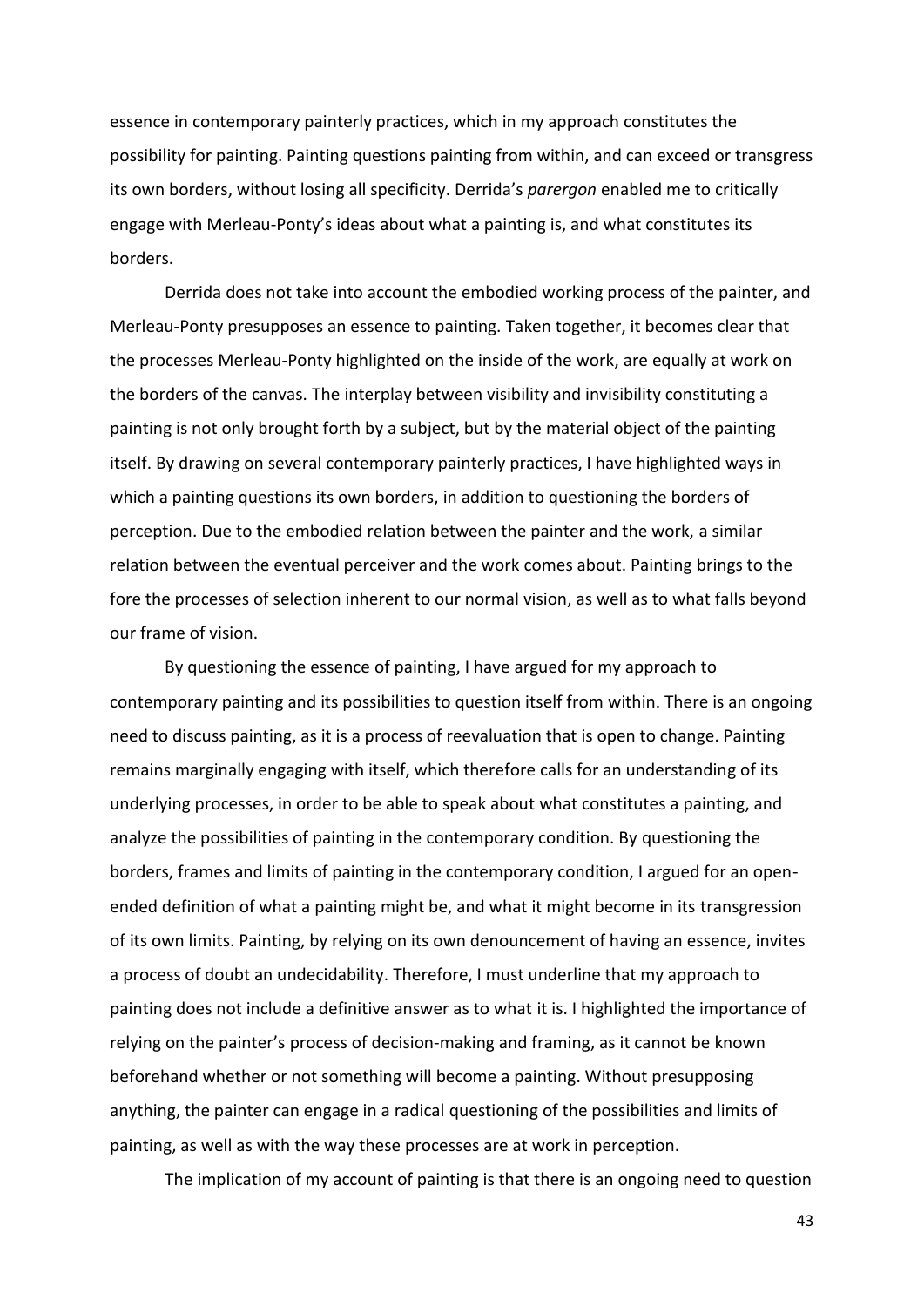what belongs to painting, and how painting might change in the future. Following my approach, painting has the capacity to deal with technological, political or cultural developments, and incorporate an adjust to changes. By denouncing an essence, it becomes an open ended process. If painting keeps challenging its own limitations, there is an ongoing need to analyze its possibilities.

Both Merleau-Ponty and Derrida focused on Cézanne as a painter, and took note of his letters. Merleau-Ponty focused on his artistic practice and the role of embodiment, and Derrida drew attention to Cézanne's promise. As for the promise of articulating a truth to painting: in the contemporary condition painting's truth might lie in the process of questioning and circling around its own lacking essence. However, painting must keep engaging with this promise, as it can never be wholly without borders or frames. After both Cézanne and Derrida have underlined that the debt is still owed, I owe it to keep the promise unanswered. The unfulfilled promise provides a frame for contemporary painting, and contemporary painters have to continually promise to break it.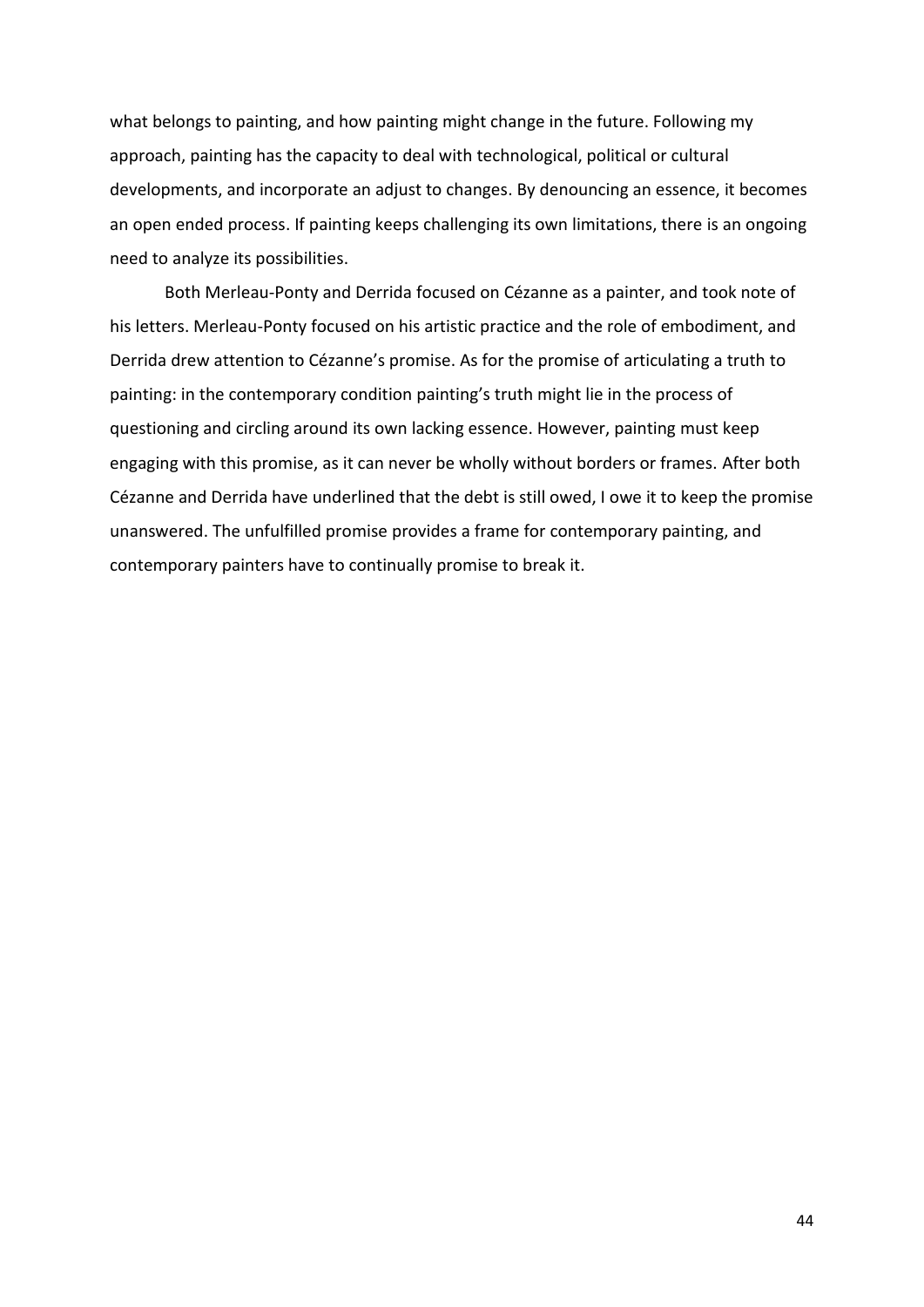#### **References**

- Aldrich, R. (2008a). *If I Paint Crowned I've Had It, Got Me* [Painting]. Bortolami Gallery, New York City, NY, United States. https://bortolamigallery.com/artist/richardaldrich/works/
- Aldrich, R. (2008b). *Looking with Mirror Apparatus* [Painting]. Bortolami Gallery, New York City, NY, United States. <https://www.frieze.com/article/richard-aldrich>
- Aldrich, R. (2013). *Untitled (Four New Starts)* [Painting]. Bortolami Gallery, New York City, NY, United States. https://bortolamigallery.com/artist/richardaldrich/works/
- Bennington, G. (2014). Aesthetics Interrupted: the Art of Deconstruction. *Oxford Literary Review, 36*(1), 19-35.<https://www.jstor.org/stable/43973746>
- Brunette, P., & Wills, D. (1994). The Spatial Arts: An Interview with Jacques Derrida. In P. Brunette & D. Wills (Eds.), *Deconstruction and the Visual Arts: Art, Media, Architecture* (pp. 9-32). Cambridge University Press.
- Caputo, J. D. (2021a). A Commentary: Deconstruction in a Nutshell. In J. D. Caputo (Ed.), *Deconstruction in a Nutshell: A Conversation with Jacques Derrida (pp. 29-202).* Fordham University Press. (Original work published 1997)
- Caputo, J. D. (2021b). Introduction (2020): Specters of Derrida. In J. D. Caputo (Ed.), *Deconstruction in a Nutshell: A Conversation with Jacques Derrida (pp. xix-lxx).* Fordham University Press.
- Caputo, J. D., & Derrida, J. (2021). The Villanova Roundtable: A Conversation with Jacques Derrida. In J. D. Caputo (Ed.), *Deconstruction in a Nutshell: A Conversation with Jacques Derrida* (pp. 1-28)*.* Fordham University Press. (Original work published 1997)
- Cézanne, P. (ca 1887*). Montagne Sainte-Victoire with Large Pine* [Painting]. The Courtauld Institute of Art, London, United Kingdom. https://courtauld.ac.uk/highlights/montagne-sainte-victoire-with-large-pine/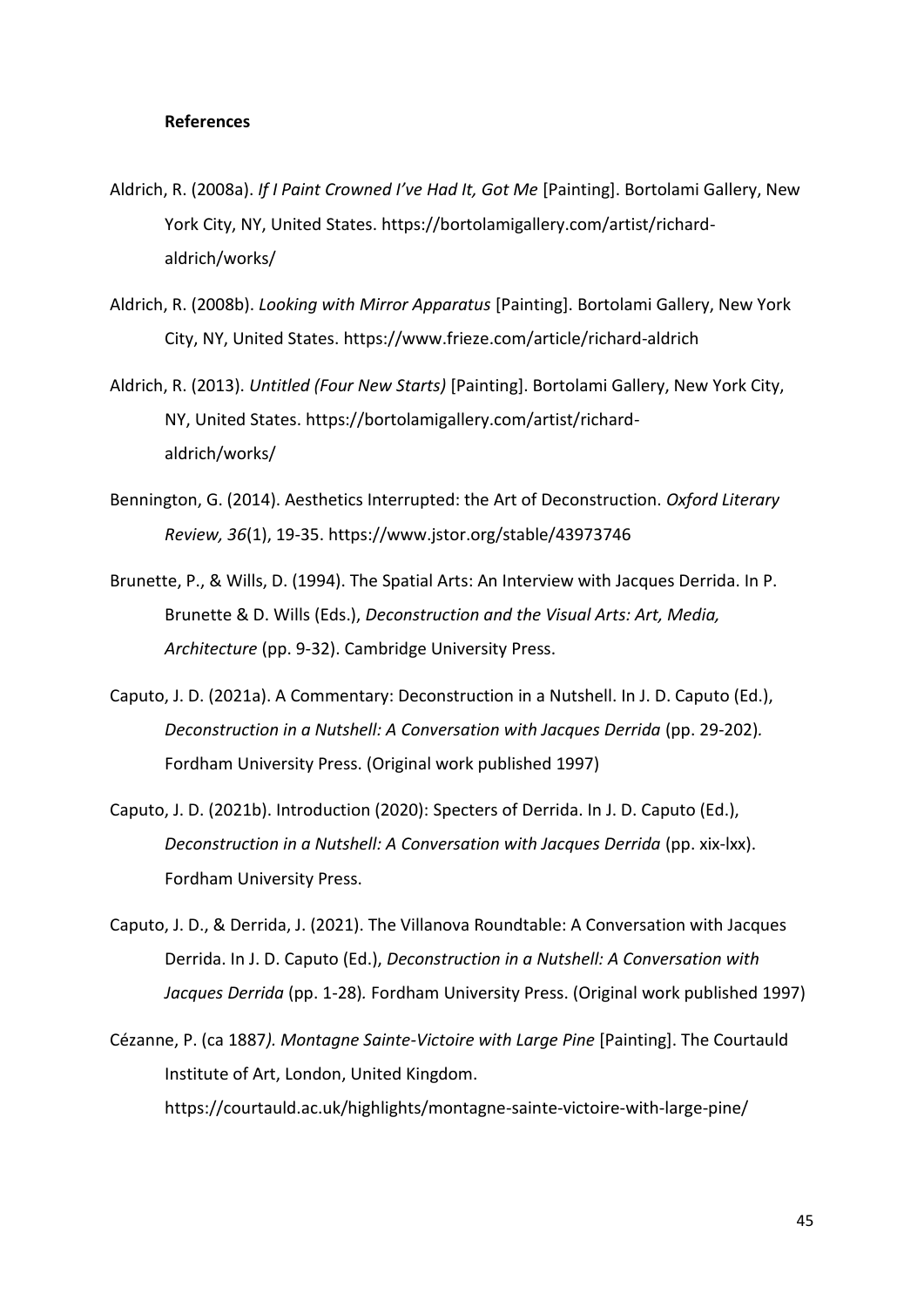Cézanne, P. (1902-06). *Montagne Sainte-Victoire* [Painting]. Kunsthaus Zürich, Zürich, Switzerland. https://mplus.kunsthaus.ch/MpWebmpZuerichKunsthaus/v?mode=online&l=en#!m/Object/IdZXC3vof\_ xEf3VW6u0hsg/form/ObjCatalogueViewOnlineUser

- Cézanne, P. (1906, September 21). [Letter to Emile Bernard]. In M. Doran (Ed.), *Conversations with Cézanne* (J. L. Cochran, Trans.), (p. 49). University of California Press.
- Crimp, D. (1981). The End of Painting. *October, 16*, 69-86.<https://doi.org/10.2307/778375>
- Derrida, J. (1987). *The Truth in Painting* (G. Bennington & I. McLeod, Trans.). The University of Chicago Press. (Original work published 1978)
- Derrida, J. (1992). Force of Law: The "Mystical Foundation of Authority". In D. G. Carlson, D. Cornell, & M. Rosenfeld (Eds.), *Deconstruction and the Possibility of Justice* (pp. 3-67). Routledge.
- Derrida, J. (1993). *Memoirs of the Blind: The Self-Portrait and Other Ruins* (P.-A. Brault & M. Naas, Trans.). The University of Chicago Press. (Original work published 1990)
- Derrida, J. (2005). *On Touching – Jean-Luc Nancy* (C. Irizarry, Trans.). Stanford University Press. (Original work published 2000)
- Derrida, J. (2016). *Of Grammatology (*40th anniversary ed., G. C. Spivak, Trans.). John Hopkins University Press. (Original work published 1967)
- Doran, M. (Ed.). (2001). *Conversations with Cézanne* (J. L. Cochran, Trans.). University of California Press.
- Duro, P. (2019). What is a Parergon? *The Journal of Aesthetics and Art Criticism, 77*(1), 23-33. <https://doi.org/10.1111/jaac.12619>
- Escoubas, E. (2006). Derrida and The Truth of Drawing: Another Copernican Revolution? *Research in Phenomenology, 36*(1), 201-214. <https://doi.org/10.1163/156916406779165827>
- Graw, I., & Lajer-Burcharth, E. (2016). Preface. In I. Graw & E. Lajer-Burcharth (Eds.), *Painting Beyond Itself. The Medium in the Post-medium Condition* (pp. 7-9). Sternberg Press.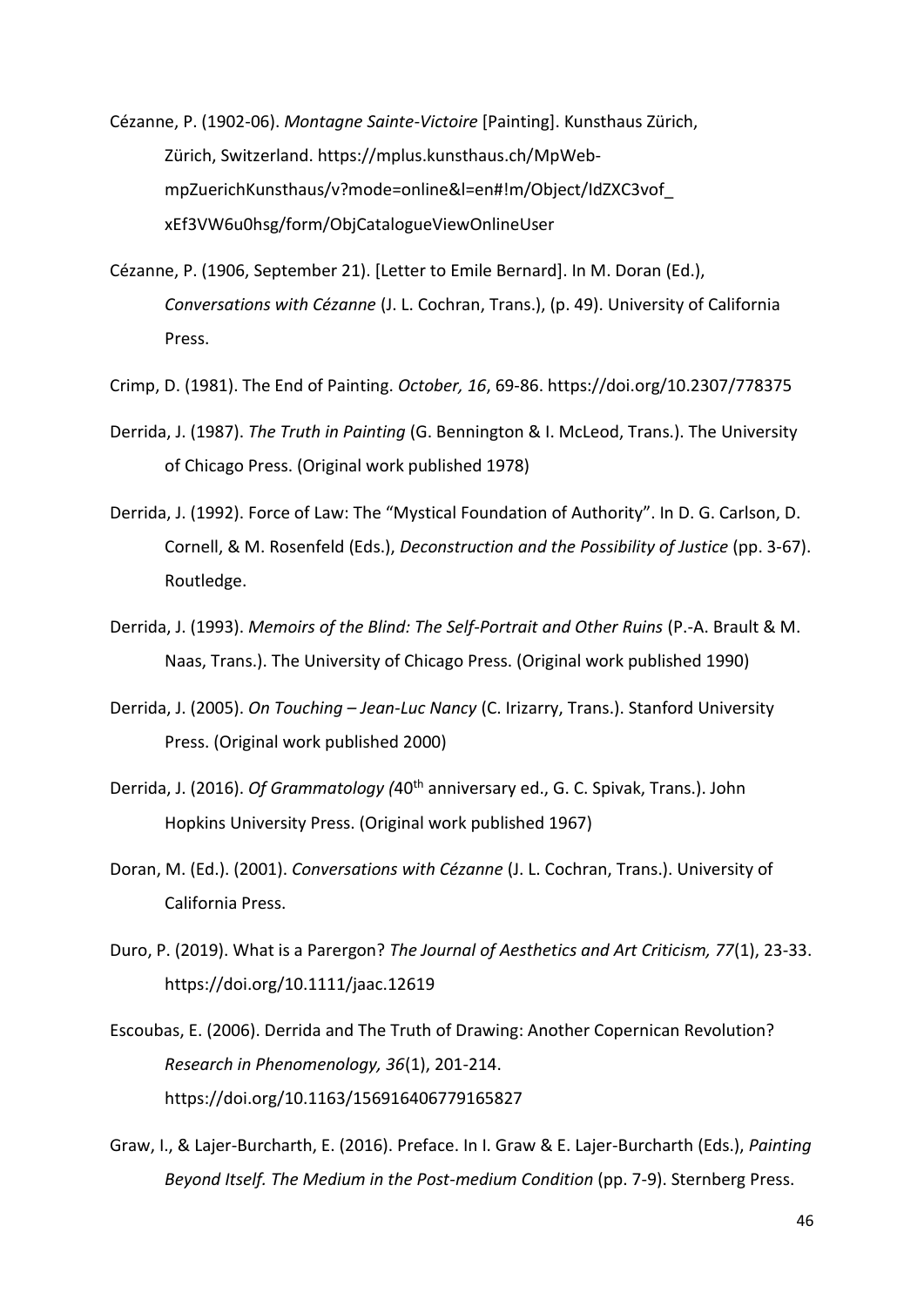- Grosse, K. (2018-2019*). Mumbling Mud* [Exhibition]. K11 Art Foundation, Shanghai, China. <https://www.k11artfoundation.org/en/article/katharina-grosse-mumbling-mud>
- Heller-Andrist, S. (2011). *The Friction of the Frame: Derrida's Parergon in Literature*  [Published Doctoral Dissertation, University of Zurich]. Francke Verlag*.*
- Holland, N. J. (1986). Merleau-Ponty on Presence: A Derridian Reading*. Research in Phenomenology, 16*, 111-120.<https://www.jstor.org/stable/24659191>
- Johnson, G. A. (2013). On the Origin(s) of Truth in Art: Merleau-Ponty, Klee and Cézanne. *Research in Phenomenology, 43*(3), 475-515. [https://doi.org/10.1163/15691640-](https://doi.org/10.1163/15691640-%20%0912341271) [12341271](https://doi.org/10.1163/15691640-%20%0912341271)
- Joselit, D. (2009). Painting Beside Itself. *October, 130*, 125-134. <https://doi.org/10.1162/octo.2009.130.1.125>
- Krell, D. F. (2000). *Purest of Bastards: Works of Mourning, Art, and Affirmation in the Thought of Derrida.* Pennsylvania State University Press.
- Manlaykhaf, Y., & McVeigh, R. (n.d.). *Jennifer Packer's Political Still Lifes & Intimate Portraits Centre Black Lives*. Serpentine Galleries. Retrieved June 8, 2021, from [https://www.serpentinegalleries.org/art-and-ideas/get-to-know-jennifer](https://www.serpentinegalleries.org/art-and-ideas/get-to-know-jennifer-%20%09packer/)[packer/](https://www.serpentinegalleries.org/art-and-ideas/get-to-know-jennifer-%20%09packer/)
- Merleau-Ponty, M. (1962). *Phenomenology of Perception* (C. Smith, Trans.). Routledge & Kegan Paul. (Original work published 1945)
- Merleau-Ponty, M. (2004). *The World of Perception* (O. Davis, Trans.) [eBook edition]. Routledge. (Original work published 1948) [https://ebookcentral.proquest.com/lib/uvtilburg](https://ebookcentral.proquest.com/lib/uvtilburg-%20%09ebooks/detail.action?docID=200352)[ebooks/detail.action?docID=200352](https://ebookcentral.proquest.com/lib/uvtilburg-%20%09ebooks/detail.action?docID=200352)
- Merleau-Ponty, M. (2007a). Cézanne's Doubt (H. L. Dreyfus & P. A. Dreyfus, Trans.). In T. Toadvine & L. Lawlor (Eds.), *The Merleau-Ponty Reader* (pp. 69-84). Northwestern University Press. (Reprinted from *The Merleau-Ponty Aesthetics Reader,* pp. 59-75, by G. Johnson & M. Smith, Eds., 1993, Northwestern University Press). (Original work published 1945)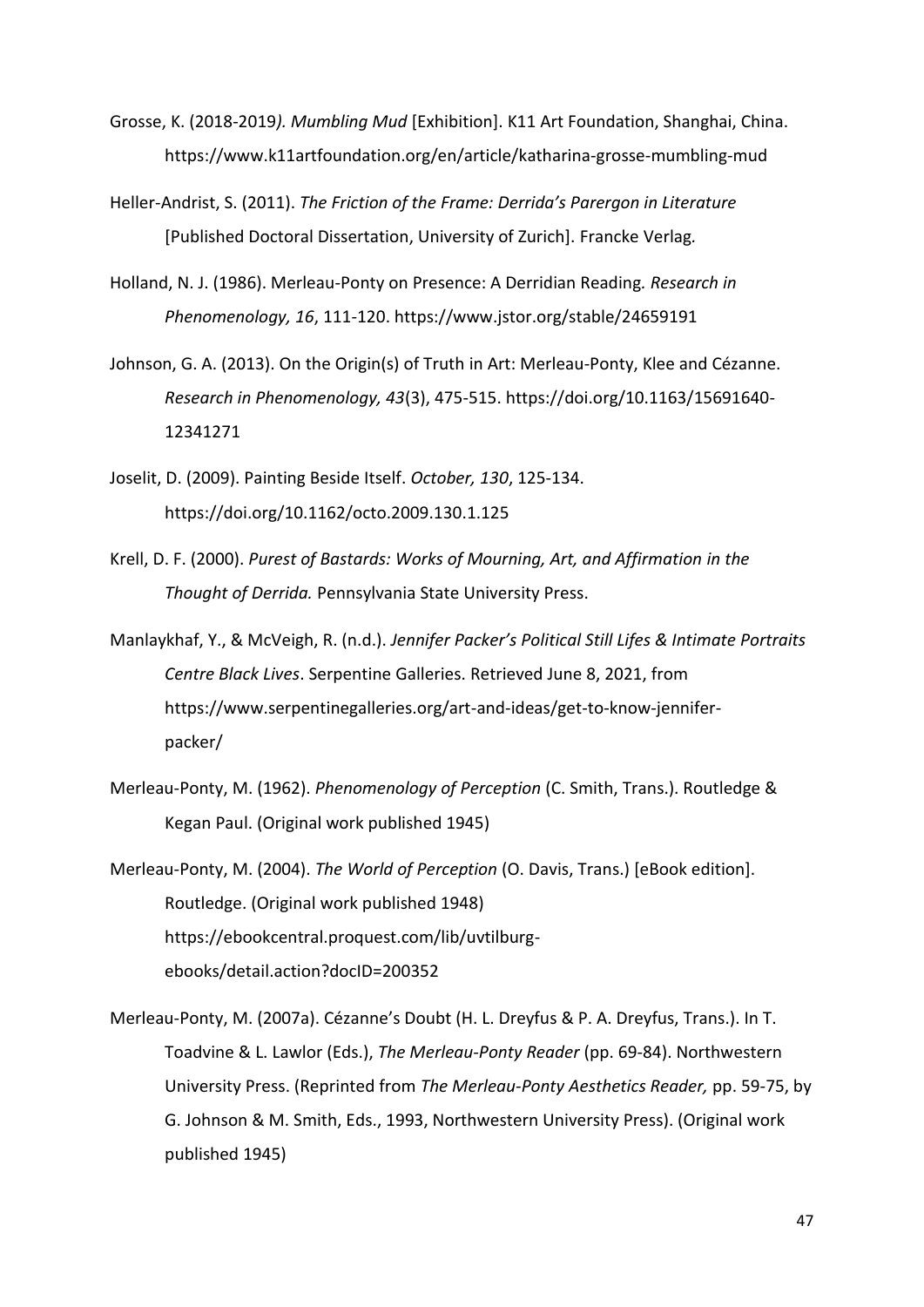- Merleau-Ponty, M. (2007b). Eye and Mind (C. Dallery, Trans.). In T. Toadvine & L. Lawlor (Eds.), *The Merleau-Ponty Reader* (pp. 351-378). Northwestern University Press. (Reprinted from *The Merleau-Ponty Aesthetics Reader,* pp. 121-149, by G. Johnson & M. Smith, Eds., 1993, Northwestern University Press). (Original work published 1964)
- Oxford English Dictionary. (2020a). Erg, n.1. In *OED Online*. Oxford University Press. Retrieved June 12, 2021, from https://www-oedcom.tilburguniversity.idm.oclc.org/view/Entry/63971?rskey=LWTa4U&result=1#eid
- Oxford English Dictionary. (2020b). Rivet, n.1. In *OED Online*. Oxford University Press. Retrieved June 12, 2021, from https://www-oedcom.tilburguniversity.idm.oclc.org/view/Entry/166460?rskey=NJDhXZ&result=1#eid
- Oxford English Dictionary. (2021a). Arrow, n.. In *OED Online.* Oxford University Press. Retrieved June 12, 2021, from https://www-oedcom.tilburguniversity.idm.oclc.org/view/Entry/11074?rskey=h7UYbI&result=1#eid
- Oxford English Dictionary. (2021b). Para-, prefix1. In *OED Online*. Oxford University Press. Retrieved June 12, 2021, from https://www-oedcom.tilburguniversity.idm.oclc.org/view/Entry/137251?rskey= bTiZQz&result=10&isAdvanced=false#eid
- Packer, J. (2021). *The Eye is Not Satisfied With Seeing* [Exhibition]. Serpentine South Gallery, London, United Kingdom. https://www.serpentinegalleries.org/whats-on/jenniferpacker/
- Perri, T. (2013). Image and ontology in Merleau-Ponty. *Continental Philosophy Review*, *46*(1), 75-97. <https://doi.org/10.1007/s11007-013-9249-x>
- Reynolds, J. (2008). Touched by Time: Some Critical Reflections on Derrida's Engagement with Merleau-Ponty in *Le Toucher*. *Sophia, 47*(3), 311-325. <https://doi.org/10.1007/s11841-008-0070-7>
- Romdenh-Romluc, K. (2015). Image for the Eye and in Mind. In M. Nitsche (Ed.), *Image in Space: Contributions to a Topology of Images* (pp. 77-96). Verlag Traugott Bautz. <http://ebookcentral.proquest.com/lib/niu/detail.action?docID=4343786>